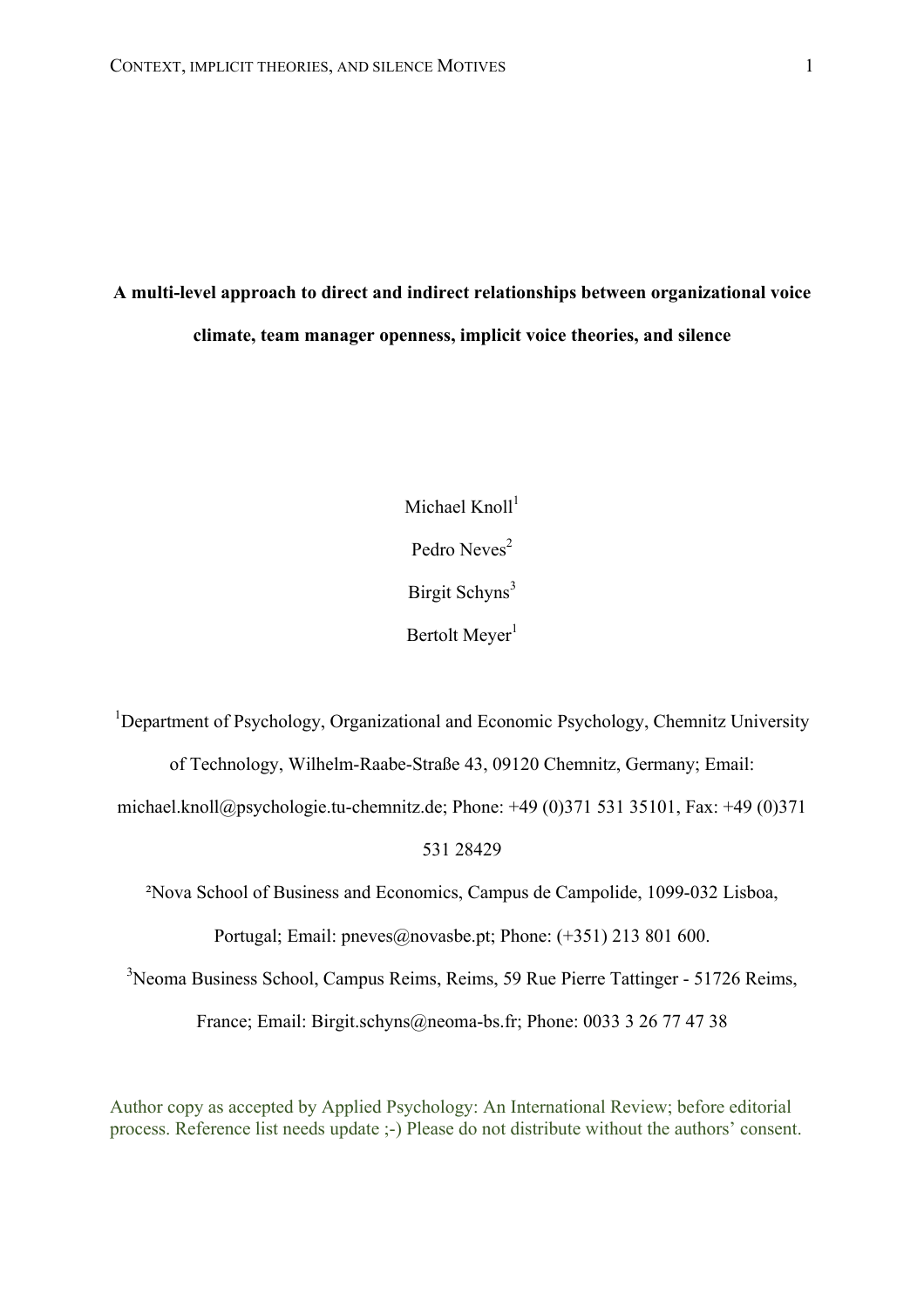#### Abstract

Employee silence impedes sustainable organizational development, and it can conceal harm for internal and external stakeholders. Established approaches to overcoming silence in organizations draw on the assumption that employees withhold their views based on deliberate elaborations on the effectiveness and risks they associate with voice. Our research aims at complementing these approaches. Applying an information processing approach to culture and using implicit voice theories (IVTs; i.e., taken-for-granted beliefs about when and why speaking up at work is risky or inappropriate) as an example, we introduce a model proposing ways through which shared implicit knowledge structures emerge in teams and organizations, and how they affect motives to remain silent. We examine parts of the model with a sample of 696 employees nested in 129 teams and 67 organizations. Our findings show that IVTs can be shared at the team- and organizational level, that shared IVTs explain variance in silence motives above and beyond perceptions of organizational climate and manager openness at the team- and organization level, and that IVTs functioned as a mediator between team manager openness and silence motives. In sum, our findings point at shared IVTs as a way to conceptualize underlying basic assumptions of cultures of silence.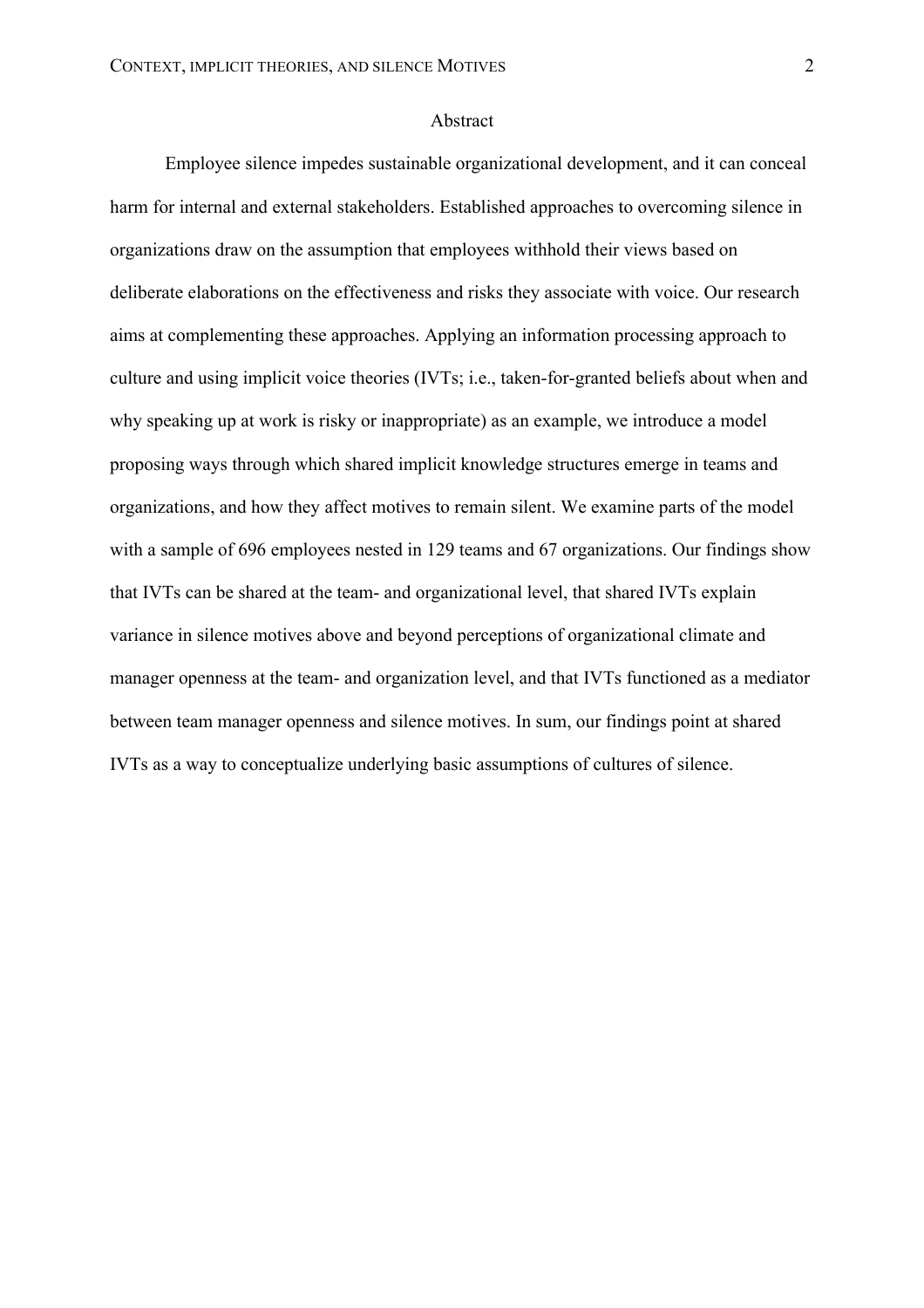Dual-process models of human judgment and behavior (Baumeister & Bargh, 2014; Deutsch & Strack, 2006; Smith & DeCoster, 2000) suggest that behavior is determined by deliberate/conscious and associative/automatic information processing. Deliberate information processing is based on the intentional application of knowledge structures (i.e., distributed mental representations of information and their connecting arcs; Hayes-Roth, 1977). Similar to research on organizational behavior in general (see Pratt & Crosina, 2016), research on voice and silence in organizations - that is whether employees express or withhold their views, ideas, questions, and concerns from others who are capable of affecting change or redress (Pinder & Harlos, 2001; van Dyne, Cummings, & McLean Parks, 1995) - focused almost exclusively on employees' processing of explicit knowledge structures (Morrison, 2014). This focus on deliberate elaborations of the costs and benefits of voice and elaborated assumptions about the potential risks of speaking up neglects that human behavior often draws upon automatic information processing. Automatic processing is based on well-learned associations of external stimuli with knowledge structures. In this mode, knowledge structures such as schemas, scripts, and implicit theories replace or bypass deliberate decision-making and guide employees' behavioral responses to situational cues while employees lack awareness of their impact (Bargh & Ferguson, 2000; Epitropaki, Sy, Martin, Tram-Quon & Topakas, 2013). Moreover, as the majority of attempts to overcome silence focuses on employees' explicit knowledge, they may not reach more "subtle and insidious causes of employee silence" (Detert & Edmondson, 2011, p.462; Kish-Gephart, Detert, Trevino, & Edmondson, 2009). We aim at complementing established approaches by developing a framework and providing preliminary evidence for a model that considers the influence of both implicit and explicit knowledge structures on individual and collective employee silence in organizations.

So far, the potential role of implicit knowledge structures for the occurrence of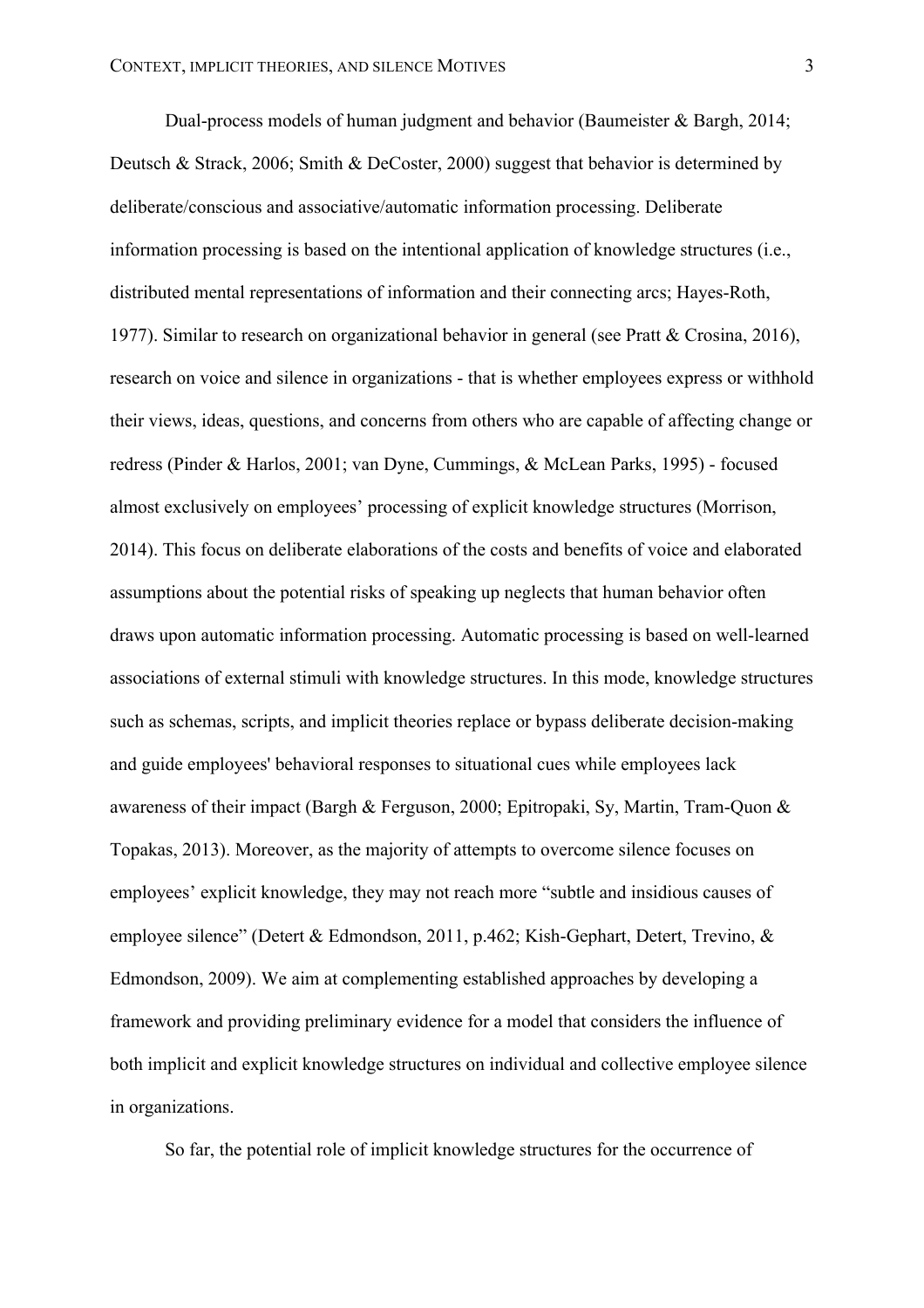employee silence has been examined at the individual level, and it has been proposed that these implicit knowledge structures have their roots in early socialization. In the only study on the subject, Detert and Edmondson (2011) showed that individual employees' implicit voice theories (IVTs; i.e., taken-for-granted beliefs about when and why speaking up at work is risky or inappropriate) explain unique variance in silence above and beyond established predictors (i.e., traits, attitudes, and context factors). We propose that treating IVTs as fixed and formed outside of an individual's current organization unnecessarily neglects - at least two opportunities IVTs offer for understanding the potential role of implicit cognitive structures as antecedents of silence at work. Given that socialization does not stop when individuals enter adulthood (Chao, 2012) and implicit cognitive structures are malleable to some extent (Lord, Epitropaki, Foti, & Hansbrough, 2020; Rousseau, 2001), one such opportunity is that employees' IVTs can be influenced by current workplace experiences. A second opportunity can be derived from descriptions of so-called cultures of silence (e.g., Sheriff, 2000) which suggest the existence of collectives in which it is taken for granted that members should withhold rather than express their views. Given that shared implicit beliefs and taken-for-granted assumptions constitute the basic layer of cultures (Hanges, Lord, & Dickson, 2000; Schein, 1990), shared IVTs might be an example for the shared implicit structures that constitute the basic layer of cultures of silence eventually determining groups' perceptions, thought processes, feelings, and behavior.

In the current article, we develop a model that allows for considering these two opportunities (i.e., that employees adjust their IVTs to their current context and that IVTs can be shared among group members) and thus contributes to a more comprehensive approach to antecedents of silence in organizations. We start out by explaining how IVTs (Detert & Edmondson, 2011) complement traditional antecedents of voice and silence in organizations as they are presented in recent meta-analyses and review articles (Chamberlin, Newton, &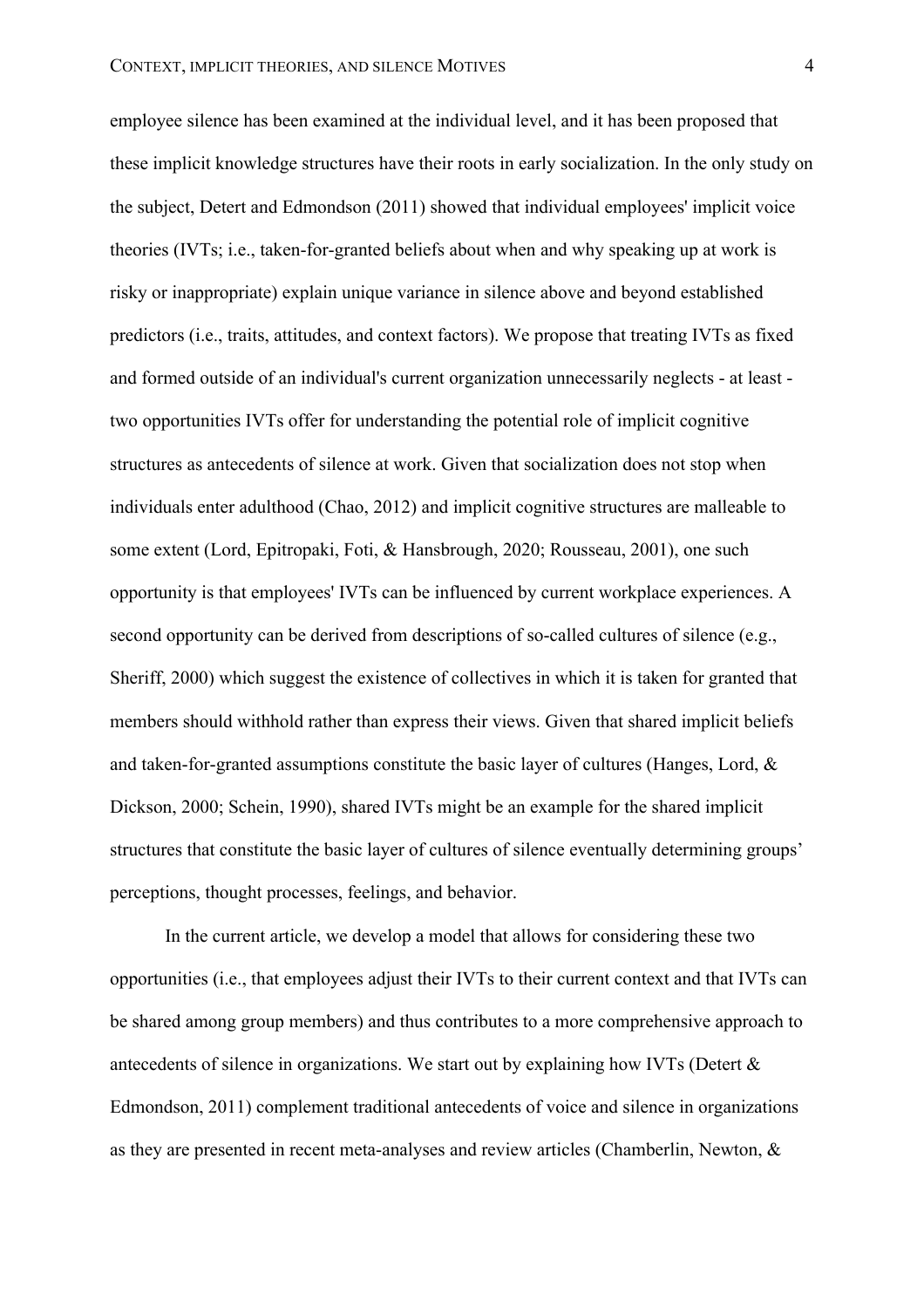LePine, 2017; Morrison, 2014). Drawing upon research on implicit theories in other domains (e.g., intelligence, relationships, leadership; Beckmann, Wood, Minbashian, & Tabernero, 2012; Blackwell, Trzesniewski, & Dweck, 2007; Knee, 1998; Lord et al., 2020) and organizational culture (Hanges et al., 2000; Schein, 1990), we then argue in favour of a revision of current conceptualizations of IVTs. As summarized in Figure 1, we suggest that IVTs affect motives to remain silent not only at the individual, but *also* at the collective level, and that employees' IVTs are not only influenced by early socialization, but *also* by experiences within their current work context.

----- Please insert Figure 1 about here -----

In the second part of the article, we report results from a multi-level study that provides first evidence for selected propositions of the model. Our data from 696 employees nested in 129 teams<sup>1</sup> and 67 organizations did not allow testing the whole model, particularly its development over time. That is why we focused on providing first evidence for the possibility of collectively-held IVTs and enrich silence research by examining whether IVTs are shared within groups (i.e., teams, organizations) and whether shared IVTs explain unique variance in motives for remaining silent above and beyond established predictors at the teamand organizational level. We furthermore examine the possibility that IVTs are a hitherto neglected mediator between perceptions of context conditions and silence at collective levels. We close by discussing the implications of our model and study findings for theories and research on silence in organizations, the IVT concept and its measurement, and their practical application.

#### **Theoretical Background**

Over the span of a month, a week, or even a day, many employees withhold work-

<sup>&</sup>lt;sup>1</sup> Some authors distinguish between teams and work groups. While this distinction can be valuable (Kozlowski & Ilgen, 2006), for purposes of this article, we will use the two terms interchangeably. We use the term groups in a general way to refer to definable collectives with a learning history (including organizations and teams).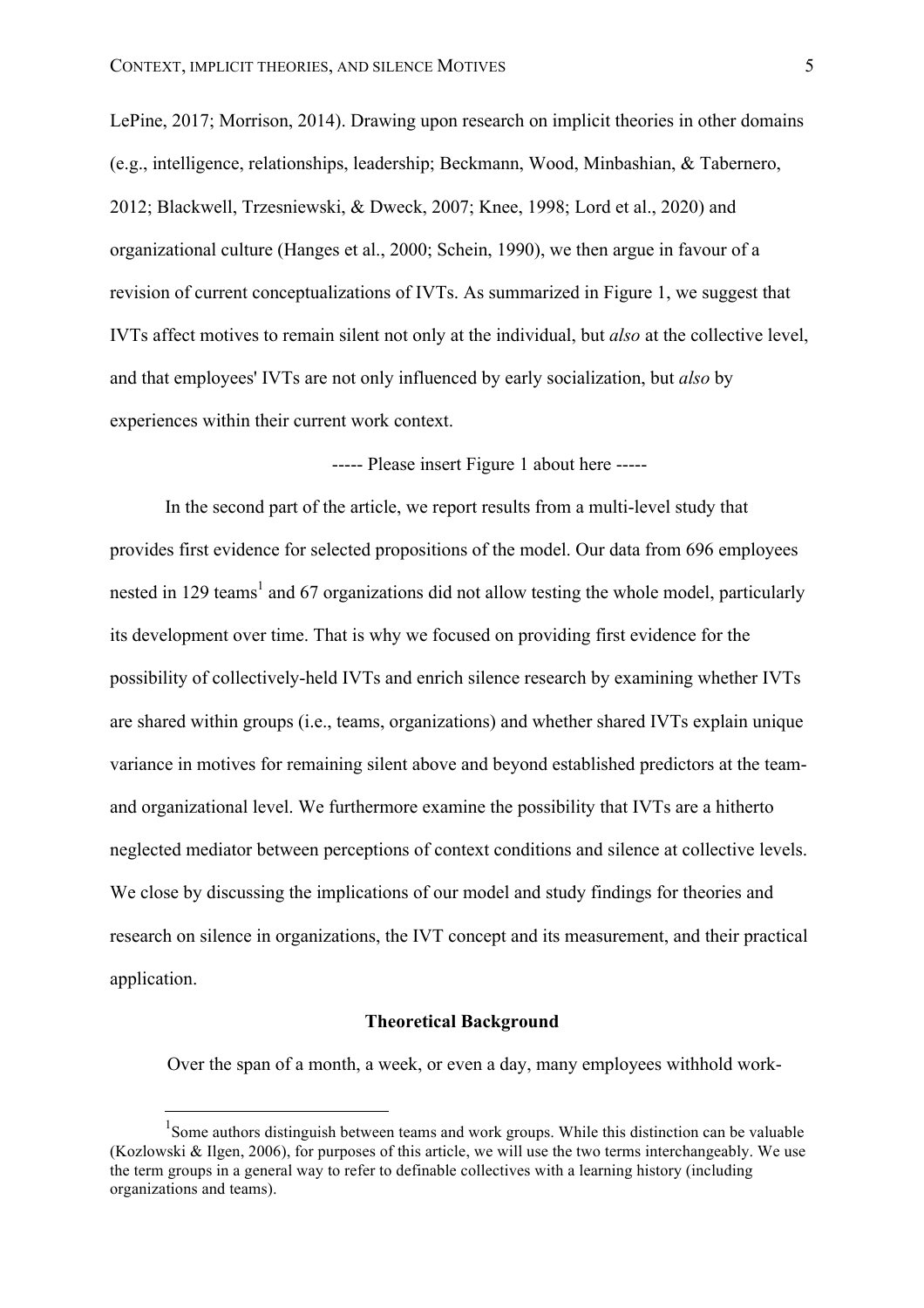related ideas, questions, and concerns (Barry, 2007; Maxfield, 2016). Due to its detrimental effects on individual and collective learning and decision making, and the early detection of errors, inefficacies, and unethical behaviours in organizations, silence has been introduced as a discrete concept in organization research (Morrison & Milliken, 2000; Morrison, 2014; Pinder & Harlos, 2001). Attempts to understand silence in organizations draw upon communication research (Kurzon, 2007), social and clinical psychology (Larson & Chastain, 1990; Rosen & Tesser, 1970), and research on factors that inhibit employee voice (i.e., the expression of work-related ideas and concerns with the attempt to challenge the status quo; van Dyne et al., 1995). While voice and silence appear as opposing poles of a continuum, silence is more than the absence of voice (for detailed elaborations on the conceptual relationship between silence and voice, see Knoll, Wegge, Unterrainer, Silva, & Jønsson, 2016; Nechanska, Hughes, & Dundon, 2018). For instance, the absence of voice can have manifold meanings including that someone has nothing to say or that someone is actively withholding her or his views (Tannen, 1985; van Dyne et al., 2003). Silence research focuses on the latter case and explores the reasons employees have for withholding their views – information which would not be available if silence is treated as the mere absence of voice.

Another distinguishing feature of silence research is that while "research on employee voice, issue selling, and whistle-blowing has been focused on an individual employee's decision on whether or not to speak up" (Morrison & Milliken, 2000, p.707), early silence researchers emphasized looking at "collective-level dynamics" (p.707) of silence. This focus seems plausible as it takes one person to break the silence (by speaking up) in a group or organization, but when a group or organization is characterized by silence, this is a collective phenomenon which is more likely to be driven by "forces within the organization - and forces stemming from management - that systematically reinforce silence" (p.708). Indeed, a range of studies and recent reviews suggest that the most important reasons for employees to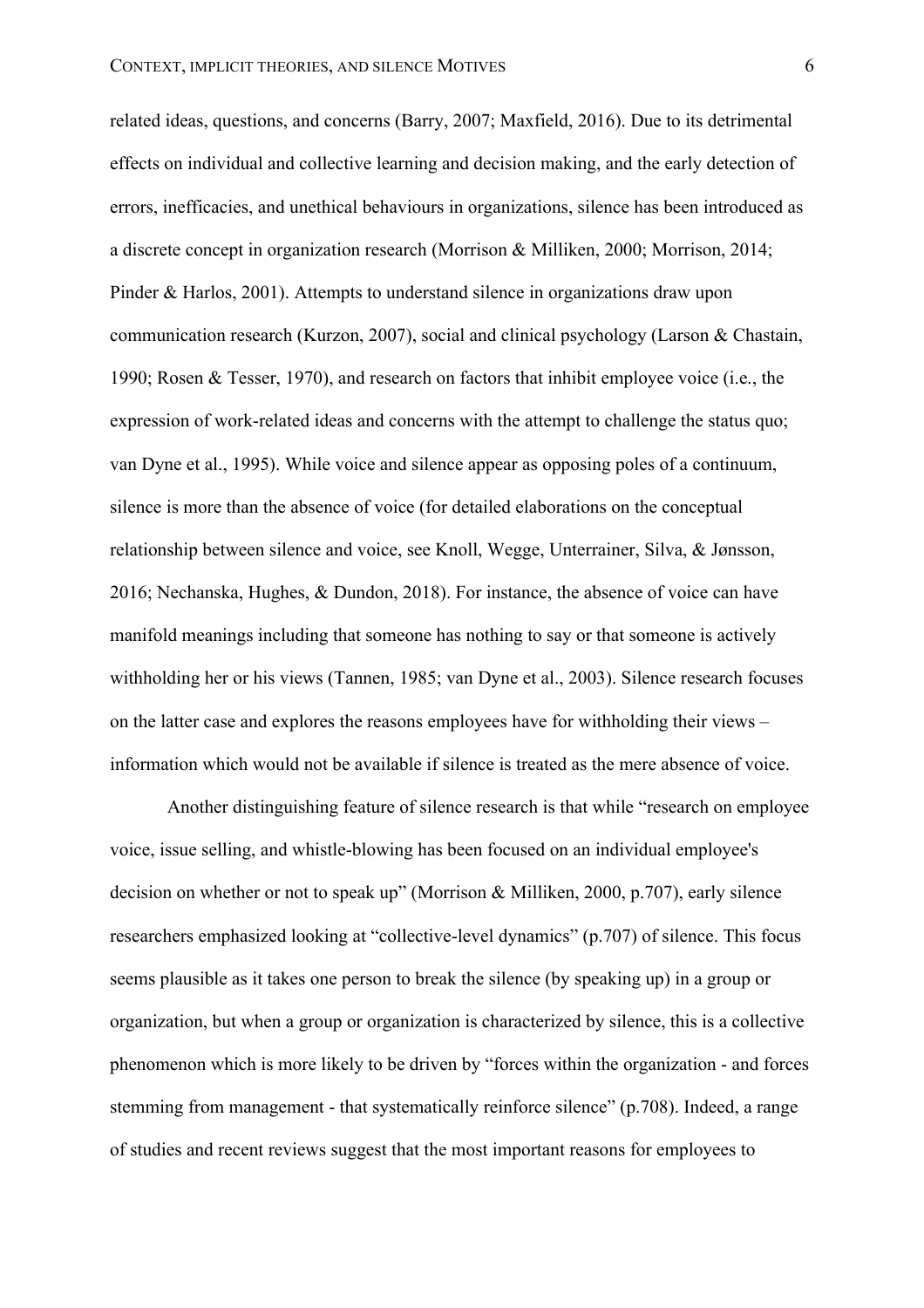withhold their views are the experience of vulnerability (e.g., caused by prior experiences of their manager's negative responses to voice-related situations) and the perceived futility of voice (e.g., a lack of managerial openness and organizational voice opportunities; Carnevale Huang, Crede, Harms, & Uhl-Bien, 2017; Detert & Burris, 2007; Morrison, 2014; Peirce, Smolinski, & Rosen, 1998; Pinder & Harlos, 2001).

Due to the proposed relevance of collective dynamics for the occurrence of silence, and the prominent role of team managers and organizational context as antecedents of silence (e.g., Avery & Quiñones, 2002; Chamberlin et al., 2017; Morrison & Milliken, 2000), we focus here on the team- and organizational level and on team manager openness for voice and an organizational climate that either facilitates or inhibits speaking up.

#### **Implicit Knowledge Structures as Antecedents of Silence Motives**

While managerial openness and a voice-friendly climate have been shown to limit silence, there are cases in which employees reported that voice is futile or that they are too afraid to speak up although they had voice opportunities available to them (e.g., Gollan, Kaufman, Taras, & Wilkinson, 2014; Harlos, 2016). When trying to explain such seemingly irrational cases in a company they were working with, Detert and Edmondson (2011) used qualitative data to develop the idea that employees have implicit theories about the appropriateness and adequacy of speaking up to authority, and that these implicit theories subtly guide employees towards silence.

Implicit theories are knowledge structures that help people to orient themselves within their physical and social environment, to explain and predict their own behaviour and that of others, and that influence people's actions (Dweck, Chiu, & Hong, 1995; Ross, 1989). Specifically, implicit theories combine (in an 'if-then' fashion) perceptual schemas of a person or role (e.g., what constitutes a person in authority) with behavioral scripts (i.e., schemas that describe events or behaviors or sequences of events or behaviors) appropriate for a particular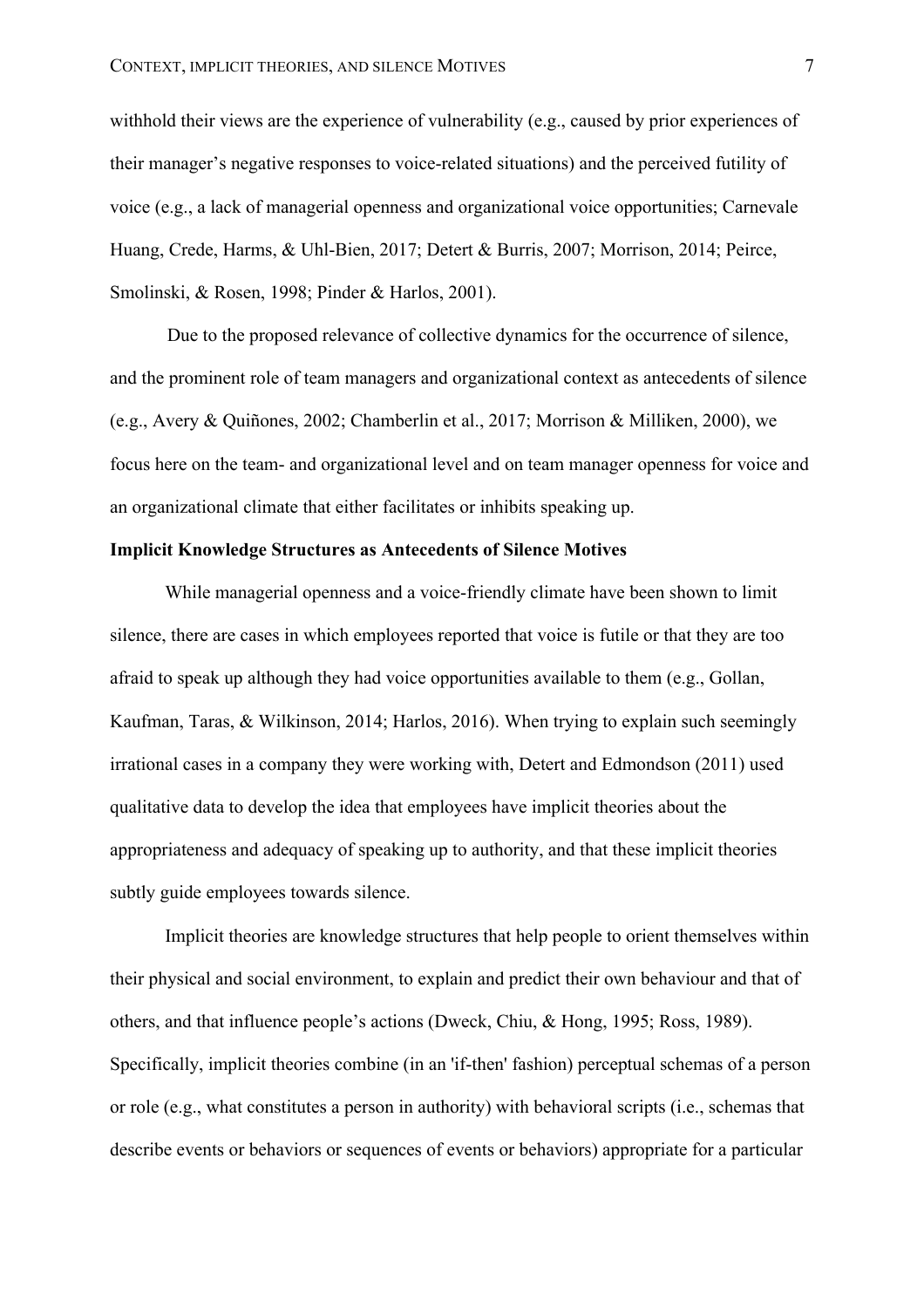context (Anderson & Lindsey, 1998; Gioia & Poole, 1984). The term implicit denotes that, once individuals acquired them, they are not deliberately tested anymore (like formal theories are; Levy, Stroesser, & Dweck, 1998). While implicit theories allow quick and relatively effortless responses in social situations, these benefits come with a price: At times, individuals tend to rely on implicit theories and show the reaction their implicit theories "suggest" even when a new evaluation of the situation or situational cues would be more appropriate (Dweck et al., 1995; Gioia, 1992).

Applying knowledge on implicit theories to employees' decisions to withhold their views, Detert and Edmondson (2011) showed for the first time that so-called implicit voice theories (IVTs; i.e., automatically evoked beliefs regarding the appropriateness of voice) explain variance in employee silence above and beyond traditional antecedents. In exploratory interview studies, the authors identified five IVTs including the belief that one should not raise an issue without proof or having clear solutions, and the belief that managers feel ownership of current practices and thus see challenging comments about products, processes, or strategy as threatening or offending (see Table 1 for the complete list). Detert and Edmondson combined the five IVTs into a single higher-order latent construct, because they share the self-protective core assumption that speaking up to authority figures is risky or will be perceived as inappropriate.

## ---- Please insert Table 1 about here ----

Note that implicit theories are not per se 'unconscious'. Employees can elaborate on their implicit theories and thus become aware that they have implicit theories about a particular content (e.g., leadership, the appropriateness of challenging authorities). While employees usually do not elaborate on them, it is not a lack of content awareness that makes IVTs an insidious cause of employee silence, but a *lack of impact awareness*: Employees are not aware that the activation of specific knowledge structures affects their action tendencies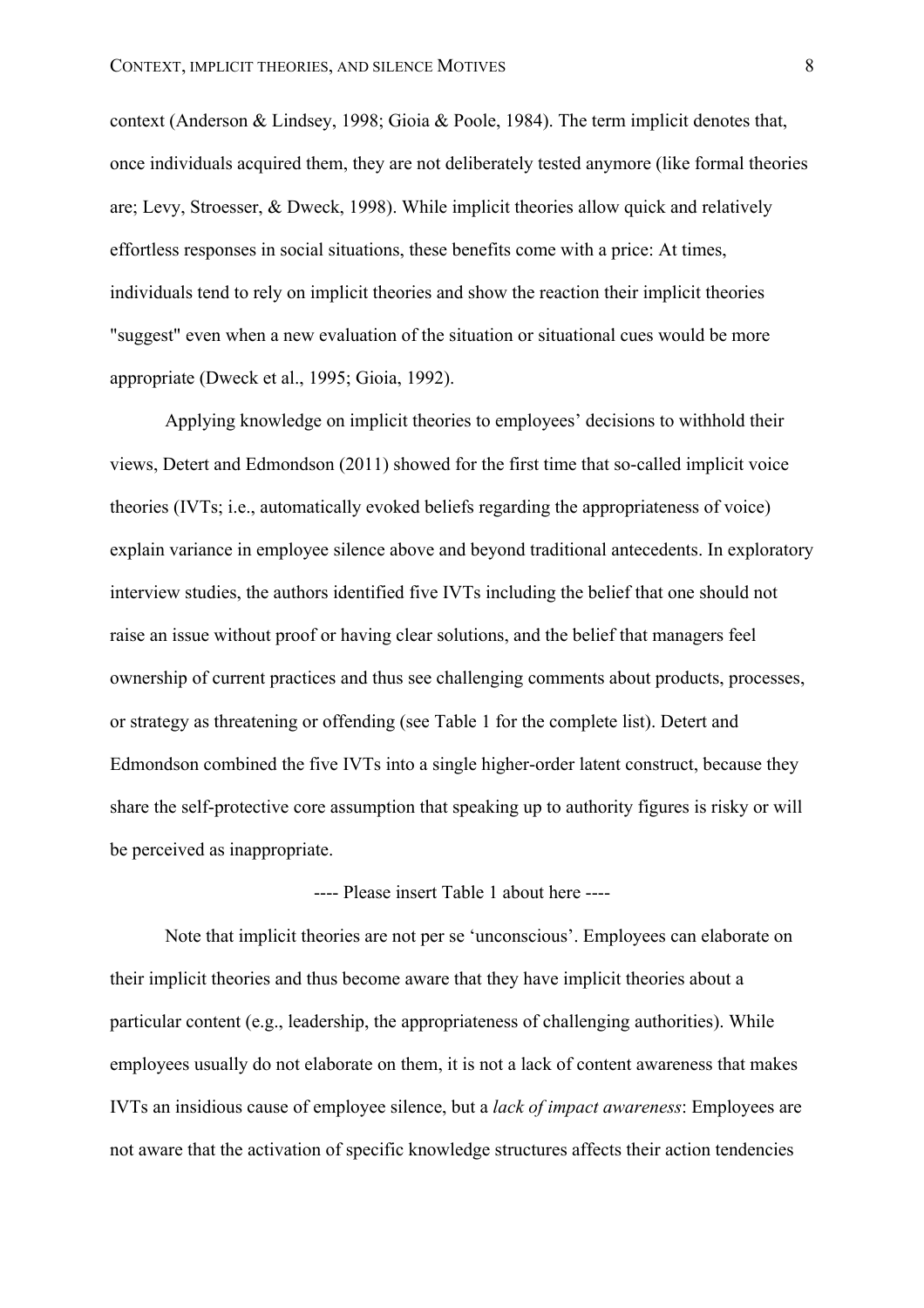(Epitropaki et al., 2013; for a detailed discussion on the distinction between source, content, and impact awareness, see Bargh, 1994; Gawronski, Hofmann, & Wilbur, 2006).

# **Shared Implicit Voice Theories and their Origins**

## *Implicit theories are malleable*

Detert and Edmondson (2011) proposed that IVTs are learned during ordinary life experiences, for example, at home and in hierarchical institutions such as schools and sports teams when responding to authorities such as parents, teachers, and coaches. Early socialization has been proposed to lay the ground for adults' failure to challenge authority before (Adorno, Frenkel-Brunswik, Levinson, & Sanford, 1950; Milgram, 1974), and it is considered a major source for other implicit theories - for instance, implicit theories of relationships (i.e., whether individuals believe in romantic destiny or in relationship growth; Knee, Patrick, & Lonsbary, 2003) and intelligence (i.e., whether individuals believe that intelligence is malleable or a fixed trait; Dweck & Leggett, 1988). However, while no longitudinal study on IVTs exists, research on implicit theories of relationships and intelligence showed that implicit theories can change: Knee (1998) found lower test-retest reliability in destiny beliefs for participants who experienced a stressful relationship event within the period he studied, and Blackwell et al. (2007) showed that an intervention (here: workshops about how learning changes the brain) can increase participants' endorsement of incremental theories (i.e., believe that intelligence is malleable).

Evidence for implicit theories' malleability suggests that an incremental view (i.e., employees revise their IVTs under specific conditions) might better represent the nature of IVTs than an entity view (i.e., implicit theories are formed during early socialization, stored in memory, and then merely retrieved when individuals enter relevant situations at work). Recent approaches to processing of implicit knowledge structures (see Lord, 2018) provide an explanation for the incremental view. Specifically, neural network approaches (Hanges et al.,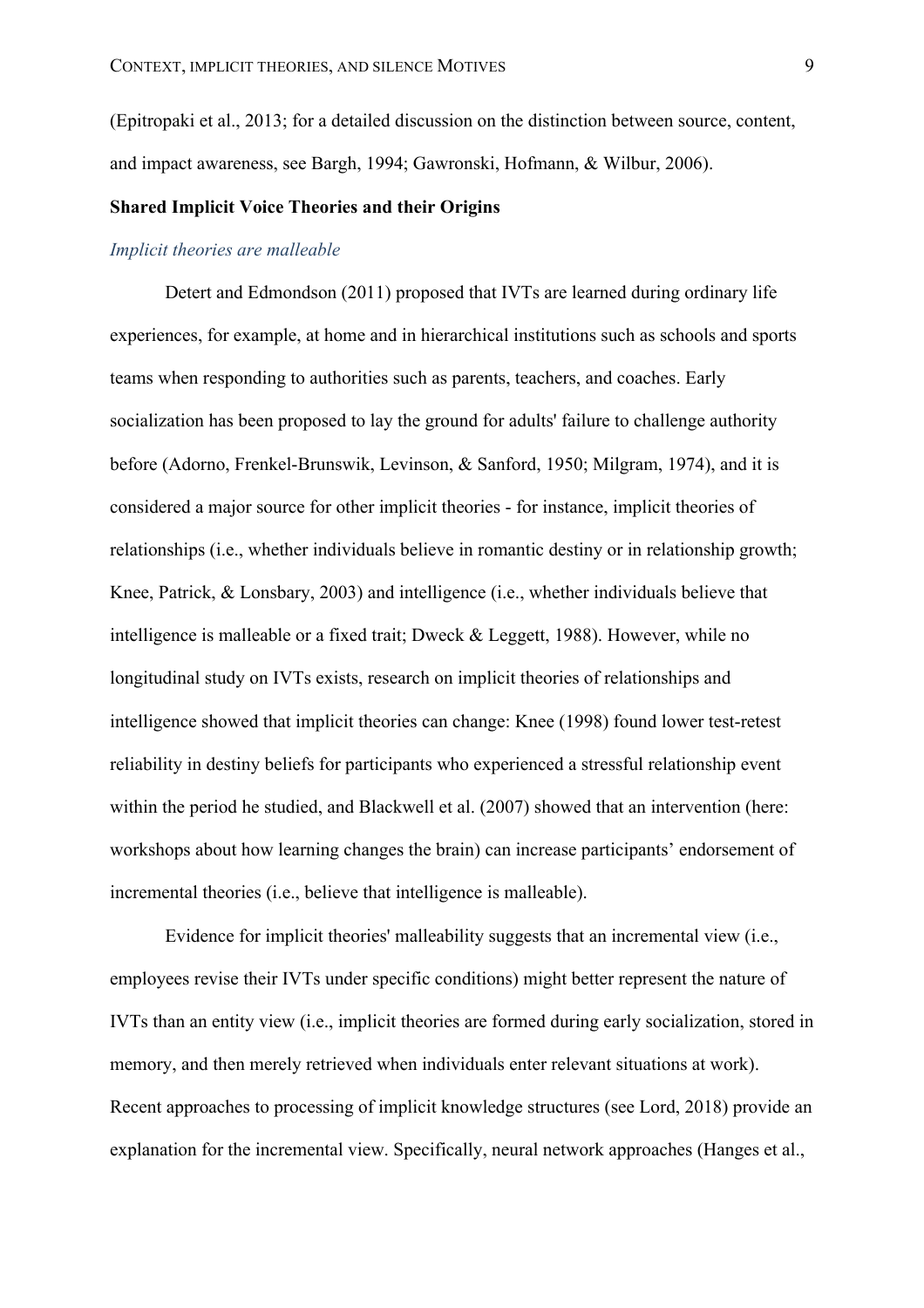2000; Strauss & Quinn, 1997) suggest that the human brain stores information not as a fixed pattern but in networks of neurons that pass activation and inhibition among connected nodes. Patterns of activation and inhibition (e.g., links between manager and voice or silence) become more likely as the number of encounters with a particular pattern increases. Over time, these patterns "are so efficient that they are automatically activated (i.e., chronically accessible) even when encountering input stimuli that do not exactly match the input stimuli originally learned" (Hanges et al., 2000, p. 137). Following this logic, knowledge structures that guide perception and behavior such as IVTs should evoke temporally as patterns of neural activation (and inhibition), and that their emergence draws upon individuals' and – as will be described in the following – collectives' learning history.

### *Acquisition and adjustment of shared implicit voice theories*

Change in employees' knowledge structures, be it acquisition of new patterns or adjustment of existing ones, includes intentional and unintentional elements – as research on shared/higher-level constructs and the emergence of organizational culture suggest (Cannon-Bowers & Salas, 2001; Crocker, Fiske, & Taylor, 1984; Kozlowski & Klein, 2000; Schein, 1990). When entering organizations or teams, individuals initially use knowledge structures they established during prior socialization to make sense of situations or events. If, for instance, individuals enter an organization with the IVT that challenging the status quo (e.g., by raising concerns or making suggestions) is followed by negative consequences they are likely to withhold their views when asked for suggestions in a general assembly or team meeting. However, entering a new setting is an ambivalent and potentially threatening situation for newcomers (Chao, 2012). They can reduce tensions associated with unfamiliar situations by learning what is appropriate in this new setting (van Maanen & Schein, 1979). In this highly contingent and contextual adjustment process, newcomers may adopt scripts, values, and beliefs that are very different from those held before entering the setting (for an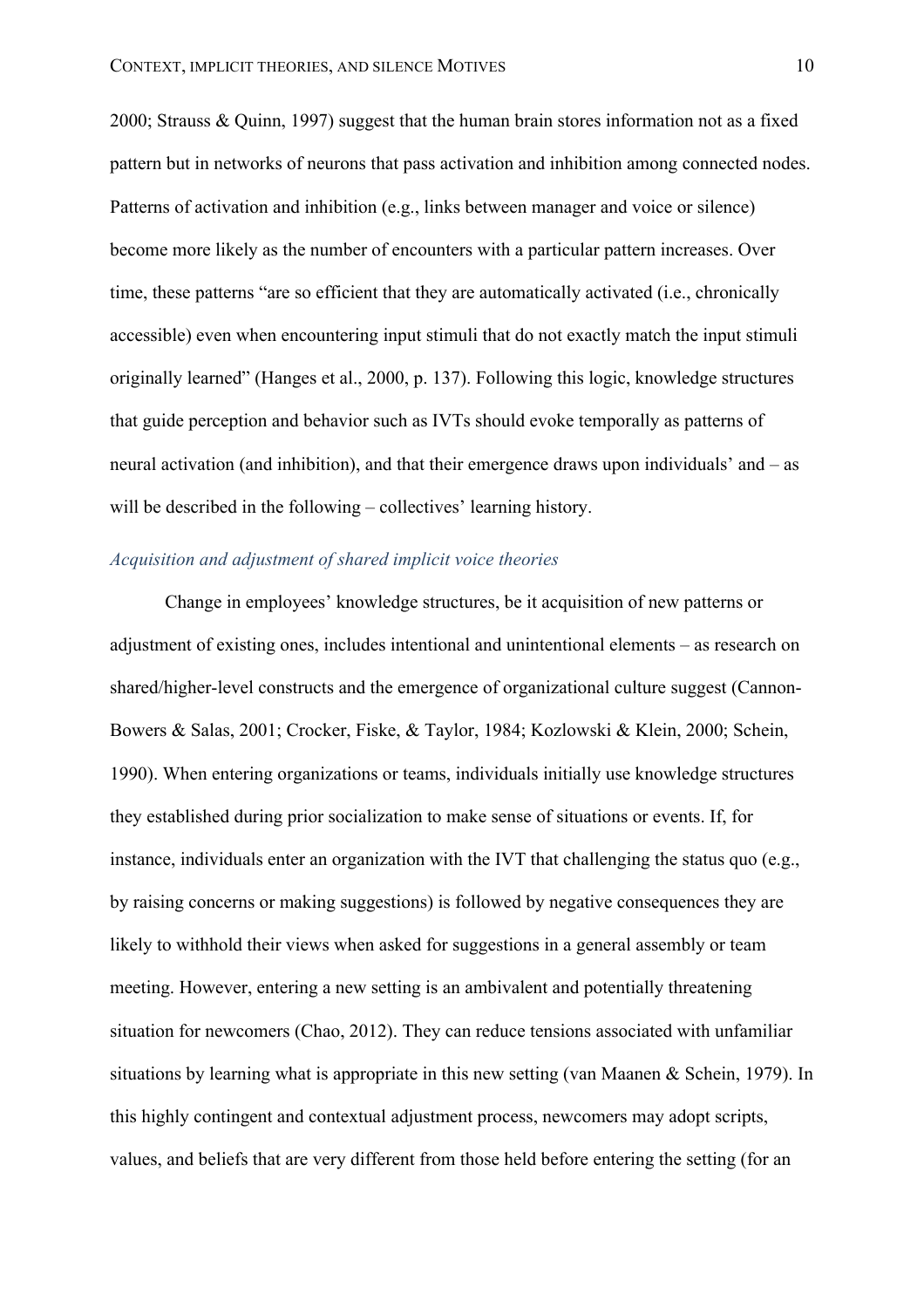example, see Gioia, 1992).

Many experiences relevant for employees' learning on what is appropriate in a specific setting (e.g., the appropriateness and risks of challenging the status quo) are social events or are discussed among team and organization members. Research on shared cognition (Healey, Vuori, & Hodgkinson, 2015) and culture (Hanges et al., 2000; Leung & Morris, 2015) suggests that the knowledge structures of group (e.g., organization or team) members who were present at particular events (e.g., in a general assembly or team meeting) are likely to converge, because they shared the same experience and may talk about it, for example, during lunch breaks. Joined experience with content-relevant people, events, or situations (e.g., observing how a manager responds to a challenging remark in a meeting), vicarious learning (e.g., thinking about how one would act while observing a colleague arguing with her supervisor), and collective elaboration (e.g., during lunch breaks) reduces variability in organization and team members' attitudes and, eventually, their behavior. If an organization or team member came up with a suggestion for improvement at a subsequent opportunity (e.g., another team-meeting or general assembly), and if the response has been adequate (e.g., solved a problem, did not cause tensions), a new knowledge structure will develop among team and organization members, and the same choice will be made more frequently and consistently in similar circumstances.

Drawing on research on shared cognition and information processing approaches to culture, we argue that what once started as explicit knowledge and subject of overt communication becomes implicit: the conscious sensemaking and discussions among team members drop out of team and organization members' mental sequence to the extent they are no longer needed or wanted (Bargh & Chartrand, 1999; Sheriff, 2000). It is this *shift* from explicit to implicit collective knowledge which is at the heart of the basic level of cultures, namely, taken-for-granted basic assumptions (Schein, 1990). If certain beliefs repeatedly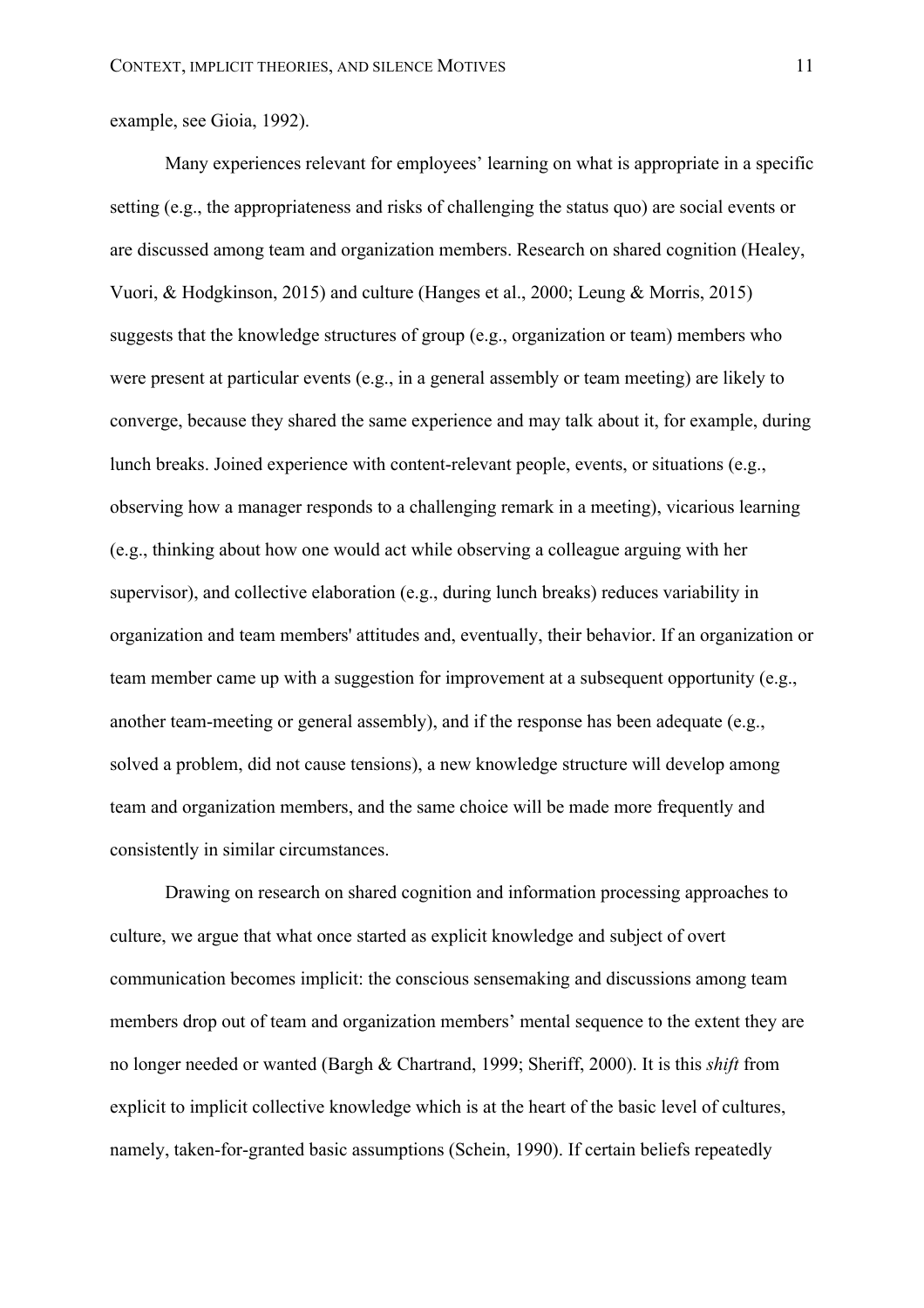helped the group solve problems of internal regulation (e.g., the theory that withholding their views towards their supervisor preserves a positive climate within their team), this makes them become taken-for-granted and manifested in the group members' shared knowledge structure, subtly but powerfully guiding group members' subsequent thinking and behavior. Using IVTs as an example for shared implicit knowledge structures, we expect:

*Hypothesis 1:* Implicit voice theories are shared at the team (H1a) and organizational level (H1b).

# *The role of managerial openness and organizational climate for the emergence of shared implicit voice theories*

In organizations, the acquisition and application of behavior-relevant knowledge are social processes that draw upon current situational cues and existing knowledge structures which have been learned by organization and team members (Salancik & Pfeffer, 1978; Weick & Roberts, 1993). Socio-cultural events such as interpersonal behaviors and interactions but also organizational policies and practices activate a particular cultural meaning system within employees' neural network which suggests a specific mental or behavioural response to this event (Hanges et al., 2000; Schneider, 1987). Morrison and Milliken (2000) proposed that the central socio-cultural events relevant for the occurrence of collective silence in organizations are organizational voice opportunities (i.e., policies, procedures, and structures that create an environment in which employees feel comfortable speaking up about certain issues) and managerial behaviour (i.e., managers' openness and responsiveness to employee voice). An environment that encourages voice (i.e., organizational voice climate) signals – just like the feedback in the experiments on implicit theories of learning and relationships by Knee (1998) and Blackwell et al. (2007) – to what extent individually-held implicit theories (here: IVTs) are appropriate or need to change. Moreover, organizational policies and practices provide orientation towards what proper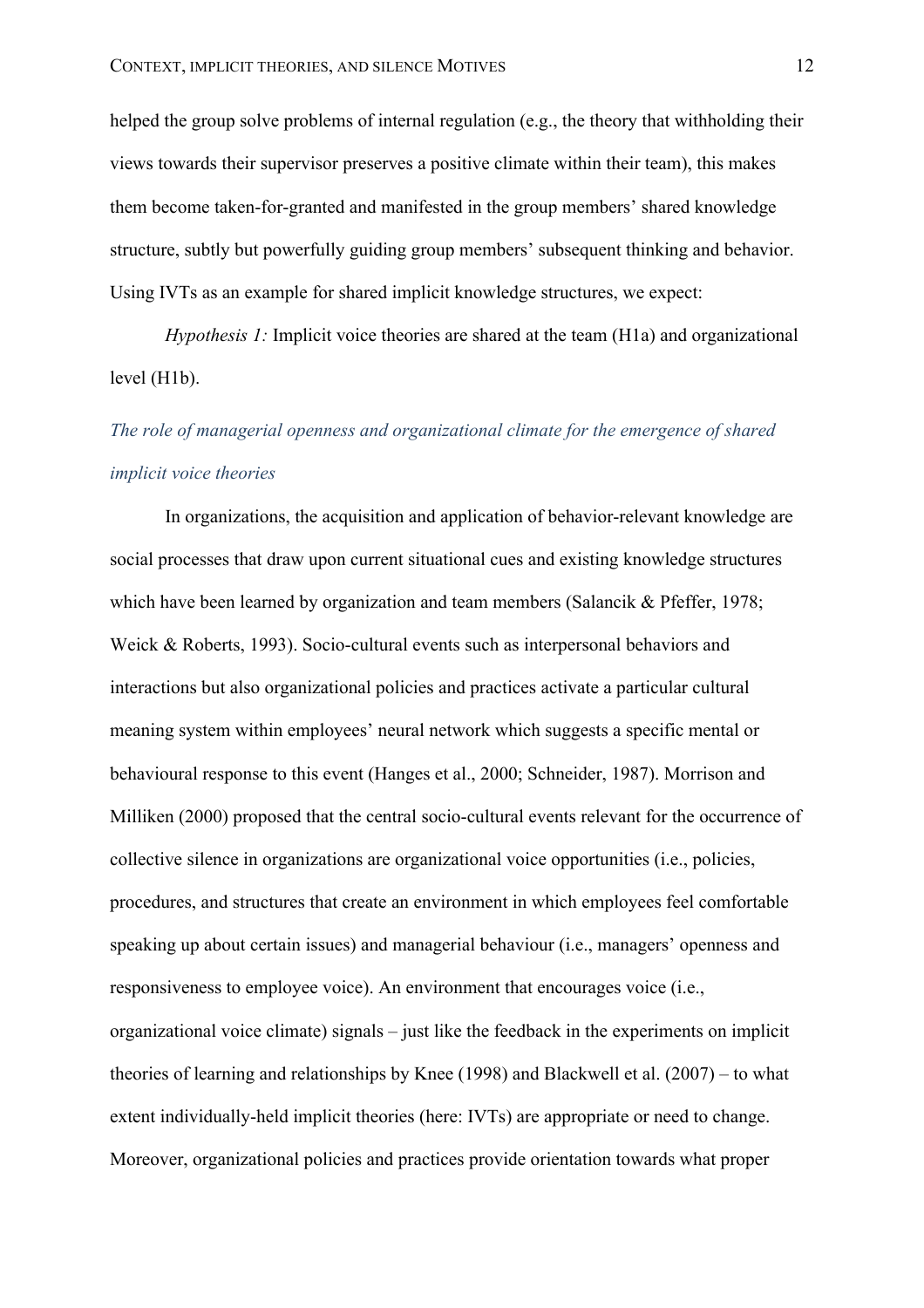beliefs, values, and actions look like in this setting and thus influence the establishment of collectively held beliefs regarding to whether voice is appropriate and welcome within the respective organization.

While an organizational voice climate is influential, managers are even more important for shaping collective sensemaking (Edmondson, 1999; Dionne, Sayama, Hao, & Bush, 2010; Kozlowski & Doherty, 1989; Schein, 2017). Managers have their specific ways to interpret and implement organizational policies, and they shape team members' cognitions by encouraging them to show voice (e.g., by verbal persuasion), by functioning as rolemodels when they speak out themselves, and by providing mastery experience (e.g., by rewarding adequate and sanctioning inadequate behavior. These aspects of social learning (Bandura, 1977) create an interpretive frame within which information is processed by team members (Dragoni, 2005; Johnson, King, Lin, Scott, Jackson Walker, & Wang, 2017). That is, the way managers deal with voice and issues of dissent and learning more generally influences how collectively held IVTs emerge and potentially change over time.

In sum, we propose that team and organization members' joint experience with content-relevant people (i.e., their direct supervisor) and organizational policies, structures, events, or situations make their knowledge structures converge; and that over time, what once started as explicit knowledge of the appropriateness of voice and silence in these teams and organizations develops into shared implicit knowledge structures. Thus, we expect:

*Hypothesis 2a:* Team manager openness for voice is negatively related to implicit voice theories at the team-level.

*Hypothesis 2b:* Organizational climate for voice is negatively related to implicit voice theories at the organizational level.

# **Shared Implicit Voice Theories as a Mediator between Context and Silence Motives** A number of context factors can guide the adjustment of employees' knowledge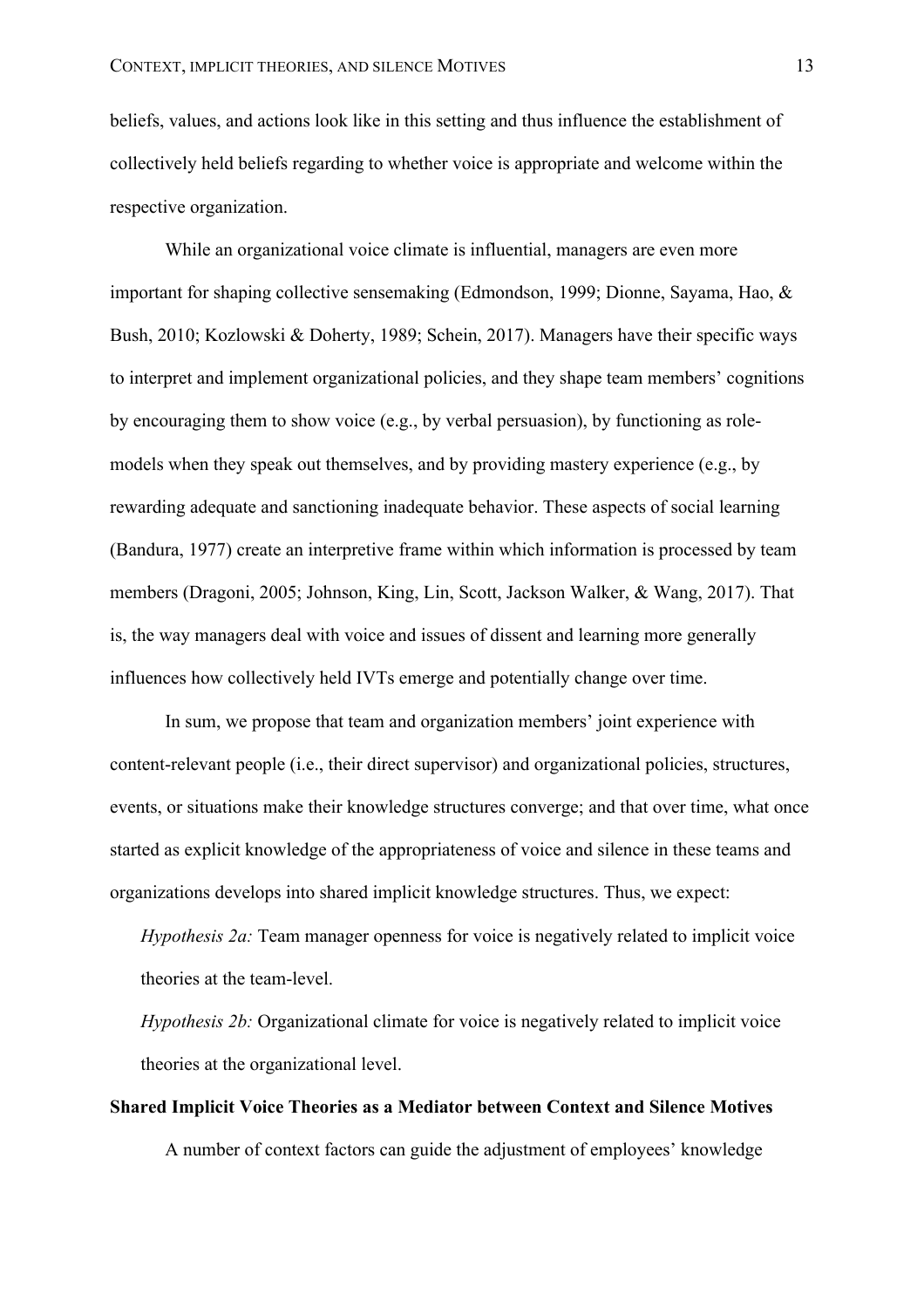structures (Edmondson, 1999; Labianca, Gray, & Brass, 2000; Leith, Ward, Giacomin, Landau, Ehrlinger, & Wilson, 2014). As explained above, shared perceptions of organizational policies and practices related to voice (i.e., organizational voice climate), and experiences of managerial responsiveness to voice deem particularly relevant for the emergence and adjustment of shared IVTs. These perceptions frame how voice and silence behaviors are treated within teams and organizations eventually establishing taken-for-granted beliefs about the appropriateness and risks of speaking up (Morrison  $\&$  Milliken, 2000; Morrison, 2014). The collective 'shift' (McComb, Kennedy, Perryman, Warner, & Letsky, 2010; Dutton, 1993) from conscious discussions and active iterating on context conditions related to voice and silence to *implicitly applying* converged mental models has specific effects on collective outcomes (here: silence).

If group members share the characteristic of high IVTs, not only do they refrain from elaborating on the appropriateness and risks of speaking up, but they *also* stop explicitly addressing or exchanging issues related to voice and silence in the group (Schein, 2017; Sheriff, 2000). In that, the collective shift explains why shared IVTs affect silence beyond individually-held IVTs. Similar to the individual level, collectively shared taken-for-granted beliefs and theories implicitly define for organizational members or members of groups within an organization what to pay attention to, what things, words, gestures and the like mean, and how to react to certain events. As there is a mutual adjustment in sensemaking processes in groups (Salancik & Pfeffer, 1978 Weick & Roberts, 1993), shared IVTs should have an additional effect above individually-held IVTs. At the collective level, shared implicit beliefs and theories do not only affect individual elaboration, but also inter-individual processes such as communication and interaction (Dragoni, 2005). Research on shared cognitions in teams and organizations (Cannon-Bowers, & Salas, 2001; Healey et al., 2015) showed that these inter-individual processes are responsible for the indirect effect of shared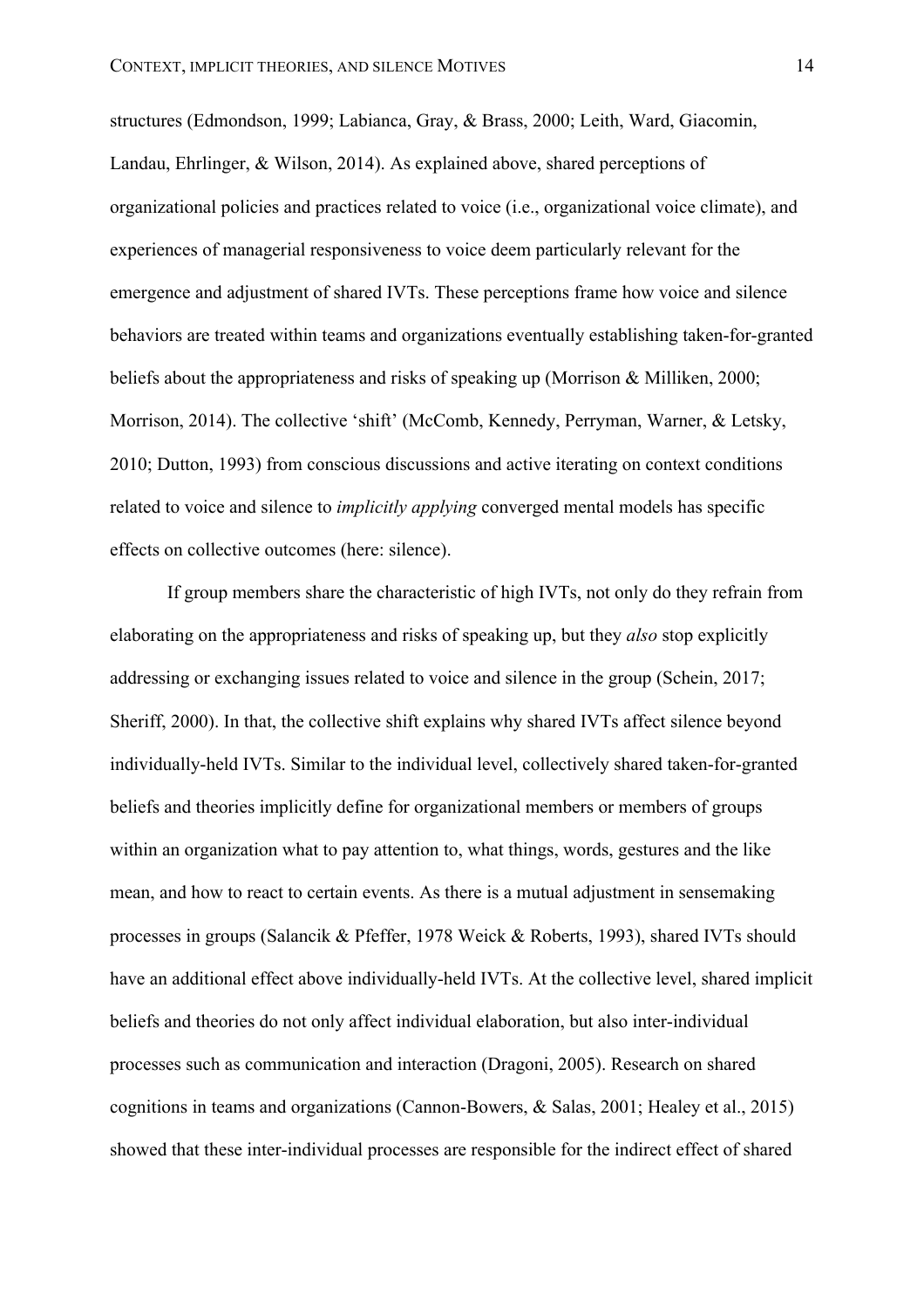cognitions on performance. Similarly, we assume that shared IVTs will affect communication and interaction processes (e.g., discussion regarding to whether voice is appropriate or not) eventually leading to more silence in the respective teams and organizations. The following example may illustrate this point.

If taken-for-granted beliefs such as not to embarrass the boss in public are shared among team or organization members, specific options (e.g., preparing for expressing challenging remarks when the CEO visits a team meeting) will not be openly communicated within a team anymore, because that is not the way to think, feel, and do 'things around here'. That is, group members' shared beliefs will decrease a collective discussion around challenges to the status quo that ultimately stifle voice within this group. Like it is the case for individually-held IVTs, group members who have shared IVTs are not aware of the impact IVTs have on their collective withholding of questions, ideas, and concerns (Healey et al., 2015; Schein, 2017). It is likely that group members do not even remember the decision to omit discussing critical issues that laid the foundation for the current implicit theories and the subsequent behaviour (Bargh & Chartrand, 1999).

In sum, we propose that an organizational voice climate and perceptions of manager openness for voice become taken-for-granted within teams and organizations as 'visible' in shared IVTs among team and organization members. These shared IVTs, in turn, prompt (or inhibit) specific behavioral responses in critical situations which functions as role modelling in groups, and they limit interactions that would facilitate responses other than the ones suggested by IVTs. Considering this reasoning, shared IVTs are proposed to be (at least in part) responsible for the link between context and motives to remain silent at the team- and organizational level. As in H2a and 2b, we argue that there are separate processes for team manager openness which affect team level silence motives and organizational climate which more broadly affect silence motives at an organizational level. We expect: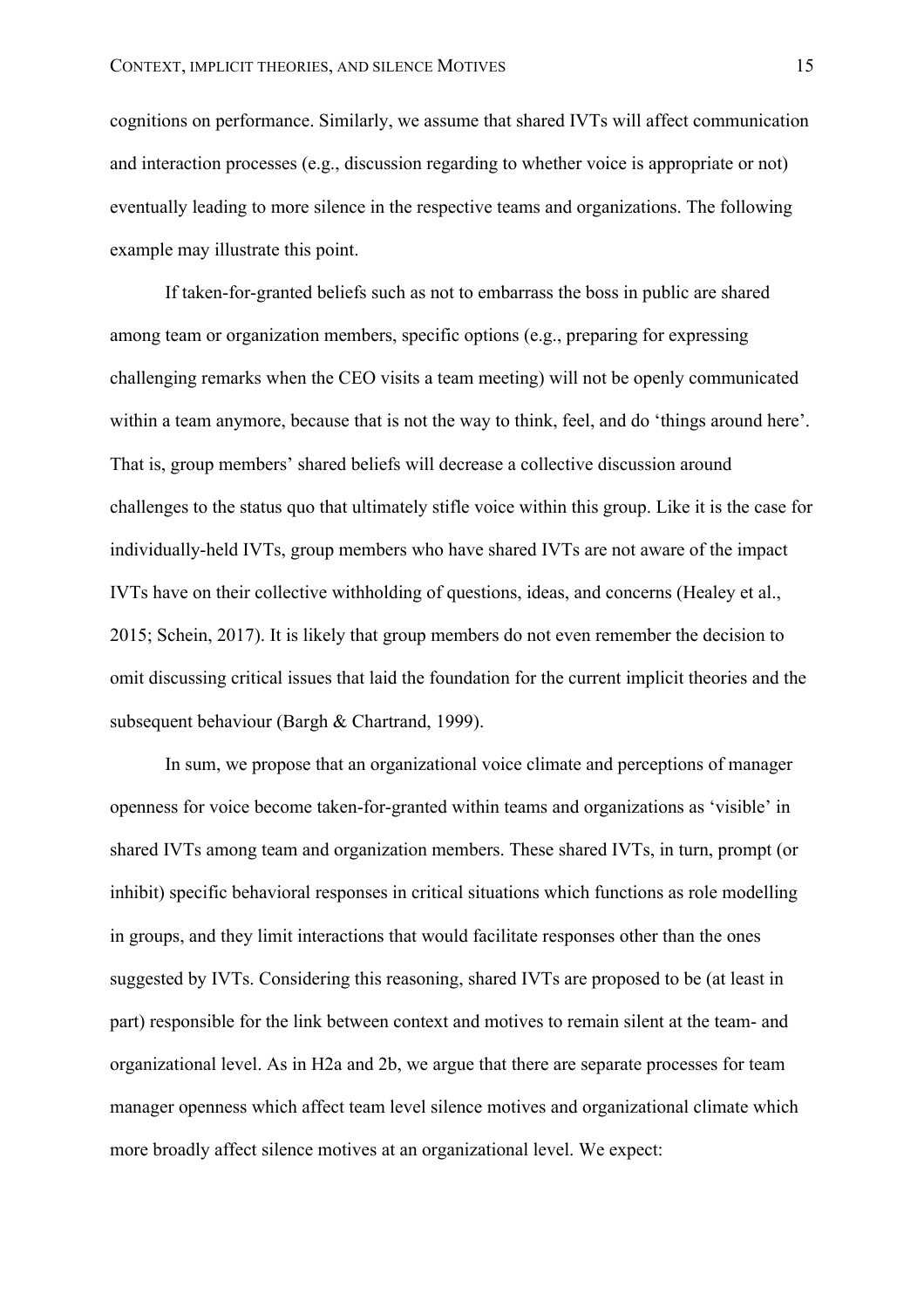*Hypothesis 3a:* Implicit voice theories partially mediate the relationship between teammanager openness for voice and employee silence motives at the team-level. *Hypothesis 3b:* Implicit voice theories partially mediate the relationship between organizational voice climate and employee silence motives at the organizational level.

In sum, our model (see Figure 1) uses IVTs to show how implicit knowledge structures may complement (but not replace) traditional approaches to understanding the occurrence of silence motives in organizations and teams. We aim to emphasize that IVTs – similar to other employee characteristics – are in part idiosyncratic and thus shaped during early socialization, and in part shaped by the context employees work in. We propose that similarities in IVTs can emerge in teams and organizations in a similar way as teams develop shared mental models but that, like shared basic assumptions in organizational cultures, drop out of deliberate elaboration and communication. Note that our model also acknowledges that convergence is not the only way groups develop similarity in their members' IVTs. Similarity may also result from attraction (i.e., individuals with particular IVT-levels are attracted to the same organization), selection (e.g., a leader selects a certain type of followers), or attrition (i.e., former members with diverging IVTs left the group; Schneider, 1987). Research on shared cognition (e.g., Rentsch & Klimoski, 2001) also suggest group size, composition, and group membership acquisition mode to influence the degree to which IVTs are shared. We consider these possibilities in Figure 1.

#### **Study**

We conducted a multi-level study to provide first evidence for selected relationships of our model. To further extend knowledge on IVTs, we examine the possibility that IVTs are shared among group members (Hypothesis 1), whether these shared IVTs are related to context conditions (Hypothesis 2), and whether they explain unique variance in motives to remain silent and thus function as a partial mediator between context and silence motives at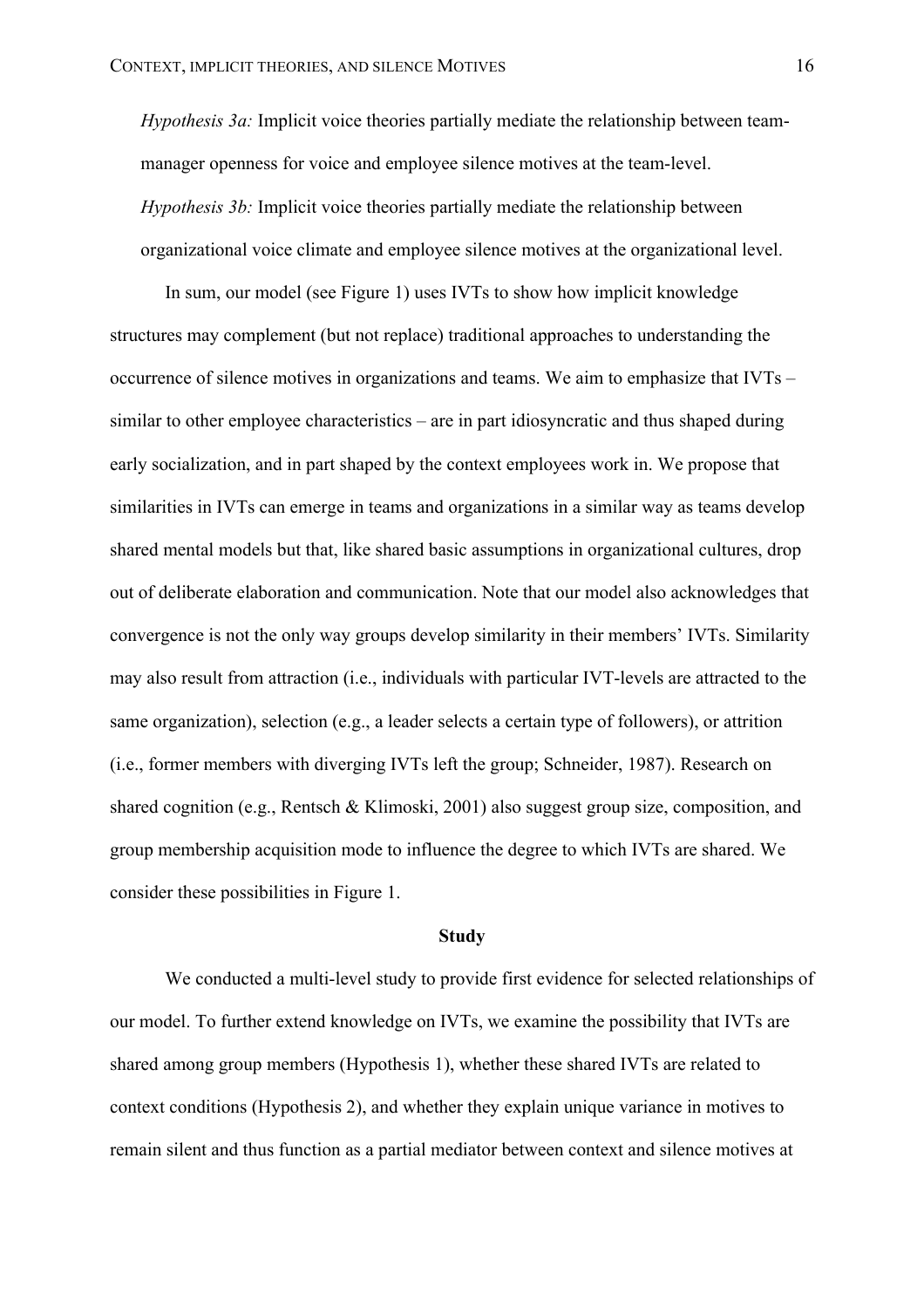the team and organizational level (Hypothesis 3).

# **Method**

# *Sample and Sampling Procedure*

Our original sample consisted of 770 employees working in 176 teams from 67 organizations from a variety of industries in Portugal, such as hospitality, finance, and health. Our research assistants first contacted individuals with managerial responsibilities to ask if their organization would be willing to participate in our study. If they agreed, then the research assistants would ask how many individuals they could invite and then directly contact those employees and respective supervisors. If both agreed to participate, research assistants would then hand out the respective survey and collect it personally (or receive it in a sealed envelope) once it was completed. We received an average of 11.49 responses per organization, *SD* = 12.47, min = 3, max = 40, and an average of 4.45 responses per team, *SD*  $= 2.80$ , min  $= 1$ , max  $= 16$ . To increase measurement accuracy at the team level (Maloney, Johnson, & Zellmer-Bruhn, 2010; Nezlek, 2011), the final sample only contains teams with at least three members. Thus, our final sample consisted of 696 employees working in 129 teams from 67 organizations. Employees were on average 36.27 years old,  $SD = 10.22$ , and 395 were female. Their average tenure in the organization was 8.59 years, while tenure in the workgroup was slightly lower, 4.88 years.

## *Measures*

All items were in Portuguese. We used the translation-back-translation procedure outlined by Brislin (1980) to translate the scales from English to Portuguese. Unless stated otherwise, item range was from 1 (do not at all agree) to 7 (completely agree). As scientists are encouraged to use Omega Total instead of Cronbach's alpha for estimating scale reliabilities (McNeish, 2017; Peters, 2014), we quantified all scale reliabilities with the Omega coefficient, see Table 2. As members of the examined groups (here: teams and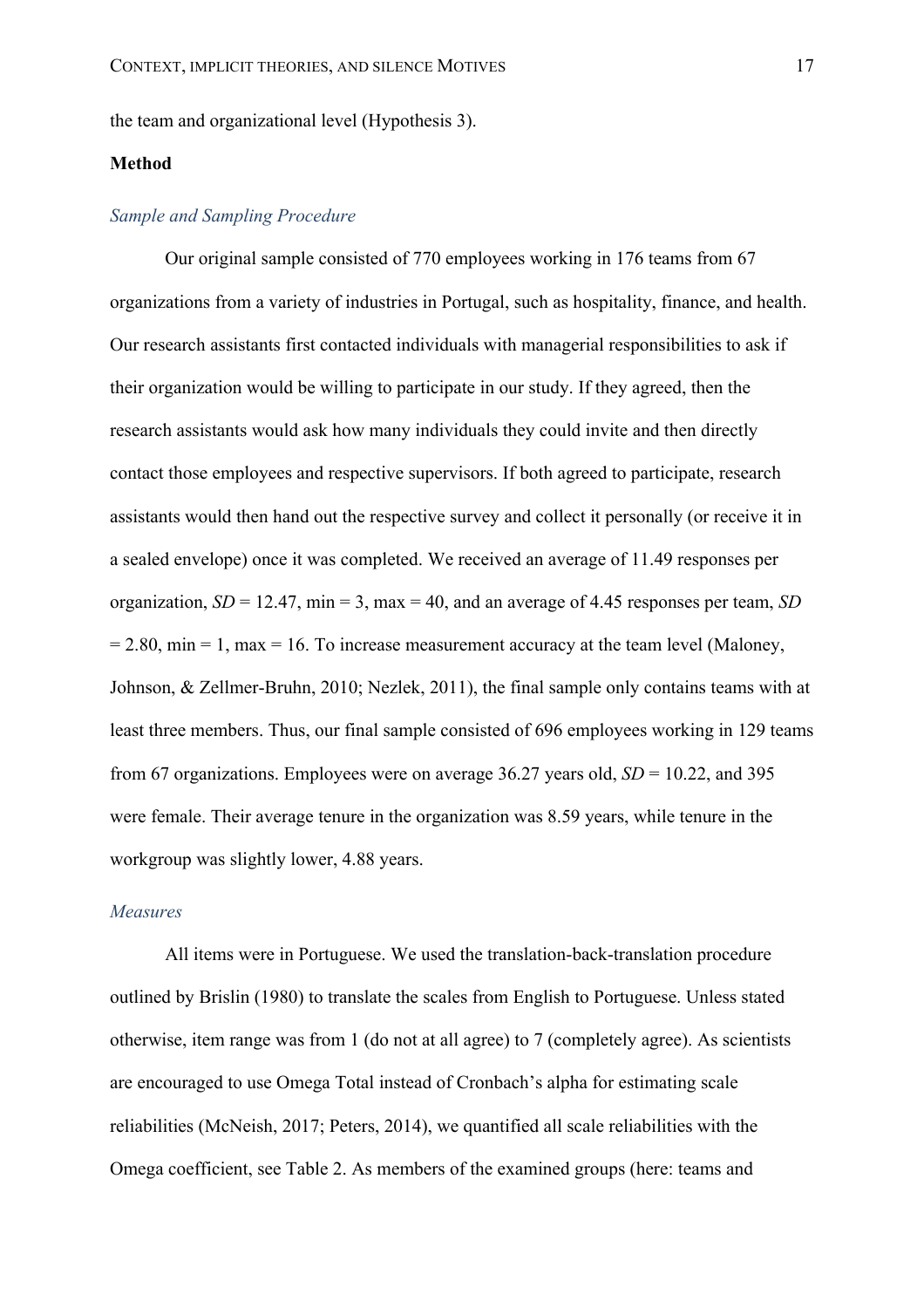organizations) rated the same target (i.e., their team manager and organizational climate, respectively), scores of these group's members are aggregated to a group-(i.e., team and organization) level measure (Schneider & Reichers, 1983), if the criteria for aggregation are met (Bliese, 2016). Whenever we did aggregate and thus used measures as higher-level constructs, we quantified respective ICC scores (see Table 2).

*Team manager openness for voice* was measured with eight items of the management's responsiveness for voice measure by Spencer (1986). We chose this measure because it assesses a broad picture of employees' perceptions regarding voice opportunity, but changed the referent to focus on direct supervisors (Chan, 1998). It includes items assessing whether the supervisor is open to voice related problems (e.g., "My supervisor encourages") employees to voice their problems") and items to assess aversion to voice (e.g., "My supervisor views grievances as a challenge to their authority").

*Organizational voice climate* was measured with a three-item measure that builds on Morrison et al.'s (2011) conceptualization of group voice climate. As our reference was the organization, the wording of the items was adapted (Chan, 1998). The items were: "In this organization people feel free to express their views.", "In this organization people are open to new ideas and suggestions.", and "In this organization employees' opinions seem to count."

*Implicit voice theories* (IVTs) were measured with a shortened 10-item version of Detert and Edmondson's (2011) 20-item scale. Similar to Detert and Edmondson's goal "to examine the predictive utility of implicit voice theories as an explanatory category" (p. 476) and not to focus on singular IVTs, we used the latent construct instead of the single IVTs. Due to space restrictions in the survey, we selected two (out of four) items to represent each of the five IVTs in the comprehensive measure (see Table 1). As Detert and Edmondson did not report factor loadings and item-scale correlations, our selection was based on the results of a pilot study. Using a sample of 2518 employees of organizations operating in Germany,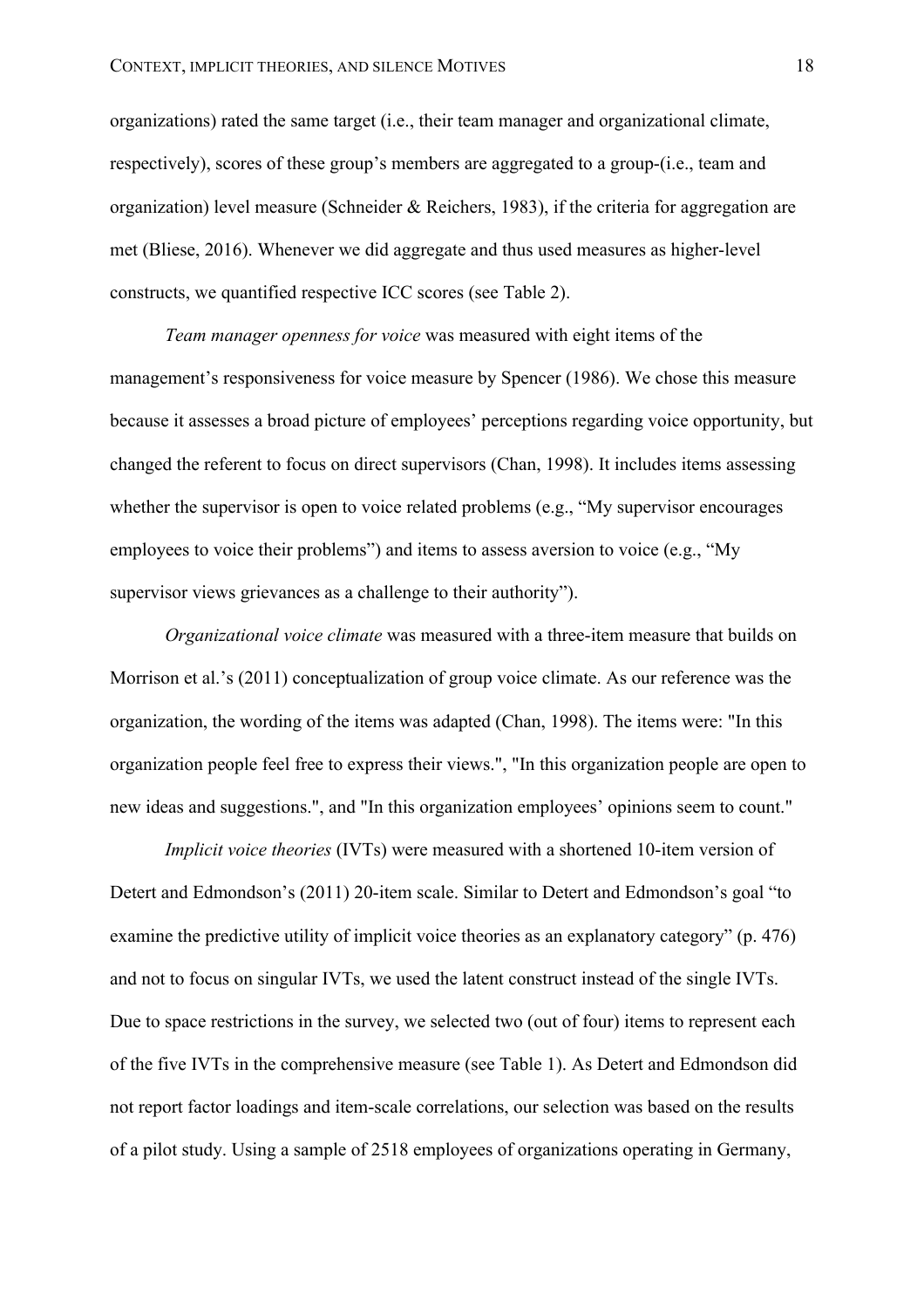we conducted an exploratory factor analyses with a forced five-factor solution and selected the two items with the highest loadings on their respective factors. The reliability for this measure in our sample was .76. We re-visit the internal consistency in the section on the confirmatory factor analysis below. Detailed results of the pilot study, which is part of a separate project on IVT measurement, are available from the first author upon request.

Note that while Detert and Edmondson's (2011) scale is the only available IVT measure yet, and implicit theories are typically assessed with similar direct measures (e.g., Kelly, 1955; Knee, 1998; Levy et al., 1998; Offermann, Kennedy, & Wirtz, 1994), there is some argument regarding to measuring implicit theories with self-report scales (e.g., Epitropaki et al., 2013; Gawronski et al., 2006). We discuss these concerns and potential alternatives for measuring IVTs in the limitations and directions for future research section.

*Employee silence motives*. Employees first received instructions explaining what was meant by problematic situations at work and questions were asked to gauge whether they remained silent in such situations during the past six weeks, and why they withheld their views. Specifically, respondents first read the following short paragraph:

From time to time, employees face problematic situations at work. For example, they think that colleagues or supervisors act in a wrong, inefficient, immoral or otherwise problematic way. People deal differently with such situations, that is, some voice their concerns and try to change the situation, whereas others remain silent.

Because fear and resignation are supposed to be the two most important motives for employee silence (e.g., Morrison, 2014), we used the quiescent silence (i.e., silence that is based on fear) and acquiescent silence (i.e., silence that is based on resignation) subscales of Knoll and van Dick's (2013) employee silence scale to assess motives for remaining silent. Each motive was represented by three statements to complete the following item root: "I remained silent at work…". Sample items were "…because of a fear of negative consequences" (quiescent silence) and "…because nothing will change, anyway."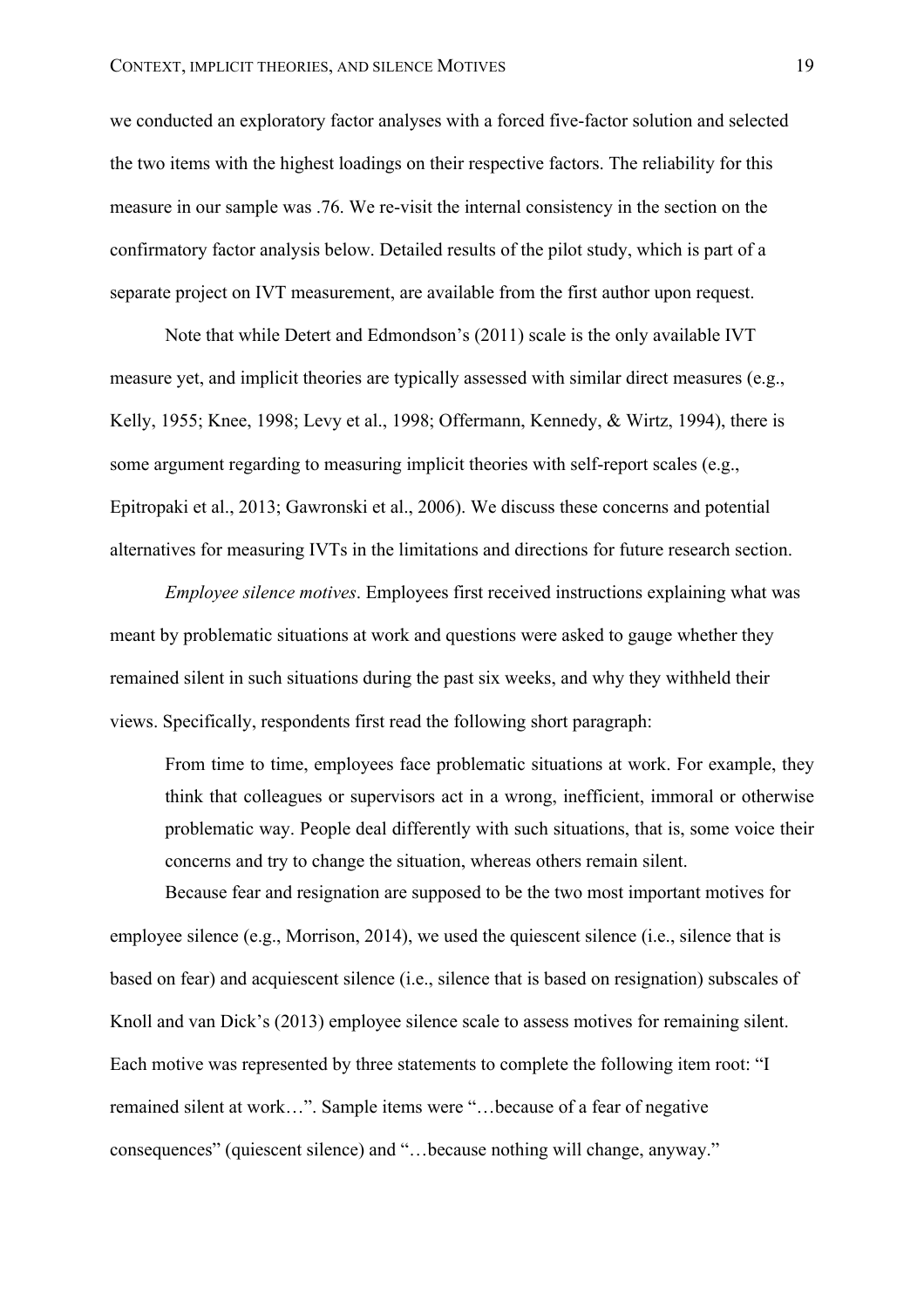(acquiescent silence). Participants responded to all items using a 7-point Likert scale from 1 (does apply to me not at all) to 7 (does apply to me entirely). We report results for both motives, however, we have no specific hypotheses regarding to whether effects differ corresponding to the underlying motive for silence.

# *Analytic Procedure*

*Multilevel confirmatory factor analysis.* To corroborate our measurement approach, we conducted a multilevel confirmatory factor analysis (ML-CFA, e.g., Skrondal & Rabe-Hesketh, 2004) for the above-mentioned scales<sup>2</sup>. For a parsimonious model, we parcelled the eight items for team manager openness for voice into four item parcels (e.g., Bandalos, 2002) that comprised the latent factor. The latent variable representing IVTs loaded on its five subscales, which we obtained by averaging the respective two items (see Table 1).

We specified all factors as shared and configural constructs (Hox, Moerbeek, & van de Schoot, 2010) such that factors are meaningful both within and between levels. We fitted the model with Version 0.6-2 of the lavaan package (e.g., Rosseel, 2012) using Maximum Likelihood estimation. Against the backdrop of the difficulties associated with fitting sharedand-configural ML-SEMs (Hox et al., 2010), we interpret the resulting fit indices,  $\chi^2_{(270)}$  = 1133.17, RMSEA =  $0.068$ ,  $95\%$  CI = [0.064; 0.073], SRMR<sub>w</sub> = 0.083, SRMR<sub>b</sub> = 0.328, as acceptable (see also Hsu, Kwok, Lin, & Acosta, 2015, on the issues surrounding ML-CFAs with shared and configural constructs). On the within-team level, the model revealed substantial loadings of the measurement variables on their corresponding construct, except for the IVT factor: Here, only three of its proposed five sub-facets exhibited substantial standardized loadings on the within-level (NCC:  $\gamma = 0.610$ , PTI:  $\gamma = 0.456$ , and DBB,  $\gamma =$ 

 $^{2}$  Because our sample contained only 67 organizations, sample size on level 3 was below the thresholds that are typically recommended for confirmatory factor analyses (e.g., Schreiber et al., 2006). For this reason we fitted the ML-SEM as a two-level model with individuals nested in teams, which still takes participants' immediate social context – their team – into account.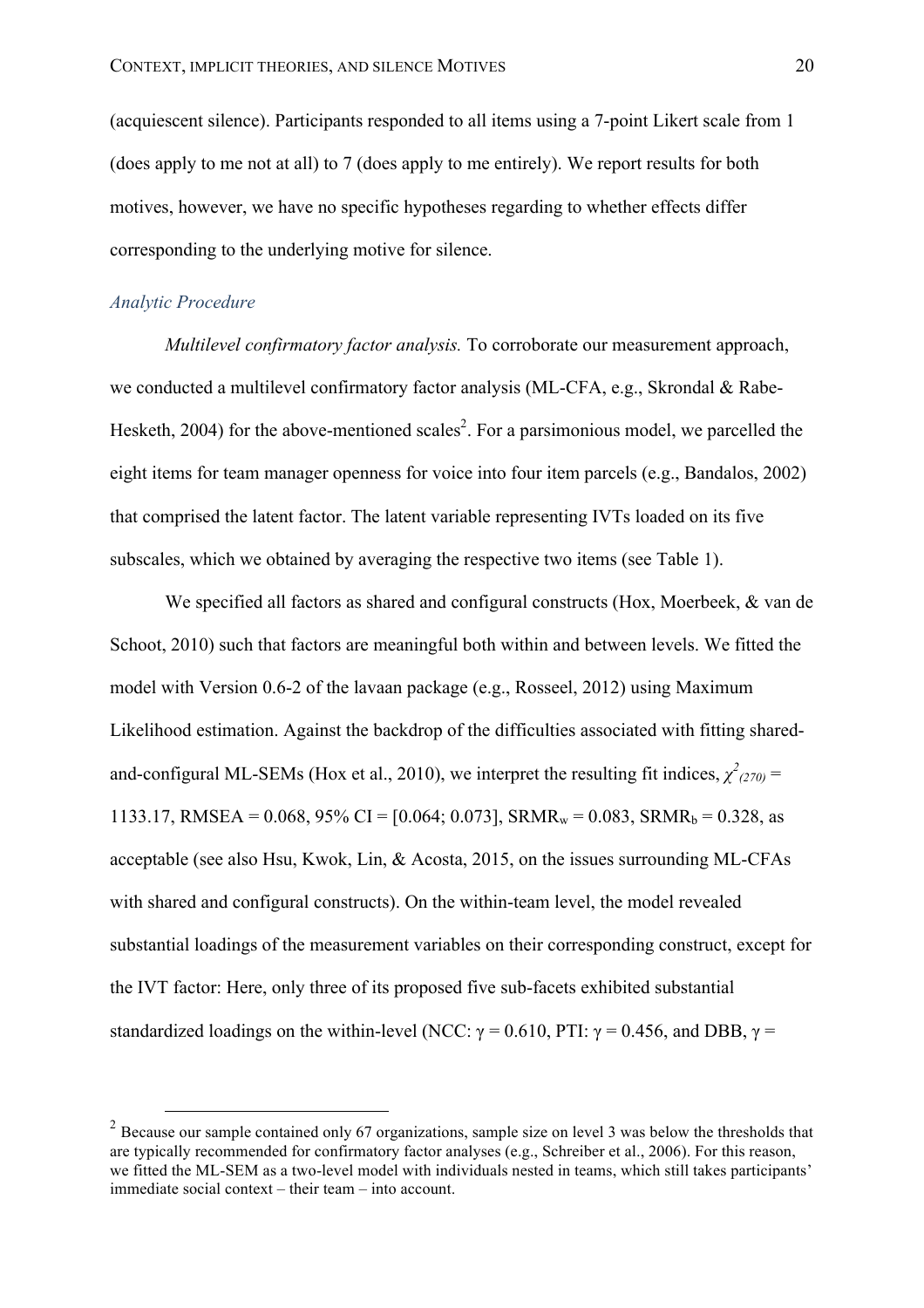0.439). On the between-level all sub-facets loading above gamma = 0.505. We re-visit this issue in the discussion.

*Aggregation to higher-level scores and individual-level deviation scores.* As our hypotheses pertain to three levels – the individual or within-team level, the (between-) teamlevel, and the (between-) organization level – we employed mixed models (i.e., randomcoefficient or multilevel models) for testing the hypotheses. This was also warranted by significant levels of non-independence of organizational voice climate, team manager openness for voice, acquiescent silence, quiescent silence, and IVTs at the team level and at the organizational level (see Table 2 for ICC1 and ICC2 values). To distinguish between effects at different levels, we aggregated individual ratings of team manager openness for voice to the team level and aggregated organizational voice climate to the organizational level. For team-level team manager openness for voice, this aggregation was justified by an average  $r_{wg}$  of 0.85,  $SD = 0.21$ , min = 0, max = 0.99, with 86% of teams reaching an  $r_{wg}$  value of .80 or above. We also investigated each team's average deviation around its mean with the ADM measure of interrater agreement (Burke et al., 1999; Dunlap et al., 2003). Average ADM of team-level team manager openness for voice was 0.90, *SD* = 0.31, with 85% of the teams below the maximum threshold of 1.667 that applies to scales with seven response options (Bliese, 2016). For organizational voice climate, average *rwg* on the organization level was 0.78,  $SD = 0.19$ ,  $min = 0$ ,  $max = 0.99$ , with 55% of organizations exhibiting an  $r_{\text{w0}}$  of .80 or above. Average ADM of organization-level voice climate was 0.86, *SD* = 0.34 with 81% of the organizations below the threshold of 1.667, indicating sufficient levels of agreement.

*Model adequacy.* We determined the structure of the random effects of the models empirically (Bliese, 2016), using acquiescent and quiescent silence as dependent variables and the focal predictor IVTs as independent variable. For both dependent variables, a model with three levels and correlated random intercepts and slopes for IVTs on levels two and three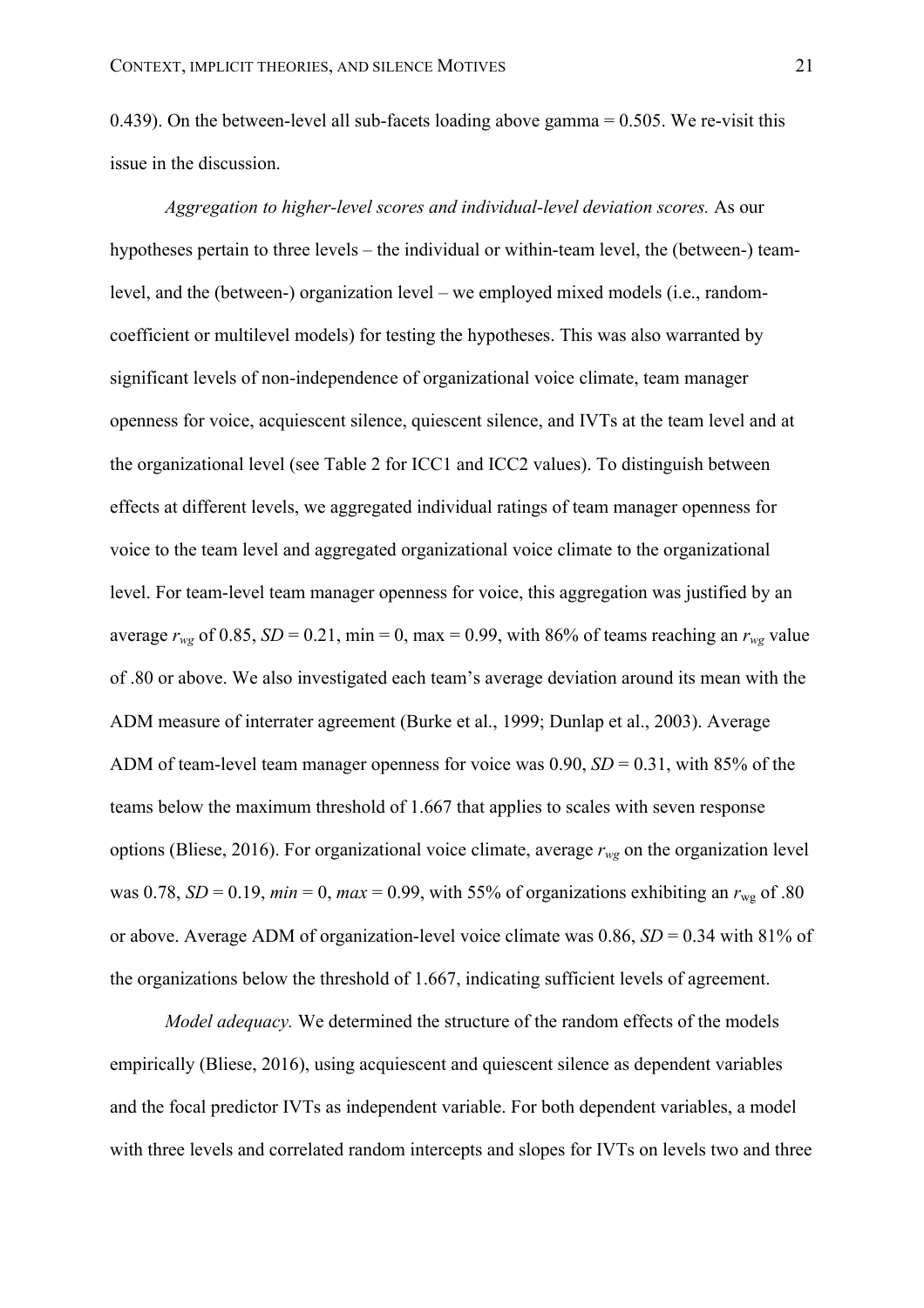fitted the data best; the detailed results of this analysis are available from the first author on request.

## **Results**

Means, standard deviations, estimates of internal consistency, intra-class correlations (ICC), and bivariate correlations for all study variables are shown in Table 2. To replicate prior findings on the relationship between context and silence within a joint multi-level design, and to stepwise build our model from existing knowledge, we first regressed both acquiescent and quiescent silence on organizational-level organizational voice climate and team-level team manager openness for voice while controlling for sex, team- and organizational tenure, and for team and organization size. Indeed, team-level team manager openness for voice was negatively related to acquiescent silence,  $\gamma = -0.75$ , *SE* = 0.07, *p* < .001, and to quiescent silence,  $\gamma = -0.49$ ,  $SE = 0.08$ ,  $p < .001$ . Organizational-level organizational voice climate was negatively related to acquiescent silence,  $v = -0.19$ ,  $SE =$ 0.08,  $p = .04$ , but not to quiescent silence,  $\gamma = -0.12$ ,  $SE = 0.11$ ,  $p = .25$ , see Table 3. In line with our theoretical model (see Figure 1), these models revealed that higher-level aggregates affect silence motives as visible in the amount of additionally explained variance of acquiescent and quiescent silence of the null model (pseudo- $\Delta R^2$ ).

------------ Please insert Tables 2 and 3 about here ------------

Our research draws upon the proposition that implicit voice theories (IVTs) may also form a higher-level construct. Specifically, Hypothesis 1 stated that IVTs are shared at the team and organizational level. As visible in Table 2, IVTs were significantly dependent on team membership,  $\text{ICC}(1) = 0.23$ ,  $p < .001$ , and within-team perceptions of IVTs were also relatively homogeneous,  $ICC(2) = 0.61$ . The same was true on the organizational level, ICC(1) =  $0.20, p < .001$ , ICC(2) = 0.72. Therefore, the data supported Hypothesis 1.

To enrich understanding of the circumstances that facilitate shared IVTs, Hypothesis 2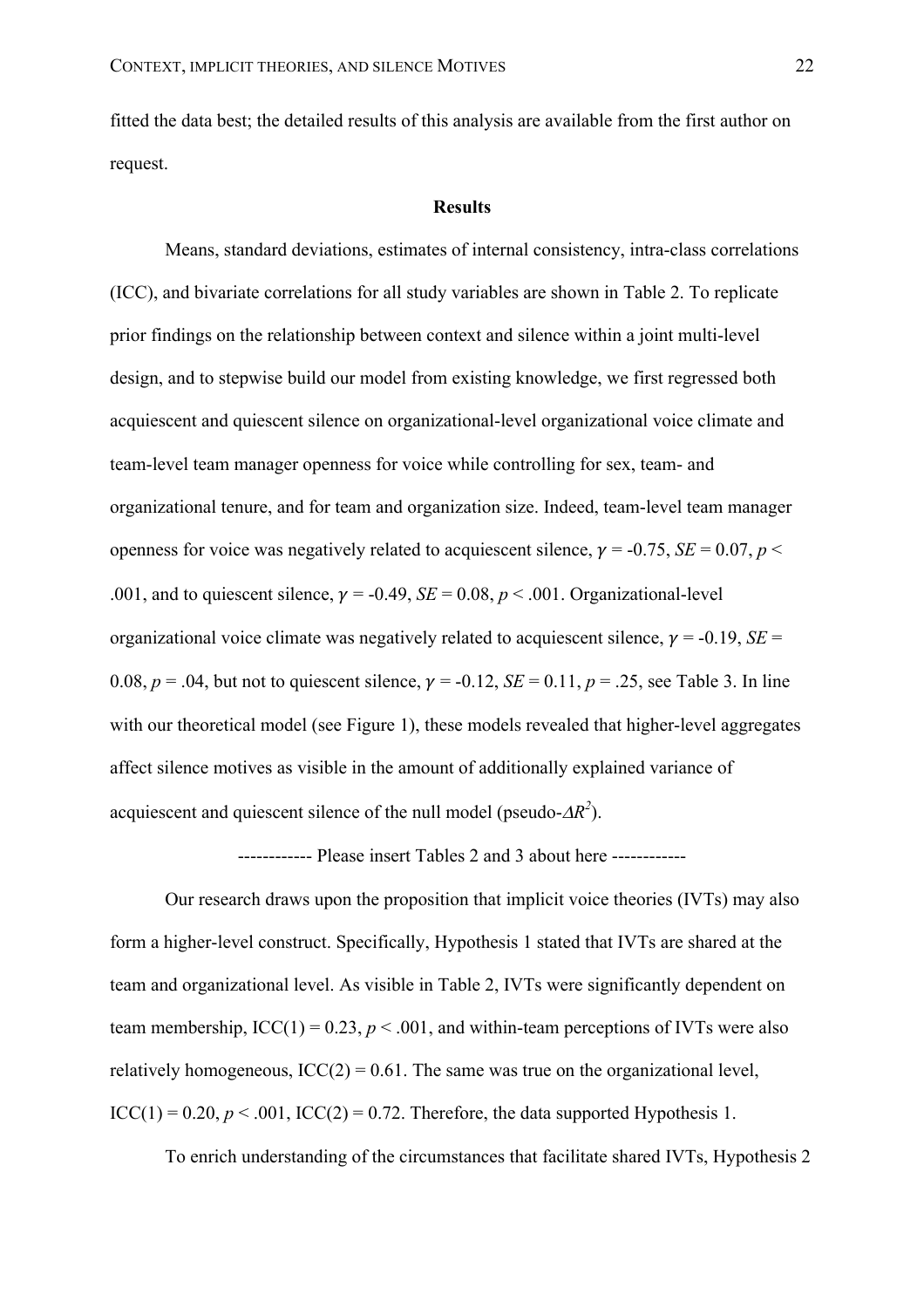postulated that (a) team manager openness for voice and (b) organizational voice climate affect employees' IVTs. To test H2, we regressed IVTs on team level manager openness for voice and organization-level organizational voice climate while controlling for the same variables as in the previous models. As can be seen in Model 3 in Table 3, team manager openness for voice was significantly related to IVTs,  $\gamma = -0.21$ , SE = 0.06,  $p < .001$ , but organizational voice climate was not,  $\gamma = -0.03$ ,  $SE = 0.09$ ,  $p = .69$ . The data thus supported Hypothesis 2a, but not Hypothesis 2b. In comparison to a null model that only regressed IVTs on control variables, the model that included team manager openness for voice explained 30.2% of the remaining between-organization variance of the null model (pseudo- $\Delta R^2$ ), amounting to a total variance explanation of 4.1%.

Hypothesis 3 positioned IVTs as a mediator for the effects of (a) team manager openness for voice and (b) organizational voice climate on differentially-motivated silence. We tested H3 with multilevel mediation (Imai, Keele, & Tingley, 2010) with the mediation package in R (Tingley, Yamamoto, Hirose, Imai, & Keele, 2014). We tested the mediation twice, once for acquiescent silence and once for quiescent silence as DV.

Before extracting the indirect effects from the analysis, we investigated the models regressing silence motives on IVT for team-level and organization-level effects of IVTs on silence motives. A random slope model regressing acquiescent silence on team-mean centered IVTs, team-mean IVTs, and organization-mean IVTs while controlling for all other variables revealed a significant effect of team-level IVTs,  $\gamma = 0.35$ ,  $SE = 0.16$ ,  $p < .05$ , but not of organization-mean IVTs,  $\gamma = -0.02$ ,  $SE = 0.19$ ,  $p > .90$ . The effect of team-level IVTs on acquiescent silence was found on top of an effect of individual-level effect of team-meancentred IVTs,  $\gamma = 0.43$ ,  $SE = 0.06$ ,  $p < .001$ . For quiescent silence, the corresponding model revealed a significant effect of organization-mean IVTs on quiescent silence,  $\gamma = 0.63$ , *SE* = 0.20,  $p < 0.01$ , but not of team-mean IVTs,  $\gamma = 0.11$ ,  $SE = 0.16$ ,  $p > 0.10$ . Again, team-mean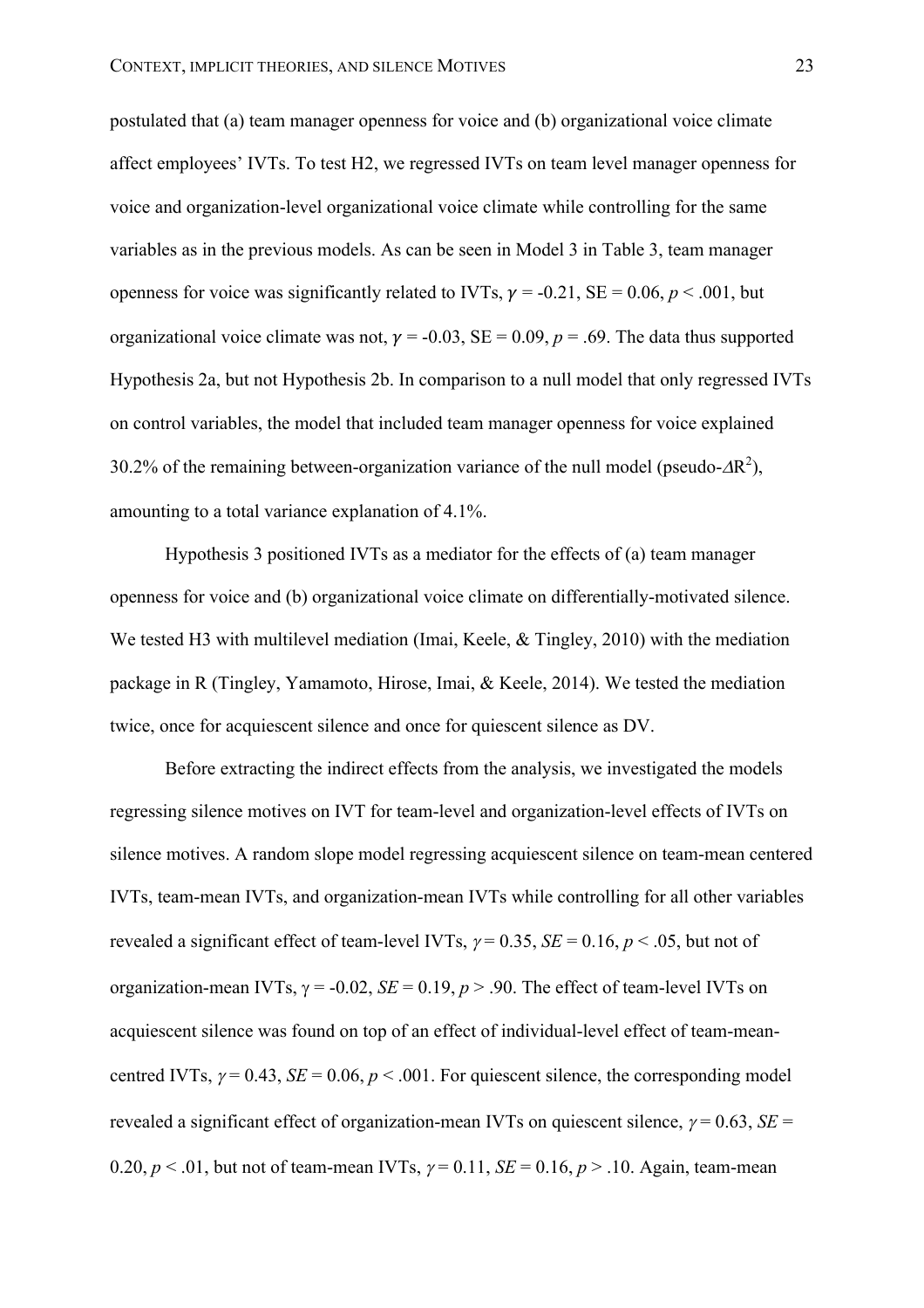centered individual IVTs also affected quiescent silence,  $\gamma = 0.55$ ,  $SE = 0.06$ ,  $p < .001$ . These results show that unit-level IVTs can affect silence motives in teams and organizations.

When testing the mediation effects, bootstrapping of the indirect effect of team-level manager openness for voice on acquiescent silence via IVTs with 10000 draws revealed an indirect effect  $ab = -0.112$ , 95% CI =  $[-0.175; -0.060]$ . For quiescent silence, the indirect effect also turned out to be significant,  $ab = -0.153$ ,  $95\%$  CI =  $[-0.233; -0.080]$ . The data therefore supported Hypothesis 3a. Hypothesis 3b proposed that IVTs mediate the relationship between organizational voice climate and motives for remaining silent. This mediation analysis tested whether organization-level organizational voice climate covaries with IVTs and silence motives. For both dependent variables, the confidence interval included 0: Indirect effects for acquiescent silence were  $ab = -0.016$ , 95% CI = [-0.086; 0.050], and for quiescent silence  $ab = -0.022$ , 95% CI =  $[-0.115; 0.070]$ ). Thus, we rejected Hypothesis 3b.

#### **Discussion**

Given that implicit information processing influences human behavior to a large extent (Bargh & Ferguson, 2000), it needs to be considered in models explaining employees' decisions regarding to whether to express or withhold their views. Our research further establishes implicit voice theories (IVTs; Detert & Edmondson,  $2011$ ) – a specific form of implicit knowledge structures that are proposed to subtly guide employee behaviour while employees are not aware of their impact - as a hitherto neglected antecedent of employee silence. Drawing on an information processing approach to culture (Hanges et al., 2000), we showed that IVTs can be shared at the team and organizational level, explain variance in employees' motives to remain silent above and beyond established predictors at the team and organizational level, and function as a mediator between employees' perceptions of context (i.e., team manager openness for voice) and their tendencies to withhold their views. Aiming at opening rather than closing a discussion on the role of IVTs as antecedents of silence, our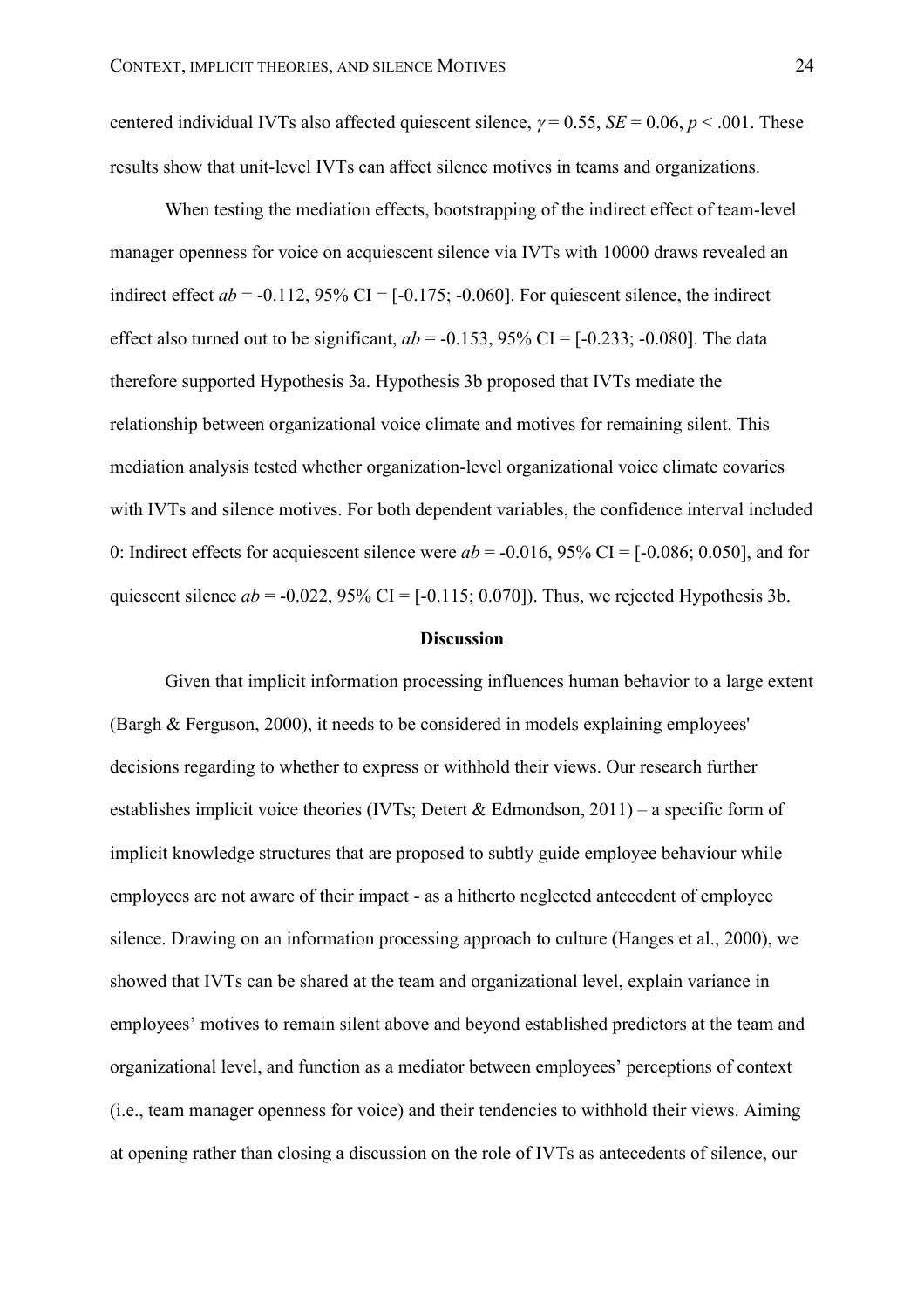model and study address questions regarding the nature of IVTs and their development. In the remainder of the article, we discuss implications of our theorizing and findings and discuss limitations as well as directions for future research - with a particular focus on IVT change and measurement issues.

### **Theoretical and Research Implications**

Showing that IVTs are shared at the team- and organizational level and that shared IVTs affect silence motives at the team- and organization level are probably the most important implications of our research. One of the central reasons for introducing silence as a discrete construct was that "the dominant choice within many organizations is for employees to withhold their opinions and concerns about organizational problems" (Morrison & Milliken, 2000, p.707). Our study suggests that besides shared perceptions of manager openness and organizational context factors (e.g., Morrison et al., 2011; Wang & Hsieh, 2013), team and organization members also share taken-for-granted beliefs (about the appropriateness of speaking up in their specific context). Providing evidence for the possibility of shared IVTs is an important step to understand the basic layer (i.e., its underlying taken-for-granted assumptions; Schein, 1990) of cultures of silence that are proposed to immunize communities and groups against rational arguments, and that cause their members to withhold information and views even in the absence of coercion (Sheriff, 2000). While at the individual level, IVTs bypass deliberate decision making by 'suggesting' employees the proper way to respond to external stimuli, at the collective level, IVTs' are proposed to limit exchange about voice opportunities or constraints within groups which, in turn, influences group decisions and collectively withholding actions that may overcome silence.

The existence of shared IVTs provokes questions regarding their origin and opportunities for change. Our model intends to promote additional theory development on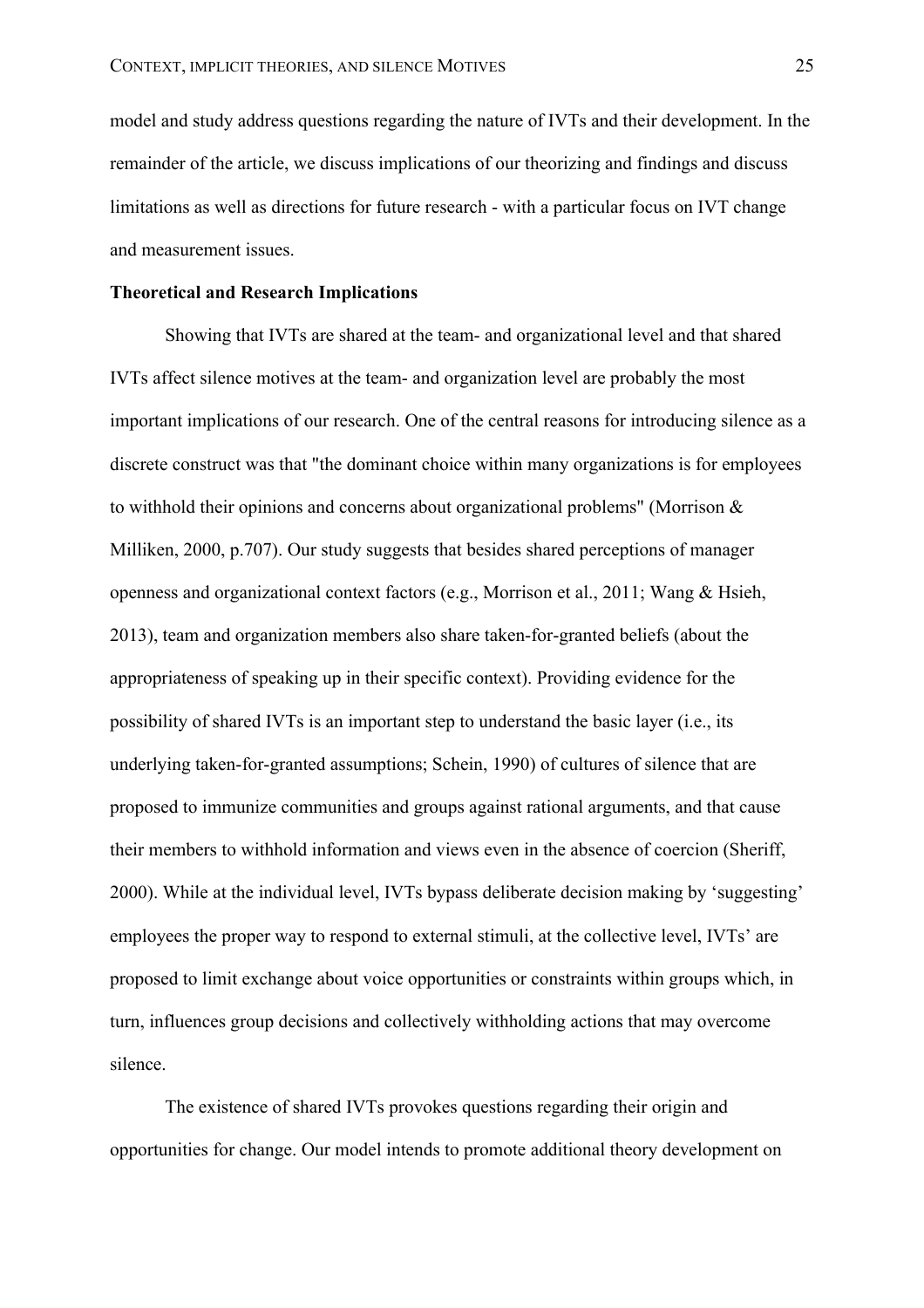these points by proposing that employees' IVTs are in part the result of an individual's idiosyncratic socialization (as previous research proposed) but also influenced by workplace factors. We applied recent developments in models of information processing, more specifically, the neural network approach (Hanges et al., 2000; Lord, 2018), to explain why our assumptions (and findings) do not contradict (but extend) prior findings. Instead of treating them as fixed entities, we conceptualize IVTs as malleable knowledge structures that have been imprinted in employees' cognitive processing through learning. These structures are likely to be evoked later on  $-$  a reason why employees are likely to cling to the IVTs they learned before entering their current organization or team. In contrast to prior conceptualizations, our approach suggests that these patterns can change or new patterns can emerge. Thus, understanding the origins of IVTs needs considering both IVTs that employees developed in early socialization (which could include idiosyncratic but also cultural influences; Ayman-Nolley & Ayman, 2005; Rousseau, 2001) and IVT-shaping experiences that individuals and groups made within their current work context (Gioia, 1992).

Our differentiated findings regarding IVTs' antecedents and mediation effects at team and organization levels support claims that teams "tend to be more powerful in socializing individuals and shaping their beliefs than are broader organizational forces" (Cannon  $\&$ Edmondson, 2001, pp. 166; see also Levine & Moreland, 1999). For the development of similar IVT levels, the team-context that is characterized by frequent contact among team members, close interaction, and a proximity in experience seems to be more important than the more distal influences that all members of an organization share.

Finally, our model and study findings address questions regarding the relationship between implicit/automatic and explicit/ deliberate causes for silence. Linking information processing research with organizational culture theory (Hanges et al., 2000; Schein, 1990), we propose a sequence through which explicit knowledge develops into shared taken-for-granted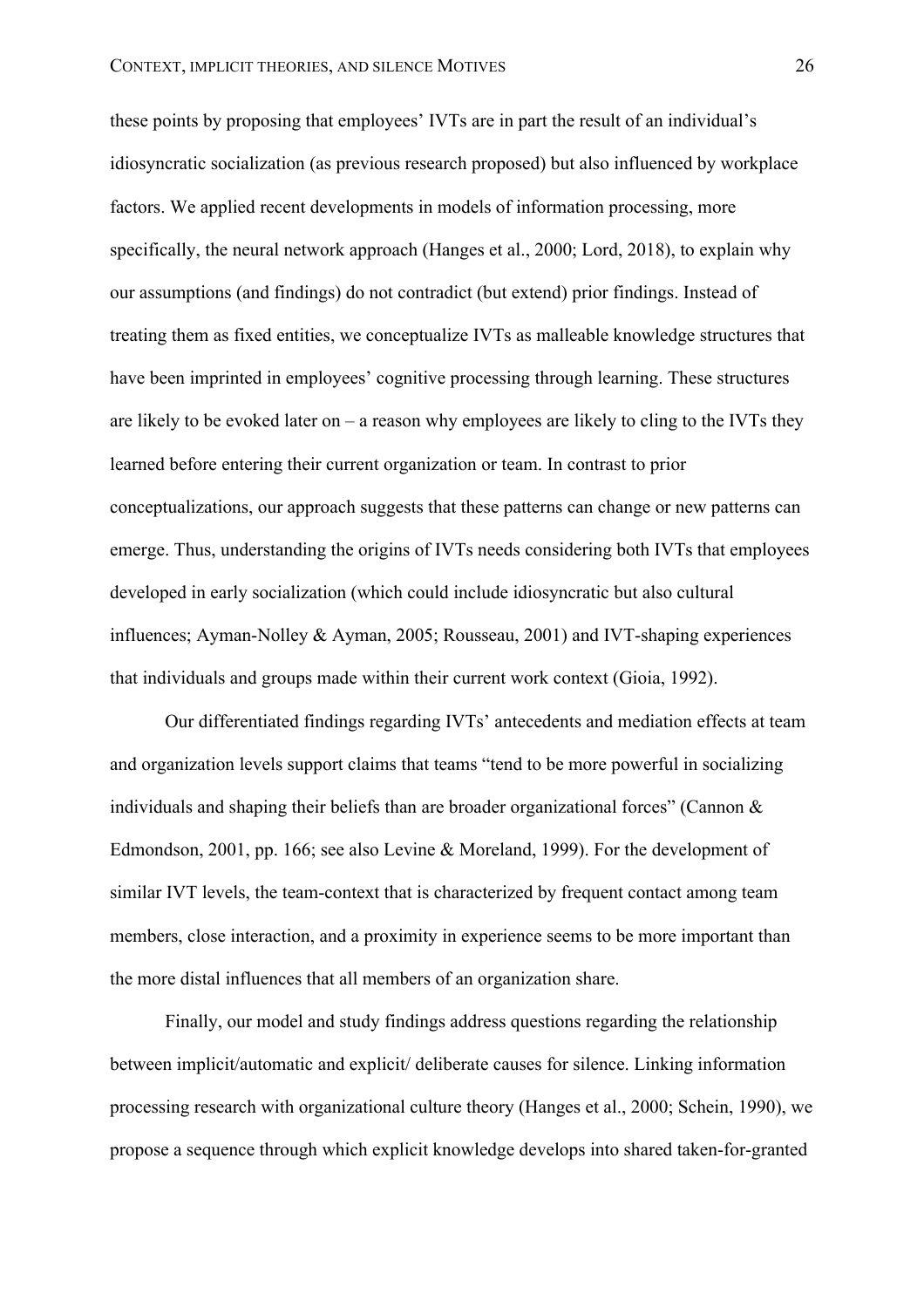beliefs. Our finding that shared IVTs mediate between explicit knowledge (i.e., estimations of the openness of their current team manager) and motives for remaining silent at the team level suggests that IVTs do not only bypass individual elaboration (by making individuals jump from external stimuli to behaviour without elaborating on external stimuli), but also facilitate a collective shift from openly discussing an issue in groups to automatic interpretation and even perception (McComb et al., 2010; Schein, 1990). We hope our research inspires future studies examining the processes we propose to link shared IVTs and collective silence, namely a reduction in collective elaboration.

# **Practical Implications**

Our findings have implications for those concerned with overcoming silence in organizations and for managers' perceptions of followers. As individual and shared IVTs are basic assumptions that operate implicitly, interventions focusing on employees' conscious elaborations on the costs and benefits of speaking up need to be complemented by interventions drawing on research on implicit theories and shared cognitions (e.g., Argyris, 1976; Schein, 1990; Schyns, Kiefer, Kerschreiter, & Tymon, 2011). As individuals often lack awareness (Gawronski et al., 2006) that their implicit theories guide their behaviour, one first needs to make them aware of their implicit and explicit theories and any inconsistencies between the two. Argyris' (1976) research on discovering inconsistencies between employees' "theories-in-use" and "theories espoused" can provide valuable advice on this stage. Using creative tasks such as drawing might be another, as Schyns et al. (2011) have shown for teaching the effects of implicit leadership theories. Given that IVTs are likely to be shared among team members, such exercises should be conducted in teams so that members can become aware of their collectively-held implicit assumptions and how they may bias their collective perception, elaboration, and subsequent behavior. As Schein (1990) mentioned, if culture emerges as a collective phenomenon, change attempts need to include collective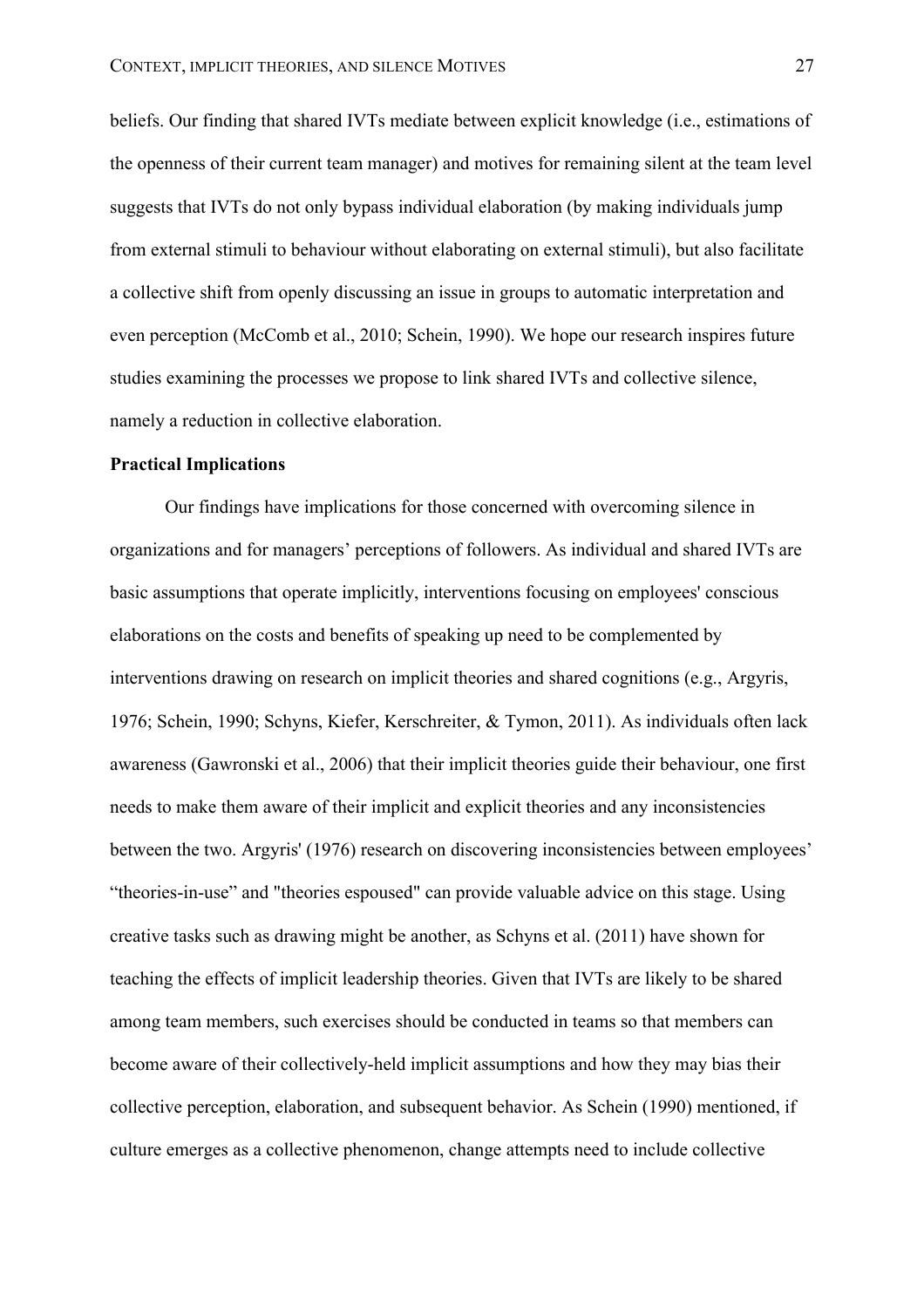strategies. Once employees are aware of their IVTs, change attempts need to promote discovering, practicing, and establishing alternatives as research on change in organizational schemas suggests (Labianca et al., 2000). As implicit knowledge structures are well-learned, they do not change by proclamation, but require repeated, consistent, and visible actions that are discrepant to the existing schemas.

Our findings furthermore offer managers an explanation for some employees' supposedly irrational reluctance to speak up. While prior conceptualizations suggested that IVTs are learned early in life, our findings regarding shared IVTs and their relation to manager openness suggest that employees' basic assumptions may not be beyond the manager's reach – an assumption that is in line with research on team cognitions, shared mental models, and shared beliefs (Cannon & Edmondson, 2001; Dionne et al., 2010; Dragoni, 2005; Schein, 2017). Thus, managers need to find out whether such assumptions exist in their teams and apply strategies to change existing collective schemas regarding the appropriateness of voice. Such strategies may be informed by research on how managers shape team members' sensemaking processes, influence group culture, and establish shared cognitions (Cannon-Bowers, 2007; Dragoni, 2005; Schein, 2017; Weick & Roberts, 1993). Note that our team-level effects may also point at peers as important exchange partners when it comes to evaluating a situation and revealing fears and concerns (Salancik & Pfeffer, 1978). Our theoretical model considers this aspect, and we suggest that attempts to initiate IVT change provide room for group members to negotiate assumingly inconsistent actions or demands (see also Argyris, 1976). Attempts to change individual and collective IVTs will take time to manifest as schemas and implicit theories change slowly and reluctantly – an issue that we did not examine but will discuss in the limitations section.

### **Limitations and Directions for Future Research**

Three types of limitations of the current manuscript need to be mentioned: limitations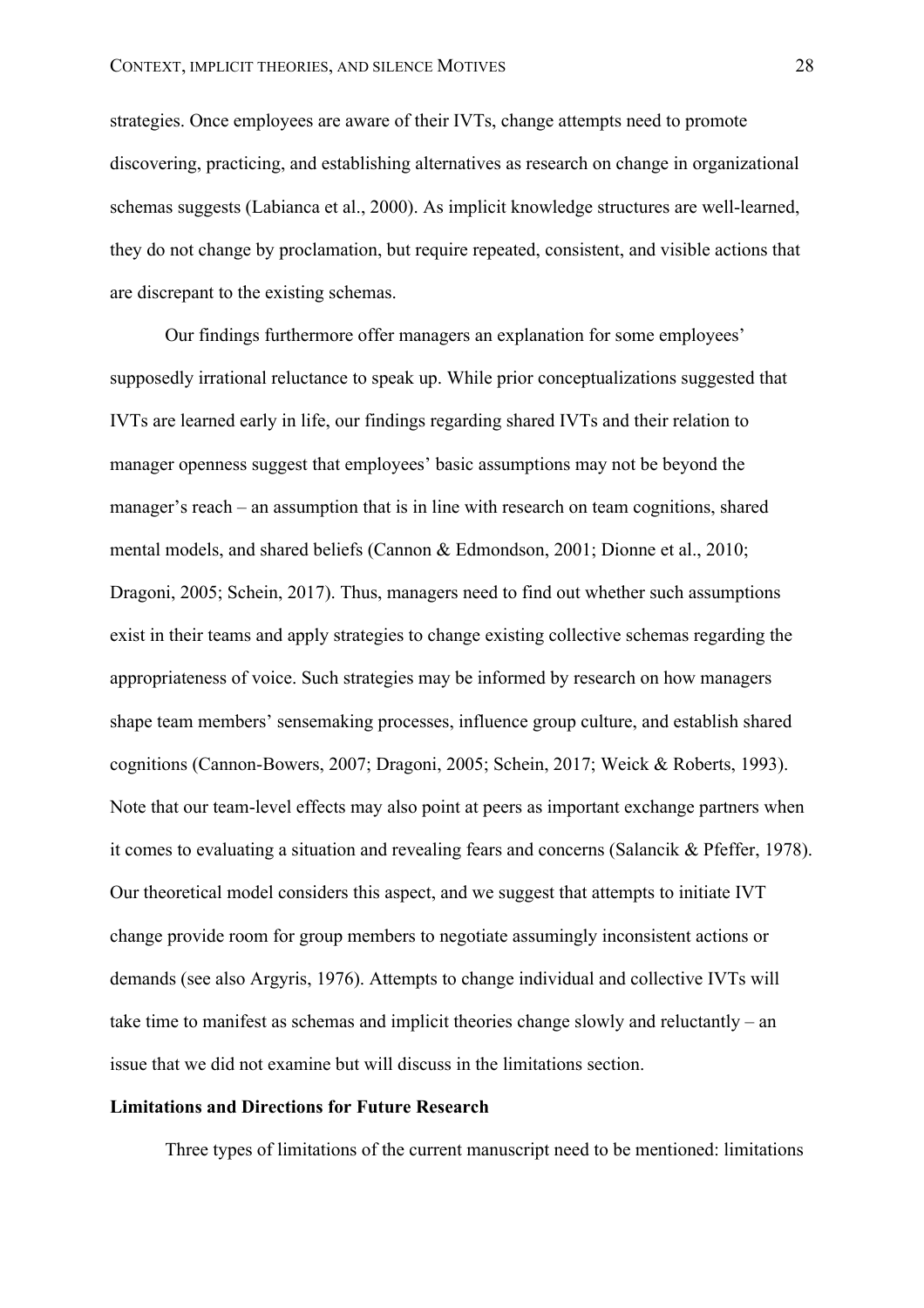in our study design, unexamined elements of our model, and issues regarding the conceptualization and measurement of IVTs.

Our study is sufficient to assess a snapshot in time and therefore we think it is justified to say that IVTs explain unique variance in employees' motives to remain silent, that IVTs are shared by organization and team-members, and that team-level perceptions of manager openness relate to IVTs. However, the cross-sectional nature of our data clearly limits our ability to explain how this state evolved, and our mediation hypotheses need further support. Merely collecting longitudinal data, however, might not suffice as IVTs are likely to be stable in the absence of challenging events (Knee, 1998; Labianca et al., 2000). This might be a reason for why Detert and Edmondson (2011) found only a small time-lagged effect of memories of IVT-specific leader behaviors on individual-level IVTs and no mediation effect for a leadership openness-IVT-silence link. Examining causal relationships between antecedents and individual cognitive structures and collectively shared beliefs needs to combine the strengths of our multi-level design with designs that consider the role of events and intervention as triggers of change in implicit theories (see Blackwell et al., 2007; Knee, 1998; Kam, Risavy, Perunovic, & Plant, 2014). Accompanying teams over a period of time (ideally from their onset) will provide insight into processes not covered in our study, namely selection, attraction, attrition (Schneider, 1987), and relevant events (e.g., changes in leadership, performance crises) that are likely to influence the emergence and adjustment of shared IVTs. In addition, we focused on employees' estimation of their own motives to remain silent. It could be interesting to also examine employees' estimation of collective silence within their teams and organizations (i.e., change the referent; Chan, 1998), and collective behaviors within teams (such as a lack of discussion of existing issues in the team or organization) as a mediator between shared believes and collective silence behaviors (e.g., not raising issues to supervisors) in teams and organizations.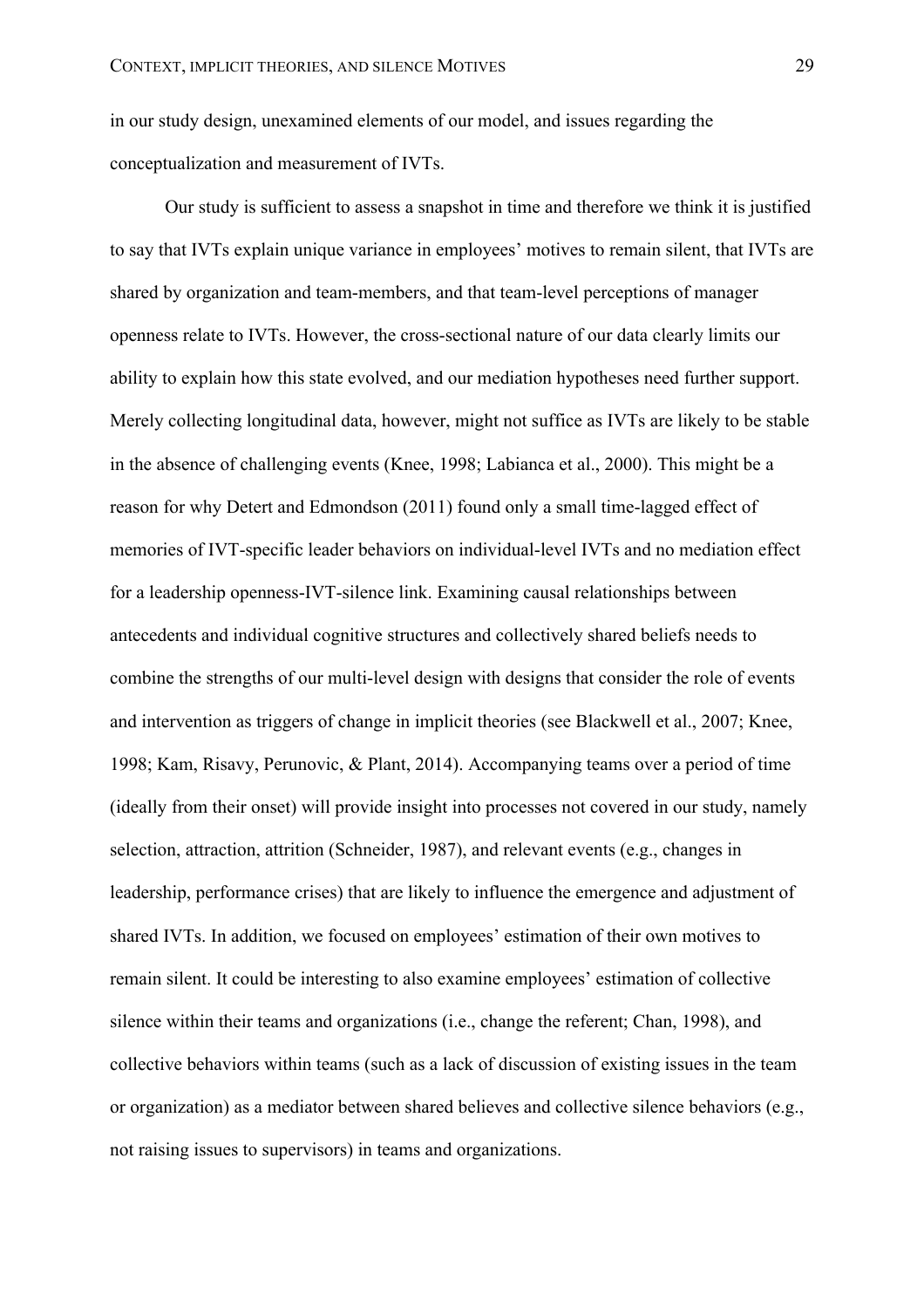While we did not find evidence for our assumption that the organizational context factor voice climate affects IVTs or that organizational-level IVTs mediate between organizational voice climate and silence, it would be premature to state that organizational factors are not relevant for the occurrence of IVTs. Firstly, ICC scores indicated that organization membership explained variance in all of the aggregated measures (i.e., organizational voice climate, IVTs, and silence). Secondly, our data collection was based on coupling team-managers with subordinates which limited the number of organization members represented in the sample weakening the validity of conclusions regarding organizational influences (Rogelberg & Stanton, 2007). Besides using more representative samples of the studied organizations, future studies could seek to clarify whether team-level effects originate from factors at the team-level (e.g., peers, the team manager), or whether team-level effects themselves are determined by organizational conditions (e.g., who is appointed as leader and what kind of group work flourishes in a particular organization; Hanges et al., 2000; Schein, 1990). More detailed research on organizational conditions will enrich our understanding of the occurrence and effects of IVTs at every level.

Measurement and construct validity of IVTs is a third limitation that could be addressed in two ways – by improving the current measure and by developing alternatives. We followed Detert and Edmondson's (2011) direct approach of measuring implicit theories via self-report scales (see also Dweck & Leggett, 1988; Kelly, 1955; Offerman et al., 1994). Unfortunately, Detert and Edmondson did not report data on factor structure and reported reliability indices for the complete scale, only. As we did use a shortened 10-item version of the scale, it is not justified to judge the quality of the overall scale. Our shortened scale exhibited an acceptable internal consistence of Omega = .76 and, when forcing a five-factor solution in an EFA, all but one item loaded on their respective factors. Including the five subscales of IVTs in a multilevel CFA, however, revealed a less-than-optimal fit. Further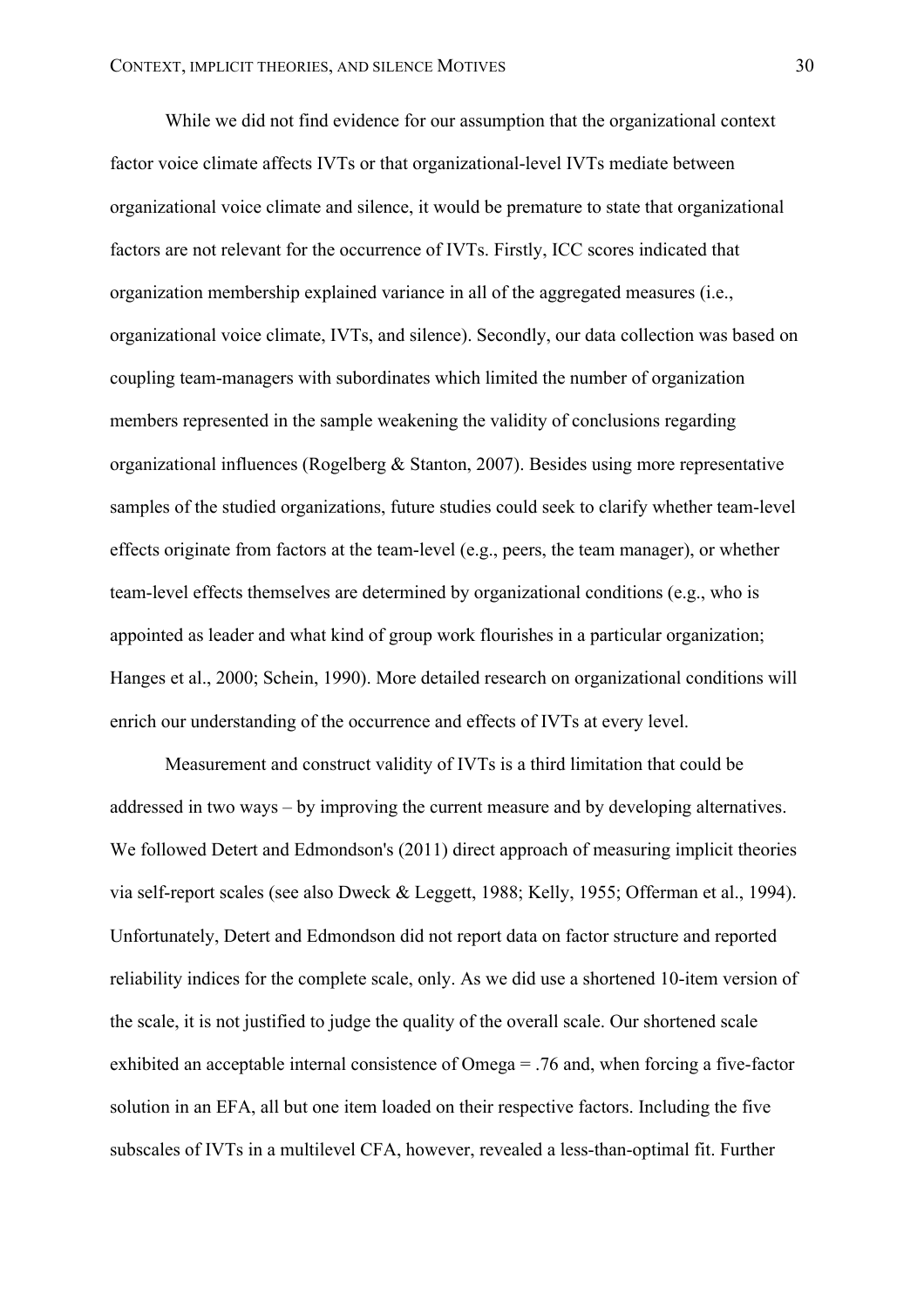research is needed to substantiate the reliability of the measure, for example, its factor structure. Such research could also consider conceptualizing IVTs as a formative instead of a reflective indicator (Diamantopoulos & Siguaw, 2006), because it does not seem necessary that employees score high on all of the five IVTs to remain silent. Another potential limitation of the current IVT measure is that it identifies managers as the source of fear or feelings of futility (see item wording in Table 1). While this perspective is in line with most of silence and voice research, non-authority figures such as peers are also a source of pressure and thus may cause silence (Barker, 1993; Chiaburu & Harrison, 2008; Liu, Nauta, Yang, & Spector, 2018). Thus, more comprehensive conceptualizations and measures could consider that employees hold IVTs that include colleagues as those who do not appreciate peers who question the status quo (see, for example, Liang, Huang, & Chen's, 2013, harmony beliefs).

While improving established measures seems to be a reasonable next step in developing the IVT concept, we do not want to conceal that there are more basic concerns regarding the validity of using self-report scales to assess processes that are proposed to function implicitly (for discussions, see Epitropaki et al., 2013; Gawronski et al., 2006). With respect to these concerns it is important to distinguish between implicit knowledge structures (e.g., implicit theories) on the one hand and implicit/indirect measures on the other (for a detailed discussion, see Petty, Fazio, & Briñol, 2008). A widespread assumption is that implicit processes and structures (e.g., implicit attitudes) are best assessed with implicit/ indirect measures (e.g., the IAT), because implicit knowledge is supposed to be not accessibly for the participant, participants are assumed to strategically control their responding if explicit measures are used, and/or because deliberation inhibits the true expression of implicit content. Research has shown, however, that the dictum to measure implicit content with indirect measures and explicit knowledge (e.g., explicit attitudes) with explicit measures (e.g., selfreport scales) does not do justice to the complex nature of implicit information processing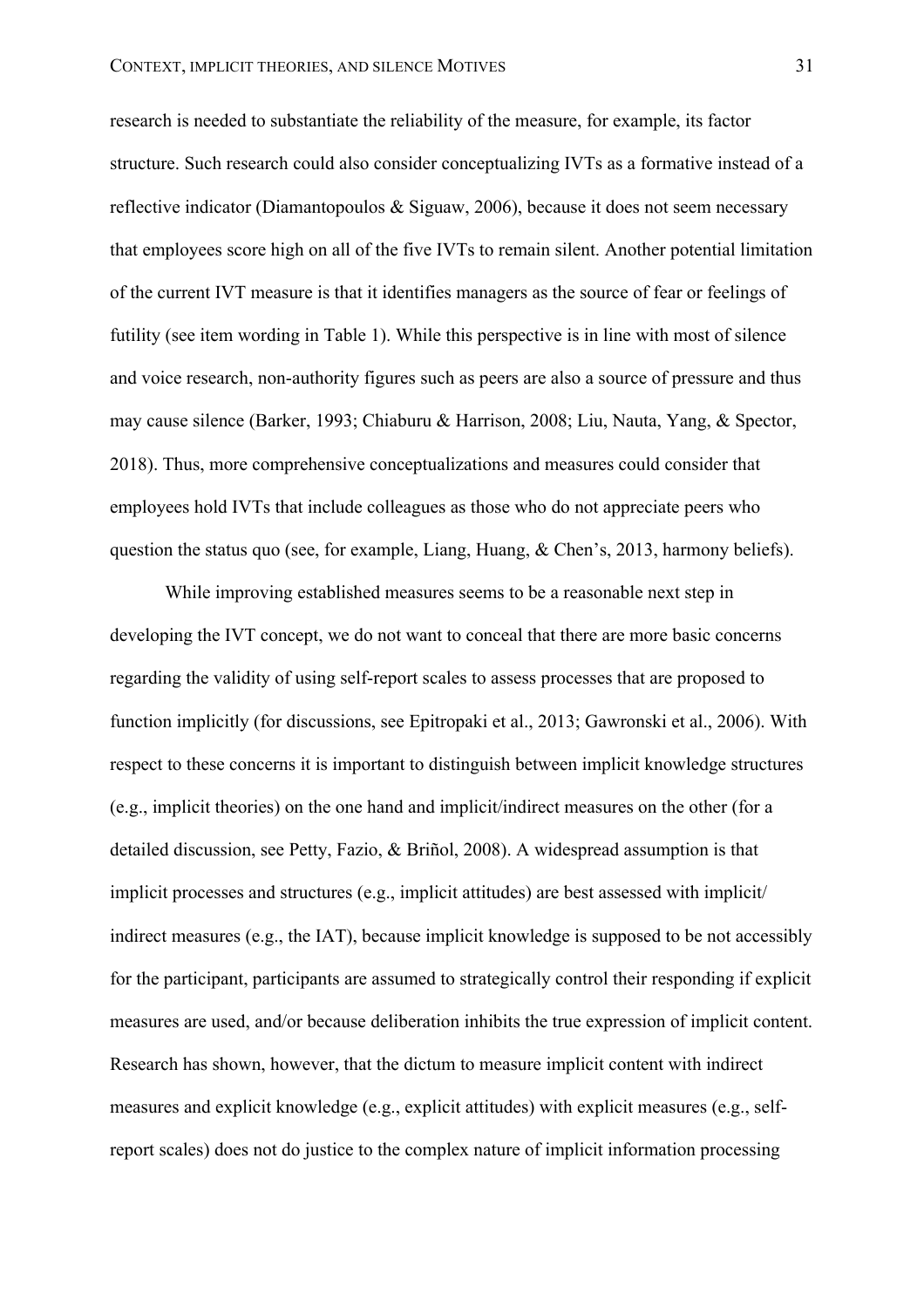(e.g., De Houwer & Moors, 2012; Gawronski et al., 2006). We do not go into detail here as this research has been recently explained elsewhere (e.g., Gawronski & Hahn, 2019). Our stance is that indirect measures can potentially help developing content validity of the IVT construct and scale, however, their application needs to be justified by clear alignment with the processes that they aim to explain. For example, IVTs are proposed to have a spontaneous effect on silence behaviour in the immediate situation when voice is an option (e.g., speaking up or remaining silent in a meeting). To assess this implicit impact of IVTs, indirect measures that assess spontaneous behaviour (e.g., response-time measures) are a promising alternative to the Detert and Edmondson (2011) measure. However, IVTs are also proposed to influence decision making when employees are not required to challenge the status quo immediately but have time to elaborate (e.g., when deciding to address or conceal a critical issue in a report; Kish-Gephardt et al., 2009). To examine this facet of IVT impact, using measures that assess how implicit processes bias deliberate decision making would be more useful than responsetime measures (for examples, see Vargas, Sekaquaptewa, & van Hippel, 2007).

In sum, further development of the IVT concept should make use of more sophisticated designs and the most recent developments in the measurement of implicit structures. New measures will be most useful if they are specific regarding to which facet of IVTs they aim to assess, to what extent they are able to assess the nature and effects of cognitive mental structures (and not merely positive or negative associations with authority figures), and whether they are likely to be of use in applied research. We used the measures available yet, but are excited to see further developments in this field resulting in alternative measures or opportunities to further validate the existing construct (e.g., with indirect measures).

#### **Conclusion**

To understand cases of individual and collective silence on common organizational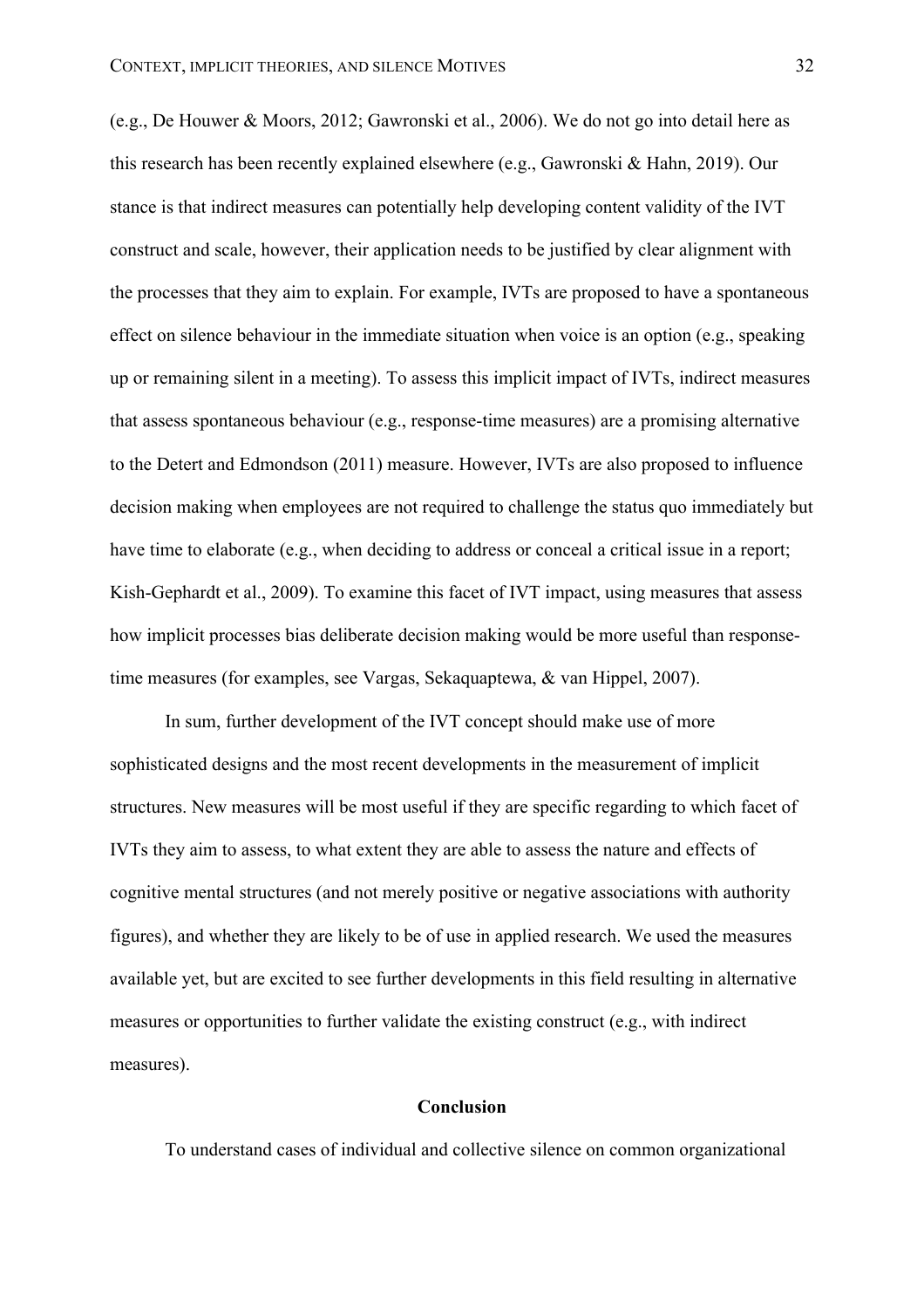problems but also on ethical transgressions in the business context (Gioia, 1992), law enforcement (Rothwell & Baldwin, 2007), pedagogical institutions (Warwick Middleton et al., 2014), and sports (King et al., 2014), we need to discover neglected influences on silence and integrate these into the existing frameworks at the level at which they appear (Kozlowski & Klein, 2000). In this article, we developed a model that considers IVTs as an antecedent of silence that may bypass conscious elaboration, that seems to operate at the individual and collective level, and that at least in part, may originate outside of the current work context. Our study is the first to show that IVTs have distinct effects on motives for remaining silent beyond established predictors at the team- and organizational level when they were considered simultaneously. Moreover, our study is the first to indicate that IVTs can be shared among members of organizations and teams, a finding that may contribute to attempts to develop theories on cultures of silence. We also started to explore potential antecedents of shared implicit beliefs and hope that future research picks up this challenge using even more comprehensive designs and advanced measures. Finally, we emphasized that research on IVTs is still at a nascent stage (Edmondson & McManus, 2007) and suggested paths to proceed. Taking these paths deem worthwhile as individual and shared implicit theories may be one reason for why employees remain silent even when voice opportunities are available and in absence of explicit coercion.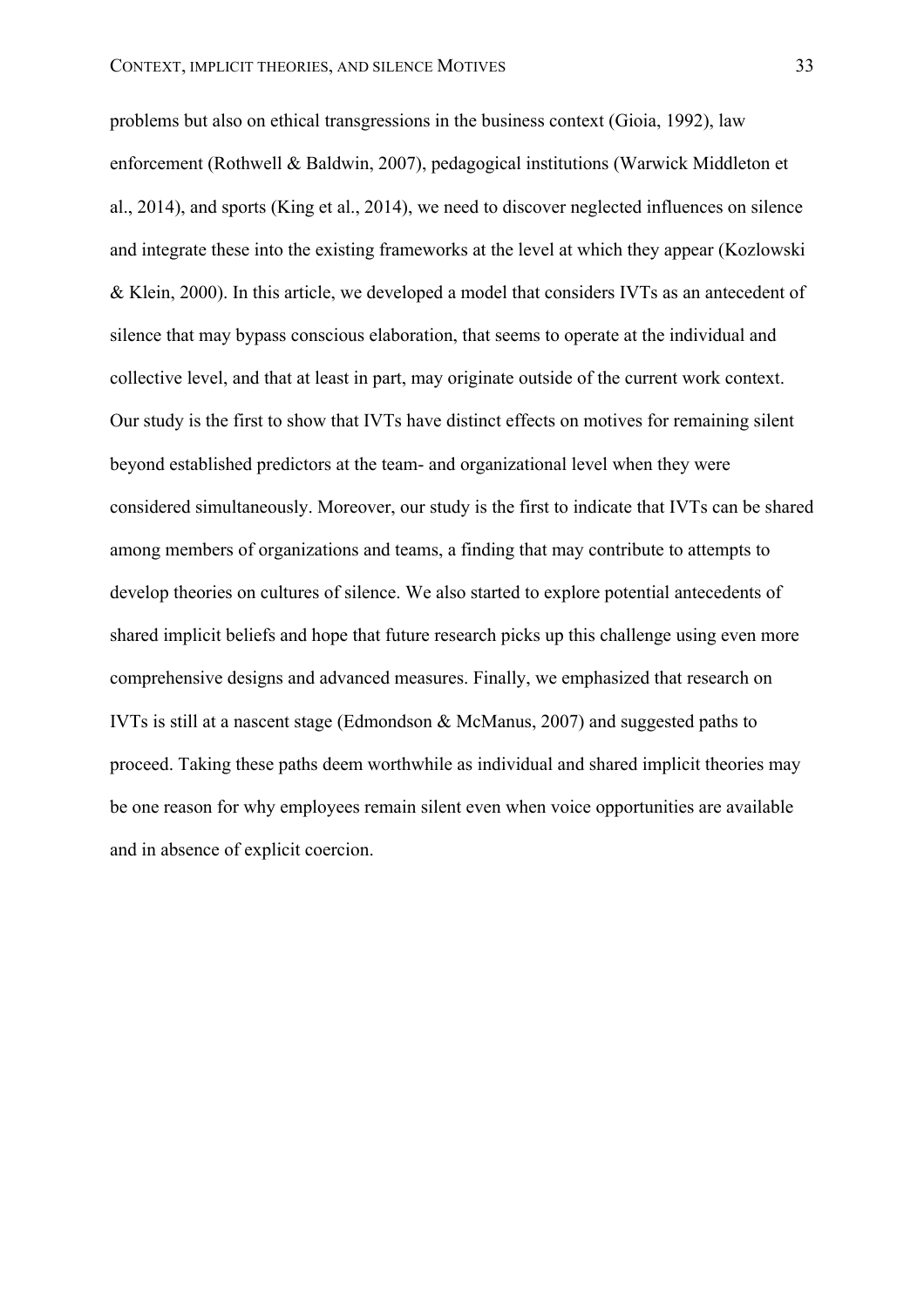#### **References**

- Anderson, C.A. & Lindsay, J.L. (1998). The development, perseverance, and change of naive theories. *Social Cognition, 16*, 8-30.
- Argyris, C. (1976). Theories of action that inhibit individual learning*. American Psychologist, 31*, 638-654.
- Avery, D.R. & Quiñones, M.A. (2002). Disentangling the effects of voice: The incremental roles of opportunity, behavior, and instrumentality in predicting procedural fairness. *Journal of Applied Psychology, 87*, 81-86.
- Ayman-Nolley, S. & Ayman, R. (2005). Children's implicit theory of leadership. In J. R. Meindl & B. Schyns (Eds), *Implicit leadership theories: Essays and explorations (pp. 189-233).* Greenwich, CT, USA: Information Age Publishing.
- Bandalos, D. (2002). The effects of item parceling on goodness-of-fit and parameter estimate bias in structural equation modeling. *Structural Equation Modeling: A Multidisciplinary Journal, 9*, 78–102.
- Bandura, A. (1977). *Social learning theory.* Englewood Cliffs, NJ: Prentice-Hall.
- Bargh, J. A. (1994). The four horsemen of automaticity: Awareness, intention, efficiency, and control in social cognition. In R. S. Wyer, Jr. & T. K. Srull (Eds.), *Handbook of social cognition: Basic processes; Applications* (pp. 1-40). Hillsdale, NJ, US: Lawrence Erlbaum Associates, Inc.
- Bargh, J. A., & Chartrand, T. L. (1999). The unbearable automaticity of being. *American Psychologist, 54*, 462-479.
- Bargh, J. A., & Ferguson, M. J. (2000). Beyond behaviorism: On the automaticity of higher mental processes. *Psychological Bulletin, 126*, 925-945.
- Barker, J. (1993). Tightening the Iron Cage: Concertive control in self-managing teams. *Administrative Science Quarterly, 38*, 408-437.
- Baumeister, R. F., & Bargh, J. A. (2014). Conscious and unconscious: Toward an integrative understanding of human life and action. In J. Sherman, B. Gawronski, & Y. Trope (Eds.), *Dual process theories of the social mind* (pp. 35-49). New York: Guilford.
- Beckmann, N., Wood, R.E., Minbashian, A., & Tabernero, C. (2012). Small group learning: Do group members' implicit theories of ability make a difference? *Learning and Individual Differences, 22*, 624-631.
- Blackwell, L.S., Trzesniewski, K.H., & Dweck, C.S. (2007). Implicit theories of intelligence predict achievement across an adolescent transition: a longitudinal study and an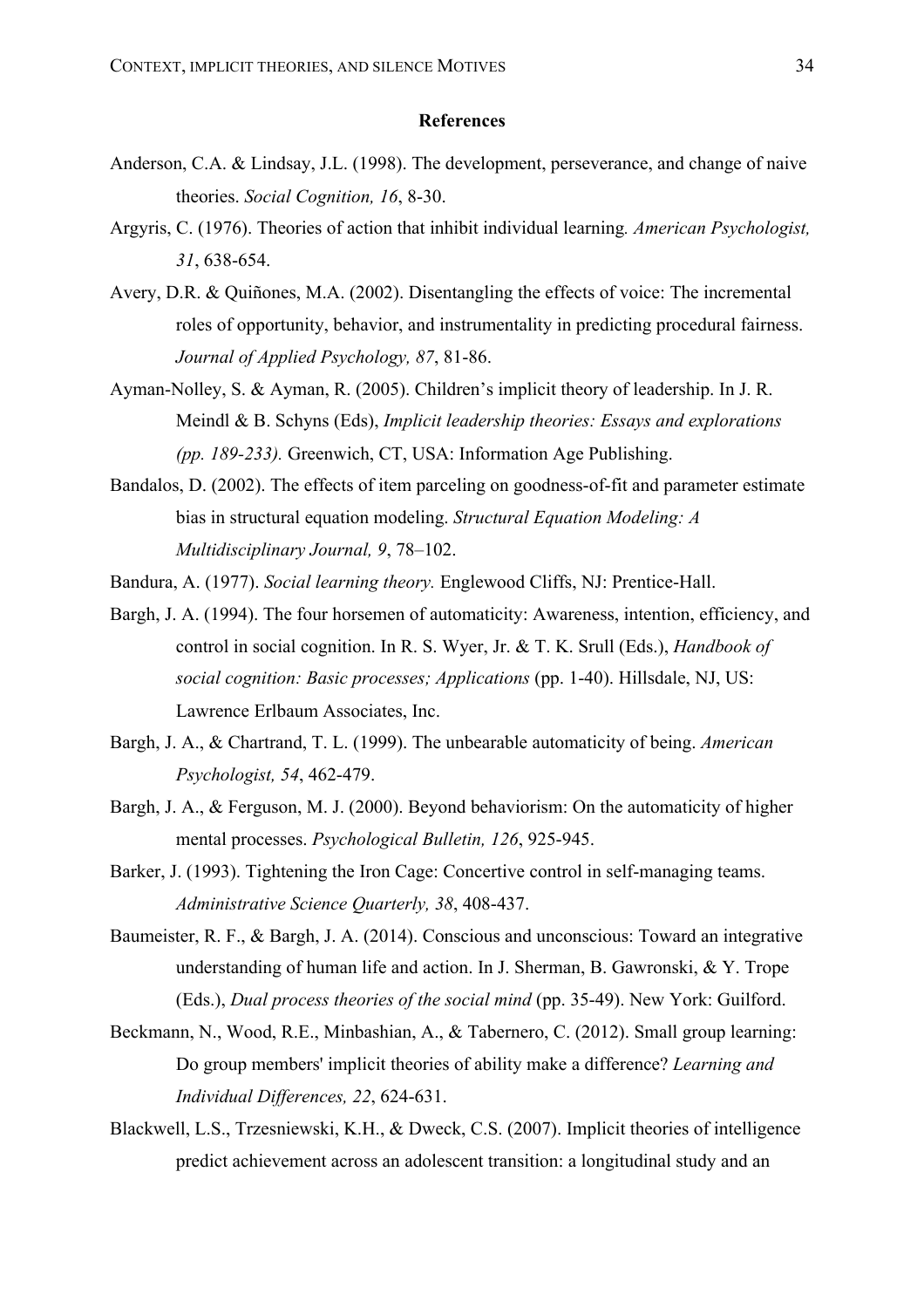intervention. *Child Development, 78*, 246-263.

- Bliese, P. D. (2016). *Multilevel modeling in R.* Online manual. Retrieved 2018-12-17, from https://cran.r-project.org/doc/contrib/Bliese\_Multilevel.pdf
- Brinsfield, C.T. (2013). Employee silence motives: Investigation of dimensionality and development of measures. *Journal of Organizational Behavior, 34*, 671–697.
- Brislin, R.W. (1980). Translation and content analysis of oral and written materials. In H.C. Triandis & W.W. Lambert (Eds.), *Handbook of cross-cultural psychology (pp.* 349- 444). Boston, MA: Allyn & Bacon.
- Burke, M. J., Finkelstein, L. M., & Dusig, M. S. (1999). On average deviation indices for estimating interrater agreement. *Organization Research Methods, 2*, 49–68.
- Cannon-Bowers, J.A. & Salas, E. (2001). Reflections on team cognition. *Journal of Organizational Behavior, 22*, 195-202.
- Cannon, M. & Edmondson, A.C. (2001). Confronting failure: Antecedents and consequences of shared beliefs about failure in organizational work groups. *Journal of Organizational Behavior, 22*, 161-177.
- Carnevale, J. B., Huang, L., Crede, M., Harms, P., & Uhl-Bien, M. (2017). Leading to stimulate employees' ideas: A quantitative review of leader–member exchange, employee voice, creativity, and innovative behavior. *Applied Psychology: An International Review, 66*, 517-552.
- Chamberlin, M., Newton, D. W., & LePine, J. A. (2017). A meta-analysis of voice and its promotive and prohibitive forms: Identification of key associations, distinctions, and future research directions. *Personnel Psychology, 70*, 11-71.
- Chan, D. (1998). Functional relations among constructs in the same content domain at different levels of analysis: A typology of composition models. *Journal of Applied Psychology, 83*, 234-246.
- Chao, G. T. (2012). Organizational socialization: Background, basics, and a blueprint for adjustment at work. In S.J. Kozlowski, (Ed.), *The Oxford handbook of organizational psychology, 1* (pp. 579-614). New York, NY, US: Oxford University Press.
- Chiaburu, D. S., & Harrison, D. A. (2008). Do peers make the place? Conceptual synthesis and meta-analysis of coworker effects on perceptions, attitudes, OCBs, and performance. *Journal of Applied Psychology, 93*, 1082-1103.
- Chiu, C., Hong, Y., & Dweck, C.S. (1997). Lay dispositionism and implicit theories of personality. *Journal of Personality and Social Psychology, 73*, 19-30.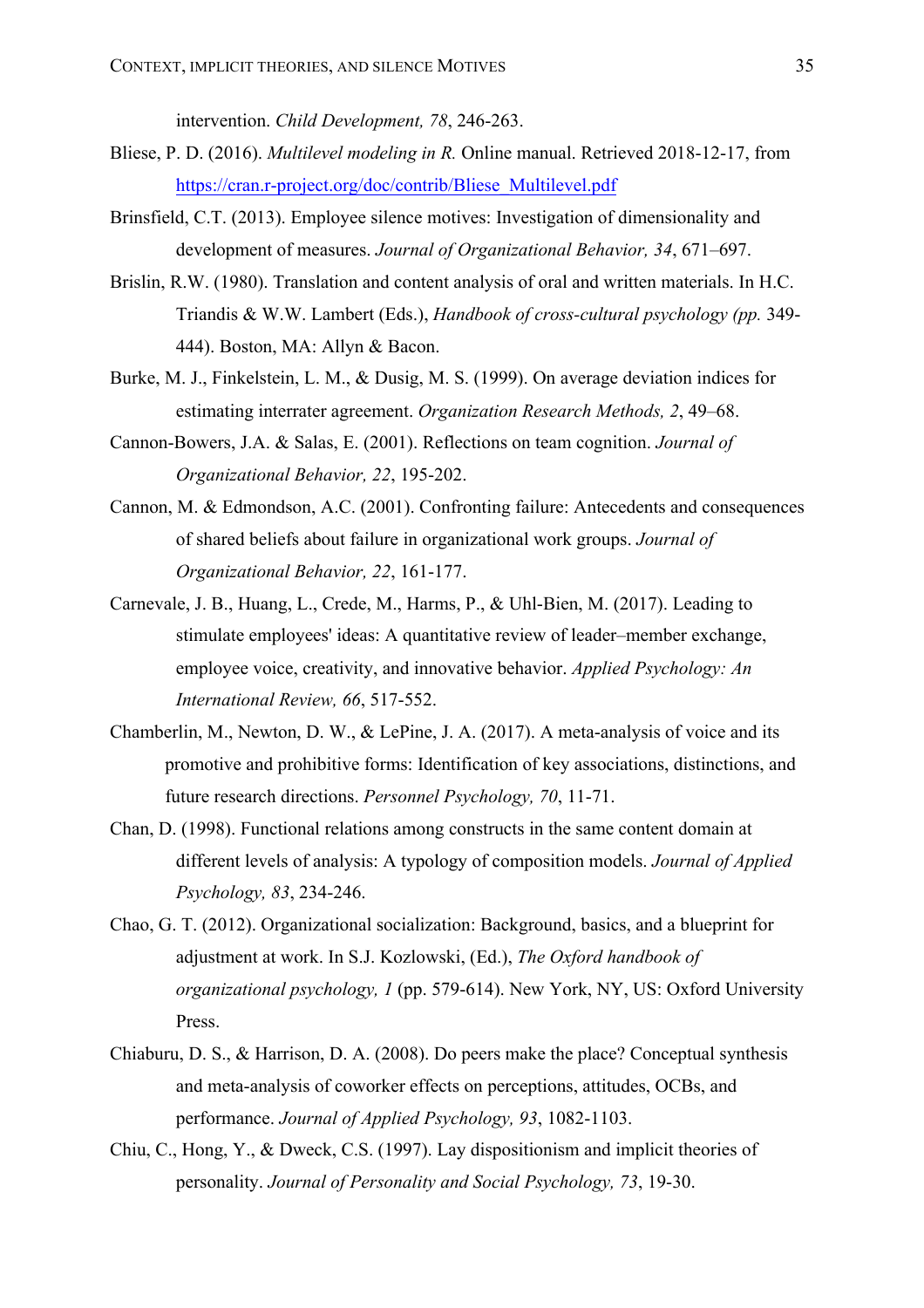- Crocker, J., Fiske, S., & Taylor, S.E. (1984). Schematic bases of belief change. In J.R. Eiser (Ed.), *Attitudinal judgment* (pp. 197-226). New York: Springer.
- De Houwer, J., & Moors, A. (2012). How to define and examine implicit processes? In R. Proctor & E. J. Capaldi (Eds.), *Psychology of science: Implicit and explicit processes* (pp. 183-198). Oxford: Oxford University Press.
- Detert, J.R. & Burris, E.R. (2007). Leadership behavior and employee voice: Is the door really open? *Academy of Management Journal, 50*, 869-884.
- Detert, J.R. & Edmondson, A. (2011). Implicit voice theories. Taken-for-granted rules of selfcensorship at work. *Academy of Management Journal, 54*, 461-488.
- Deutsch, R. & Strack, F. (2006). Duality models in social psychology: From dual processes to interacting systems. *Psychological Inquiry, 17*, 166-172.
- Diamantopoulos, A. & Siguaw, J. A. (2006). Formative versus reflective indicators in organizational measure development: A comparison and empirical illustration. *British Journal of Management, 17*, 263-282.
- Dionne, S. D., Sayama, H., Hao, C., & Bush, B. J. (2010). The role of leadership in shared mental model convergence and team performance improvement: An agent-based computational model. *Leadership Quarterly, 21*, 1035-1049.
- Dragoni, L. (2005). Understanding the emergence of state goal orientation in organizational units: The role of leadership and multilevel climate perceptions. *Journal of Applied Psychology, 90*, 1084-1095.
- Dunlap, W.P., Burke, M.J, & Smith-Crowe, K. (2003). Accurate tests of statistical significance for rwg and average deviation interrater agreement indexes. *Journal of Applied Psychology, 88*, 356-362.
- Dutton, J.E. (1993). Interpretations on automatic: A different view of strategic issue diagnosis. *Journal of Management Studies, 30*, 339-357.
- Dweck, C.S., Chiu, C., & Hong, Y. (1995). Implicit theories and their role in judgments and reactions: A world from two perspectives. *Psychological Inquiry, 6*, 267-285.
- Dweck, C.S., & Leggett, E.L. (1988). A social-cognitive approach to motivation and personality. *Psychological Review, 95*, 256-273.
- Edmondson, A. (1999). Psychological safety and learning behavior in work teams. *Administrative Science Quarterly, 44*, 350-383.
- Edmondson, A. C. & Lei, Z. (2014). Psychological safety: The history, renaissance, and future of an interpersonal construct. *Annual Review of Organizational Psychology and Organizational Behavior, 1*, 23-43.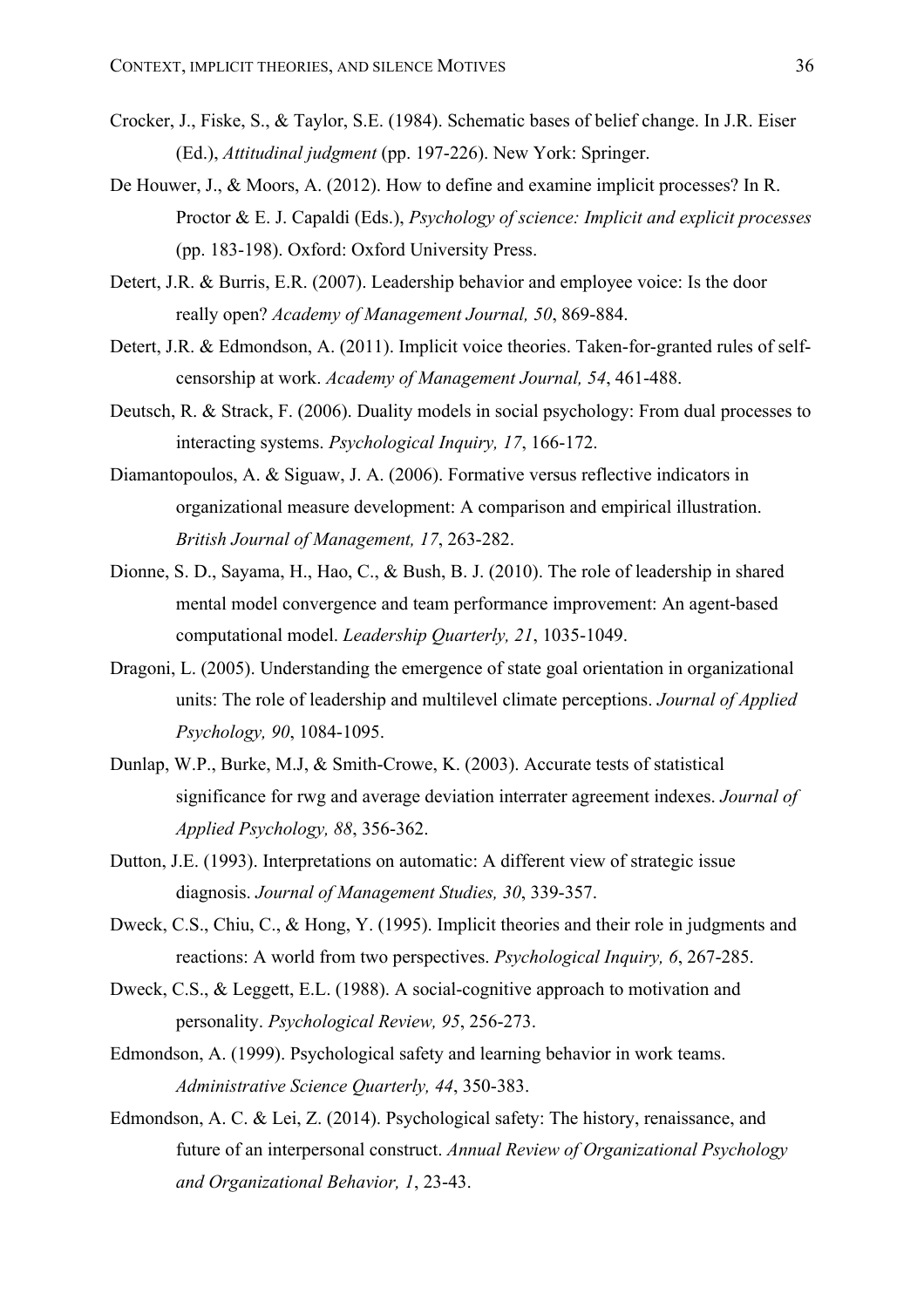- Edmondson, A. & McManus, S. (2007) Methodological fit in management field research. *Academy of Management Review, 32*, 1155-1179.
- Epitropaki, O., Sy, T., Martin, R., Tram-Quon, S., & Topakas. A. (2013). Implicit leadership and followership theories "in the wild". Taking stock of information-processing approaches to leadership and followership in organizational settings. *Leadership Quarterly, 24*, 858-881.
- Gawronski, B., & Hahn, A. (2019). Implicit measures: Procedures, use, and interpretation. In H. Blanton, J. M. LaCroix, & G. D. Webster (Eds.), *Measurement in social psychology* (pp. 29-55). New York, NY: Taylor & Francis.
- Gawronski, B., Hofmann, W., & Wilbur, C. J. (2006). Are "implicit" attitudes unconscious? *Consciousness and Cognition, 15*, 485-499.
- Gioia, D.A. (1992). Pinto fires and personal ethics: A script analysis of missed opportunities. *Journal of Business Ethics, 11*, 379-389.
- Gioia, D.A. & Poole, P.P. (1984). Scripts in organizational behaviour. *Academy of Management Review, 9*, 449-459.
- Gollan, P.J., Kaufman, B.E., Taras, D., & Wilkinson, A. (Eds.) (2014). *Voice and involvement at work: Experience with non-union representation.* London: Routledge.
- Grossberg, S. (2013). Adaptive Resonance Theory: How a brain learns to consciously attend, learn, and recognize a changing world. *Neural Networks, 37*, 1-47.
- Hanges, P.J., Lord, R.G., & Dickson, M.W. (2000). An information processing perspective on leadership and culture: A case for connectionist architecture. *Applied Psychology: An International Review, 49*, 133-161.
- Harlos, K. (2016). Employee silence in the context of unethical behavior at work: A commentary. *German Journal of Human Resource Management, 30*, 345-355.
- Hayes-Roth, B. (1977). Evolution of cognitive structures and processes. *Psychological Review, 84*, 260-278.
- Healey, M. P., Vuori, T., & Hodgkinson, G. P. (2015). When teams agree while disagreeing: Reflexion and reflection in shared cognition. *Academy of Management Review, 40*, 399–422.
- Hox, J.J., Moerbeek, M., & van de Schoot, R. (2010). *Multilevel analysis: Techniques and applications.* London: Routledge.
- Hsu, H.Y., Kwok, O.M., Lin, J.H., & Acosta, S. (2015). Detecting misspecified multilevel structural equation models with common fit indices: a Monte Carlo study. *Multivariate Behavioral Research, 50*, 197–215.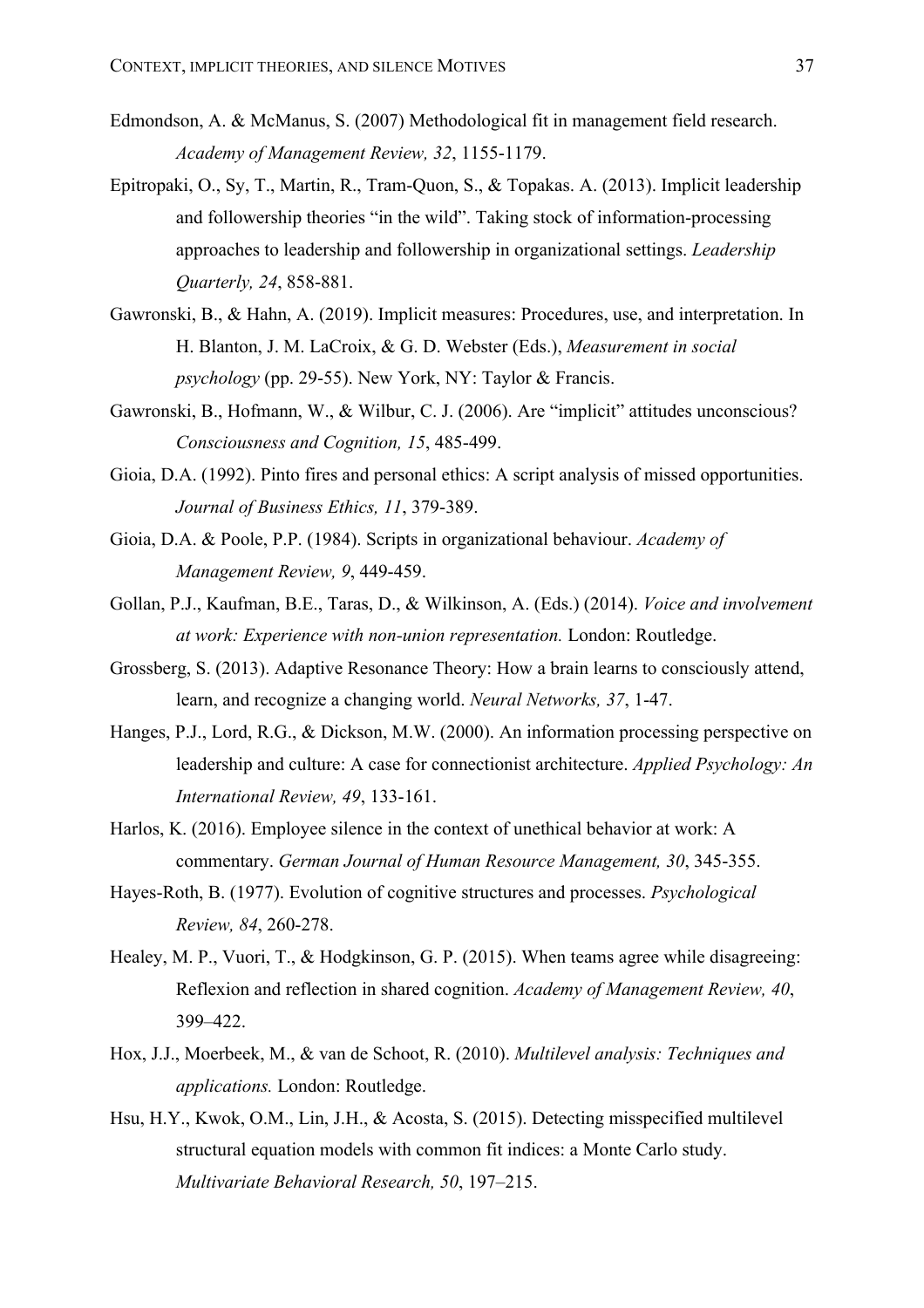- Imai, K., Keele, L., Tingley, D., & Yamamoto, T. (2010). Causal mediation analysis using R. In H. D. Vinod (Ed.), *Advances in social science research using R* (pp. 129–154). New York, NY: Springer.
- Johnson, R.E., King, D.D., Lin, S-H, Scott, B.A., Jackson Walker, E.M., & Wang, M. (2017). Regulatory focus trickle-down: How leader regulatory focus and behavior shape follower regulatory focus. *Organizational Behavior and Human Decision Processes, 140*, 29-45.
- Kam, C., Risavy, S.D., Perunovic, E. & Plant, L. (2014). Do subordinates formulate an impression of their managers' implicit person theory? *Applied Psychology: An International Review, 63*, 267-299.
- Kelly, G.A. (1955). *The psychology of personal constructs.* Oxford, England: W.W. Norton.
- King, S., Carey, S., Jinnah, N., Millington, R., Philipson, A., Prouse, C., & Ventresca, M. (2014). When is a drug not a drug? Troubling silences and unsettling painkillers in the National Football League. *Sociology of Sport Journal, 31*, 249-266.
- Kish-Gephart, J., Detert, J.R., Trevino, L.K., & Edmondson, A.C. (2009). Silenced by fear: Psychological, social, and evolutionary drivers of voice behavior at work. In B. M. Staw & A. P. Brief (Eds.), *Research in organizational behavior, vol. 29 (pp. 163- 193)*. Greenwich, CT: JAI.
- Knee, C. R. (1998). Implicit theories of relationships: Assessment and prediction of romantic relationship initiation, coping, and longevity. *Journal of Personality and Social Psychology, 74*, 360-370.
- Knee, C. R., Patrick, H., & Lonsbary, C. (2003). Implicit theories of relationships: Orientations toward evaluation and cultivation. *Personality and Social Psychology Review, 7*, 41-55.
- Knoll, M. & van Dick, R. (2013). Do I hear the whistle…? A first attempt to measure four forms of employee silence and their correlates *Journal of Business Ethics, 113*, 349– 362.
- Knoll, M., Wegge, J., Unterrainer, C., Silva, S., & Jønsson, T. (2016). Is our knowledge of voice and silence in organizations growing? Building bridges and (re)discovering opportunities. *German Journal of Human Resource Management, 30*, 161-194.
- Kozlowski, S.W.J. & Doherty, M.L. (1989). Integration of climate and leadership: Examination of a neglected issue. *Journal of Applied Psychology, 74*, 546–553.
- Kozlowski, S.W.J. & Klein, K.J. (2000). A multilevel approach to theory and research in organizations: Contextual, temporal, and emergent processes. In K.J. Klein & S.W. J.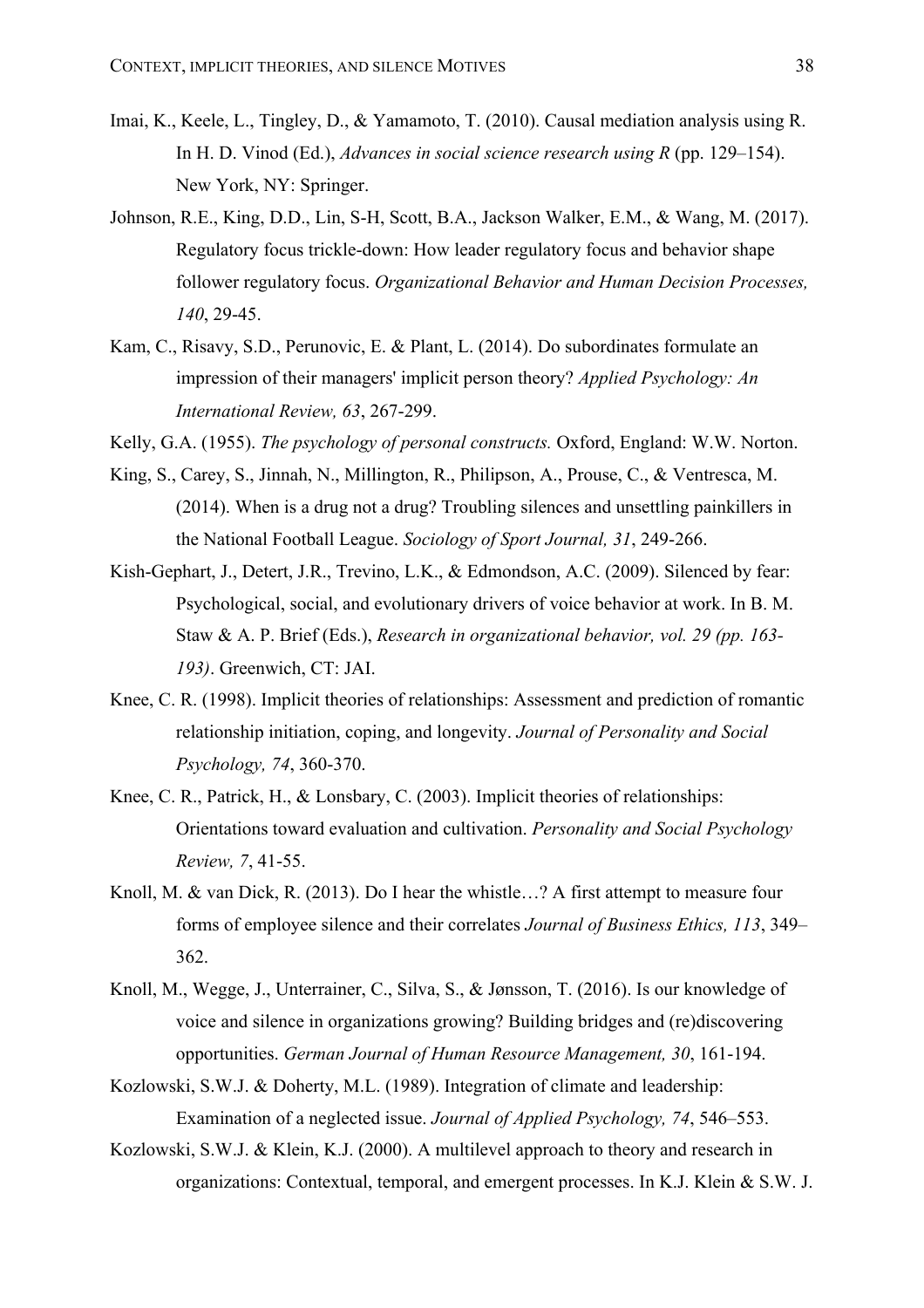Kozlowski (Eds.), *Multilevel theory, research, and methods in organizations (pp. 3- 90)*. San Francisco, CA: Jossey-Bass, Inc.

- Kozlowski, S.W.J. & Ilgen, D.R. (2006). Enhancing the Effectiveness of Work Groups and Teams. *Psychological Science in the Public Interest, 7*, 77–124.
- Kurzon, D. (2007). Towards a typology of silence. *Journal of Pragmatics, 39*, 1673-1688.
- Kwan, S.S.M., Tuckey, M.R., & Dollard, M.F. (2014). The role of the psychosocial safety climate in coping with workplace bullying: A grounded theory and sequential tree analysis. *European Journal of Work and Organizational Psychology, 25*, 133-148.
- Labianca, G., Gray, B., & Brass, D. L. (2000). A grounded model of organizational schema change during empowerment. *Organization Science, 11*, 235-257.
- Larson, D. G. & Chastain, R. L. (1990). Self-concealment: Conceptualization, measurement, and health implications. *Journal of Social and Clinical Psychology, 9*, 439–455.
- Leith, S.A., Ward, C.P., Giacomin, M., Landau, E.S., Ehrlinger, J., & Wilson, A.E. (2014). Changing theories of change: Strategic shifting in implicit theory endorsement. *Journal of Personality and Social Psychology, 107*, 597-620.
- Leung, K. & Morris, M. W. (2015). Values, schemas and norms in the culture-behavior nexus: A situated dynamics framework. *Journal of International Business Studies, 46,* 1028-1050.
- Leung, A. & Sy, T. (2018). I am as incompetent as the prototypical group member: An investigation of naturally occurring Golem effects in work groups. *Frontiers in Psychology, 9:* 1581.
- Levine, J. M., & Moreland, R. L. (1999). Knowledge transmission in work groups: Helping newcomers to succeed. In L. L. Thompson, J. M. Levine, & D. M. Messick (Eds.), *Shared cognition in organizations: The management of knowledge (pp. 267–296).* Mahwah, NJ: Earlbaum.
- Levy, S. R., Stroessner, S. J., & Dweck, C. S. (1998). Stereotype formation and endorsement: The role of implicit theories. Journal of Personality and Social Psychology, 74(6), 1421-1436.
- Liang, J., Farh, C.I.C., & Farh, J.-L. (2015). Psychological antecedents of promotive and prohibitive voice: A two-wave examination. *Academy of Management Journal, 55*, 71–92.
- Liang, J., Huang, X., & Chen, Z.-X. (2013). Why offering participative opportunities does not necessarily facilitate speaking up. *Academy of Management Proceedings,* 11384.
- Liu, C., Nauta, M.M., Yang, L.-Q., & Spector, P.E. (2018). How do coworkers 'make the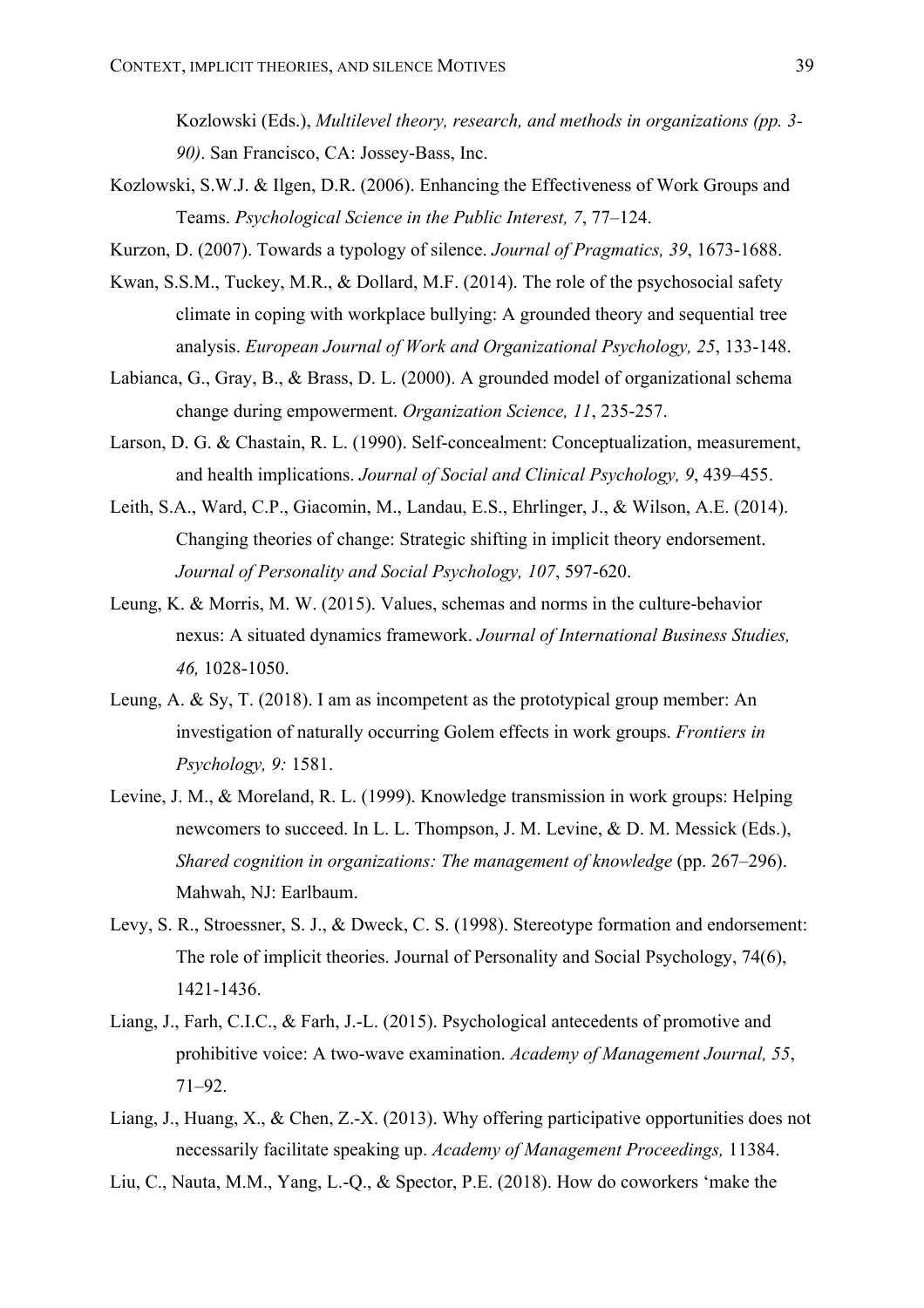place'? Examining coworker conflict and the value of harmony in China and the United States. *Applied Psychology: An International Review, 67*, 30-60.

- Lord, R. G. (2018). *Leadership and information processing: A dynamic system, dualprocessing perspective.* Under review.
- Lord, R. G., Epitropaki, O., Foti, R. J. & Hansbrough, T. K. (2020). Implicit leadership and followership: Theories and dynamic processing of leader information. *Annual Review of Organizational Psychology and Organizational Behavior*, *7,* Advance online publication
- Maloney, M. M., Johnson, S. G., & Zellmer-Bruhn, M. E. (2010). Assessing group-level constructs under missing data conditions: A Monte Carlo simulation. *Small Group Research*, *41*, 281–307.
- Maxfield, D. (2016). How a culture of silence eats away at your company. *Harvard Business Review, 7*, Accessed Jul 1 2018 from https://hbr.org/2016/12/how-a-culture-ofsilence-eats-away-at-your-company.
- McComb, S., Kennedy, D., Perryman, R., Warner, N. & Letsky, M. (2010). Temporal patterns of mental model convergence: Implications for distributed teams interacting in electronic collaboration spaces. *Human Factors, 52*, 264-281.
- McNeish, D. (2017). Thanks coefficient alpha, we'll take it from here. *Psychological Methods,* Advance Online Publication.
- Morrison, E.W. (2014). Employee voice and silence. *Annual Review of Organizational Psychology and Organizational Behavior, 1*, 173-197.
- Morrison, E.W. & Milliken, F.J. (2000). Organizational silence: A barrier to change and development in a pluralistic world. *Academy of Management Review, 25*, 706–725.
- Morrison, E. W., See, K. E., & Pan, C. (2015). An approach-inhibition model of employee silence: The joint effects of personal sense of power and target openness. *Personnel Psychology, 68*, 547-580.
- Morrison, E.W., Wheeler-Smith, S.L., & Kamdar, D. (2011). Speaking up in groups: A crosslevel study of group voice climate and voice. *Journal of Applied Psychology, 96*, 183-191.
- Nakagawa, S., & Schielzeth, H. (2013). A general and simple method for obtaining  $R^2$  from Generalized Linear Mixed-effects Models. *Methods in Ecology and Evolution 4*,133- 142.
- Nechanska, E, Hughes, E., & Dundon, T. (2018). Towards an integration of employee voice and silence. *Human Resource Management Review.* Advanced on-line publication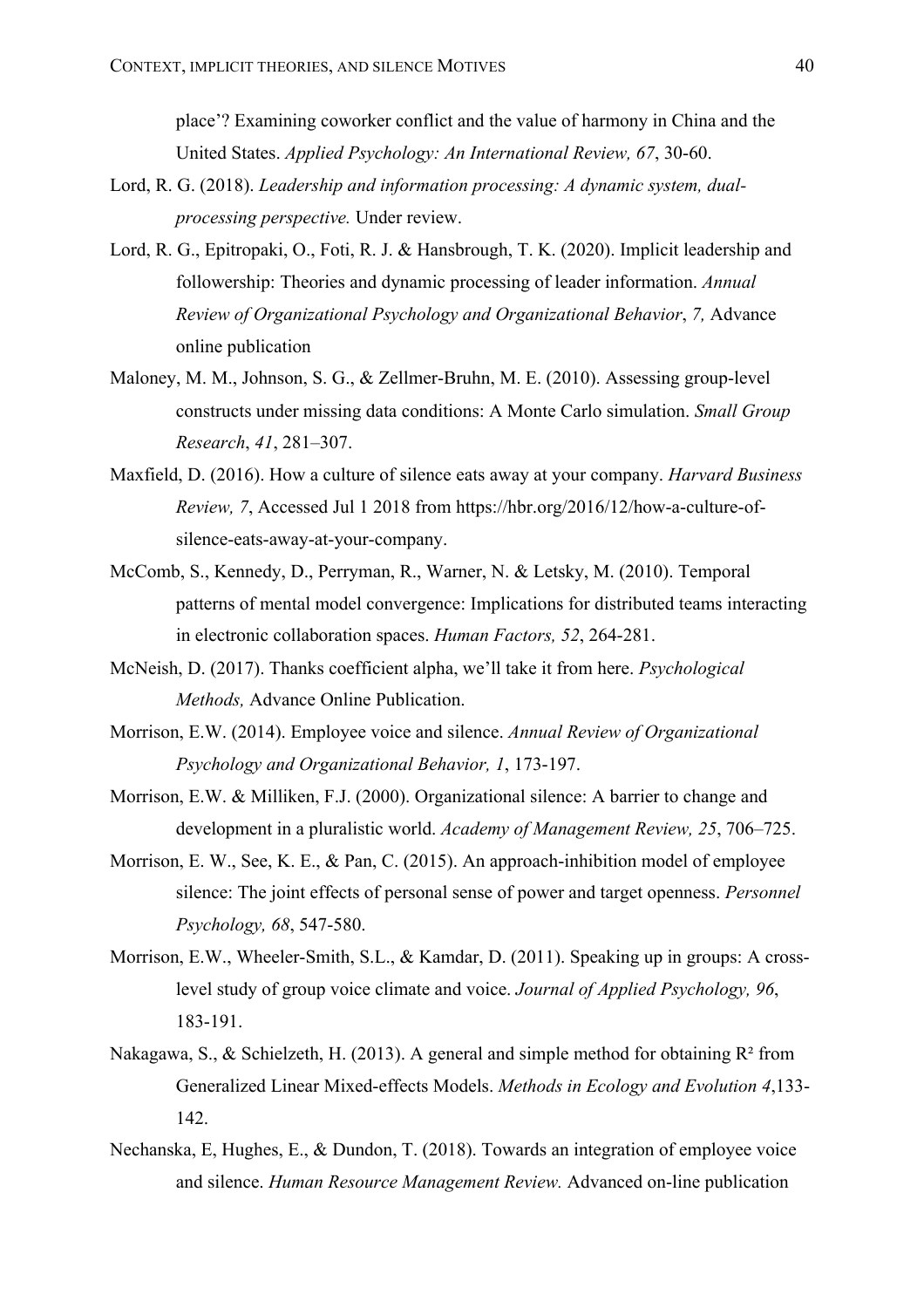https://doi.org/10.1016/j.hrmr.2018.11.002

- Offermann, L. R., Kennedy, J. K., & Wirtz, P. W. (1994). Implicit leadership theories: Content, structure, and generalizability. *Leadership Quarterly, 5*, 43-58.
- Peirce, E., Smolinski, C.A., & Rosen, B. (1998). Why sexual harassment complaints fall on deaf ears. *Academy of Management Executive, 12*, 41-54.
- Peters, G.-J. Y. (2014). The alpha and the omega of scale reliability and validity: Why and how to abandon Cronbach's alpha and the route towards more comprehensive assessment of scale quality. *European Health Psychologist, 16*, 56-69.
- Petty, R. E., Fazio, R. H., & Briñol, P. (2008). The new implicit measures: An overview. In R. E. Petty, R. H. Fazio, & P. Briñol (Eds.). *Attitudes: Insights from the new implicit measures* (pp. 3-18). New York: Psychology Press.
- Pinder, C.C. & Harlos, K.P. (2001). Employee silence: quiescence and acquiescence as responses to perceived injustice. In K. M. Rowland & G. R. Ferris (Eds.), *Research in personnel and human resources management, vol. 20 (pp. 331–369)*. New York, NY: JAI Press.
- Pratt, M. & Crosina, E. (2016). The nonconscious at work. *Annual Review of Organizational Psychology and Organizational Behavior, 3*, 321-347.
- Rentsch, J.R., & Klimoski, R.J. (2001). Why do "great minds" think alike? Antecedents of team member schema agreement. *Journal of Organizational Behavior, 22*, 107–120.
- Rogelberg, S. G., & Stanton, J. M. (2007). Introduction: Understanding and dealing with organizational survey nonresponse. *Organizational Research Methods, 10*, 195–209.
- Rosen, S., & Tesser, A. (1970). On reluctance to communicate undesirable information: The MUM effect. *Sociometry, 33*, 253-263.
- Ross, M. (1989). Relation of implicit theories to the construction of personal histories. *Psychological Review, 96*, 341-357.
- Rothwell, G.R. & Baldwin, J.N. (2007). Ethical climate theory, whistle-blowing, and the code of silence in Police agencies in the State of Georgia. *Journal of Business Ethics, 70*, 341-361.
- Rousseau, D.M. (2001). Schema, promise and mutuality: The building blocks of the psychological contracts. *Journal of Occupational and Organizational Psychology, 74*, 511-541.
- Rosseel, Y. (2012). Lavaan: An R package for structural equation modeling. *Journal of Statistical Software, 48*, 1-36.
- Salancik, G. & Pfeffer, J. (1978). A social information processing approach to job attitudes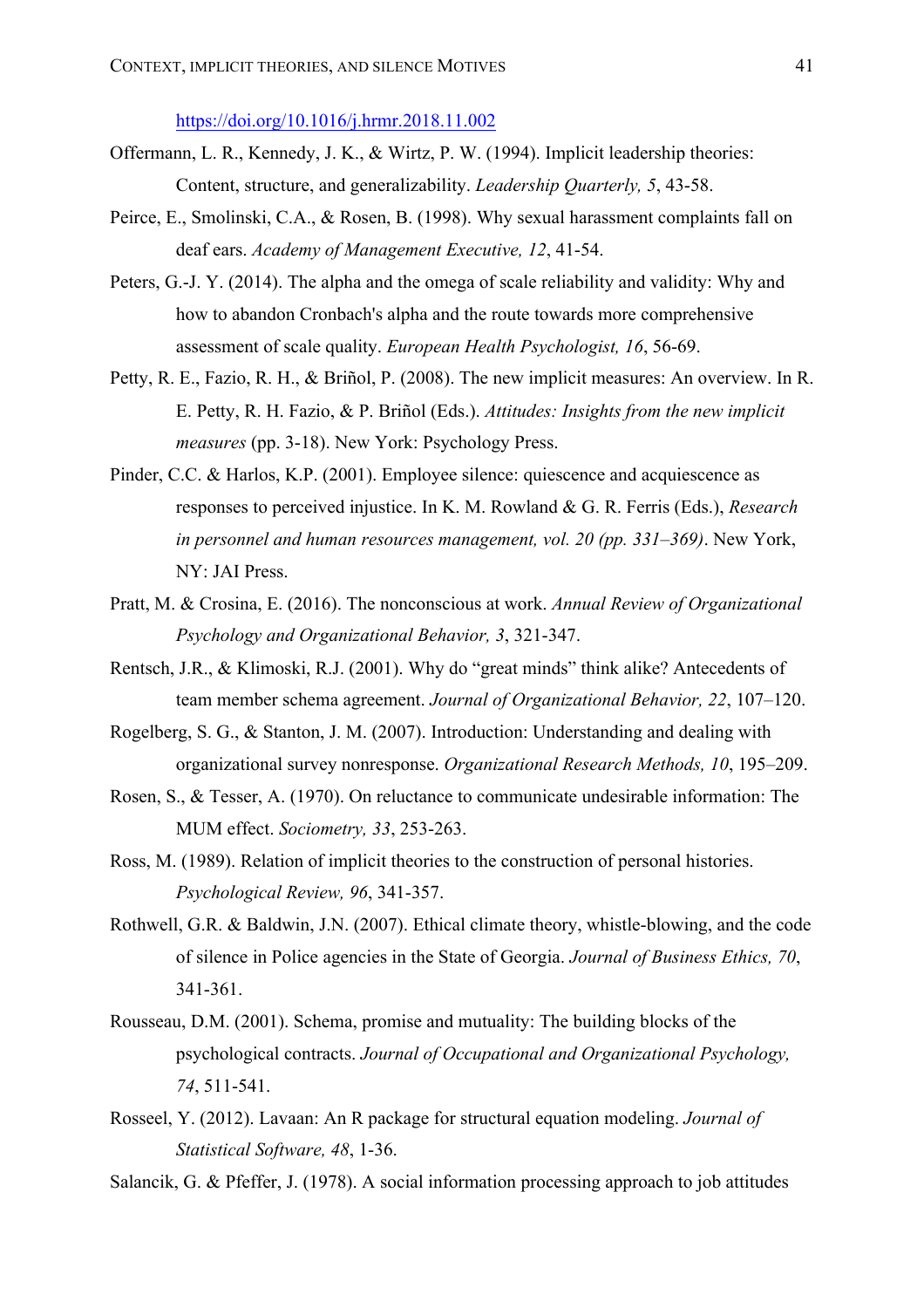and task design. *Administrative Science Quarterly, 23*, 224-253.

- Schein, E.H. (1990). Organizational culture. *American Psychologist, 45*, 109-119.
- Schein, E.H. (2017). *Organizational culture and leadership.* Hoboken, NJ: Wiley & Sons.
- Schneider, B. (1987). The people make the place. *Personnel Psychology*, *40*, 437-453.
- Schneider, B. & Reichers, A. E. (1983). On the etiology of climates. *Personnel Psychology*, *36,* 19-39.
- Schreiber, J. B., Nora, A., Stage, F. K., Barlow, E. A., & King, J. (2006). Reporting structural equation modeling and confirmatory factor analysis results: A review. *The Journal of Educational Research, 99*, 323–338.
- Schyns, B., Kiefer, T., Kerschreiter, R. & Tymon, A. (2011). Teaching implicit leadership theories to develop leaders and leadership – How and why it can make a difference. *Academy of Management Learning & Education, 10*, 397-408.
- Sheriff, R.E. (2000). Exposing silence as cultural censorship: A Brazilian case. *American Anthropologist, 102*, 114-132.
- Skrondal, A., & Rabe-Hesketh, S. (2004). *Generalized latent variable modeling: Multilevel, longitudinal, and structural equation models.* CRC Press.
- Smith, E. R. & DeCoster, J. (2000). Dual-process models in social and cognitive psychology: Conceptual integration and links to underlying memory systems. *Personality and Social Psychology Review, 4*, 108-131.
- Spencer, D.G. (1986). Employee voice and retention. *Academy of Management Journal, 29*, 488-502.
- Strack, F., & Deutsch, R. (2015). The duality of everyday life: Dual-process and dual system models in social psychology. In M. Mikulincer, P. R. Shaver, E. Borgida & J. A. Bargh (Hrsg.), *Attitudes and social cognition. APA handbook of personality and social psychology* (Vol. 1, pp. 891-927). Washington: APA.
- Strauss, C. & Quinn, N. (1997). *A cognitive theory of cultural meaning.* Cambridge: University Press.
- Tannen, D. (1985). Silence: Anything but. In D. Tannen & M. Saville-Troike (Eds.), *Perspectives on silence* (pp.93-111). Norwood, NJ: Ablex.
- Thomas, J., Bliese, P., & Jex, S. (2005). Interpersonal conflict and organizational commitment: Examining two levels of supervisory support as multilevel moderators. *Journal of Applied Social Psychology, 35*, 2375-2398.
- Tingley, D., Yamamoto, T., Hirose, K., Imai, K. & Keele, L. (2014). Mediation: R package for causal mediation analysis. *Journal of Statistical Software, 59*, 5, 1-38.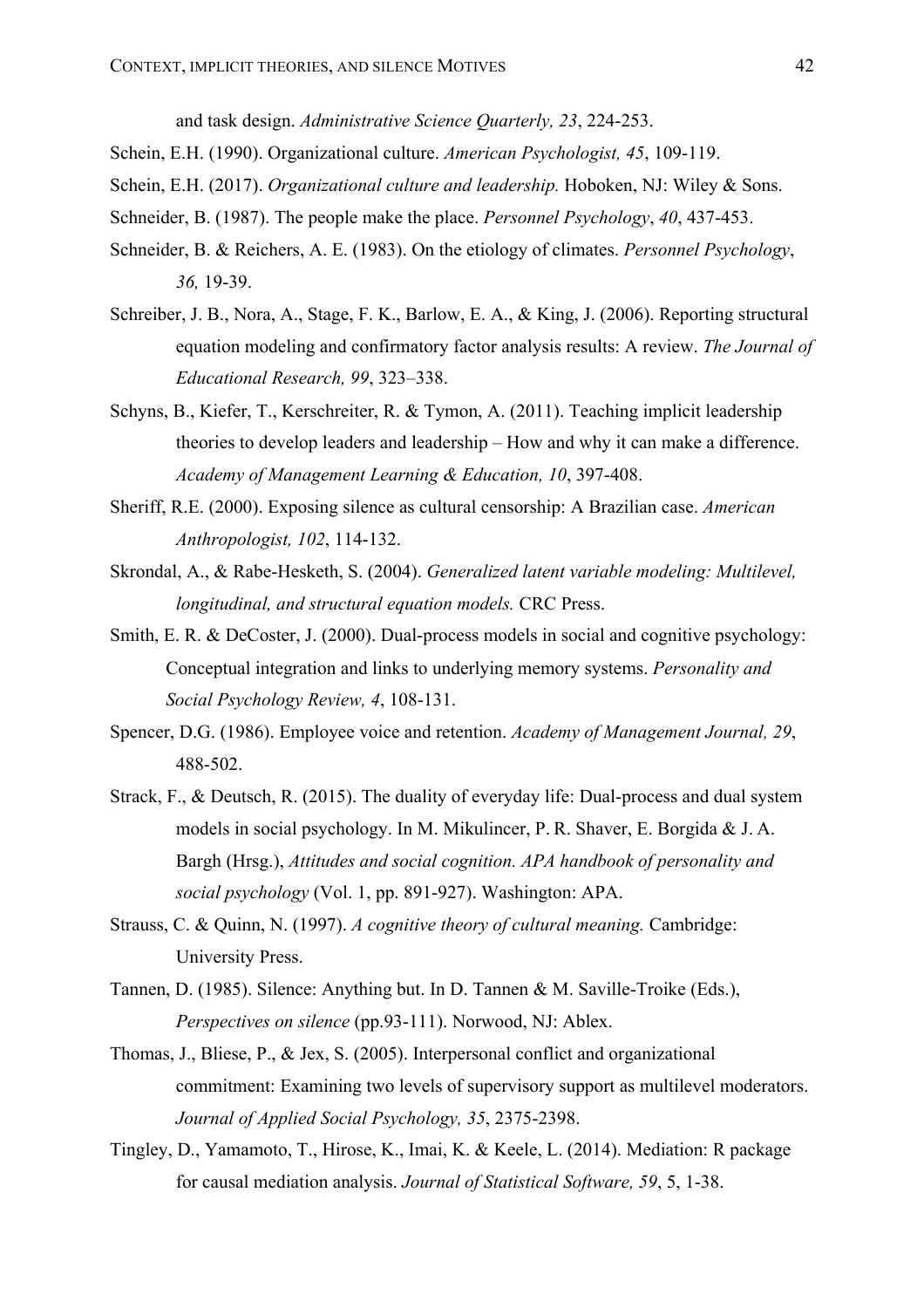- Van Dyne, L., Ang, S., & Botero, I. C. (2003). Conceptualizing employee silence and employee voice as multidimensional constructs. *Journal of Management Studies, 40*, 1359-1392.
- Van Dyne, L., Cummings, L.L., & McLean Parks, J. (1995). Extra-Role behaviors: In pursuit of construct and definitional clarity. *Research in Organizational Behavior, 17,* 215- 285.
- Van Maanen, J. & Schein, E.H. (1979). Toward of theory of organizational socialization. *Research in Organizational Behavior, 1*, 209-264.
- Vargas, P.T., Sekaquaptewa, D., & von Hippel, W. (2007). Armed only with paper and pencil: "Low-Tech" measures of implicit attitudes. In B. Wittenbrink & N. Schwarz (Eds.), *Implicit measures of attitudes* (pp. 103-124). New York, NY, US: Guilford.
- Wang, Y. & Hsieh, H. (2013). Organizational ethical climate, perceived organizational support, and employee silence: A cross-level investigation. *Human Relations, 66*, 783-802.
- Warwick Middleton, Stavropoulos, P., Dorahy, M.J., Krüger, C., Lewis-Fernández, R., Martínez-Taboas, A., Sar, V., & Brand, B. (2014). Child abuse and the dynamics of silence. *Australian & New Zealand Journal of Psychiatry, 48*, 22-25.
- Weick, K.E. & Roberts, K.H. (1993). Collective mind in organizations: Heedful interrelating on flight decks. *Administrative Science Quarterly, 38*, 357-381.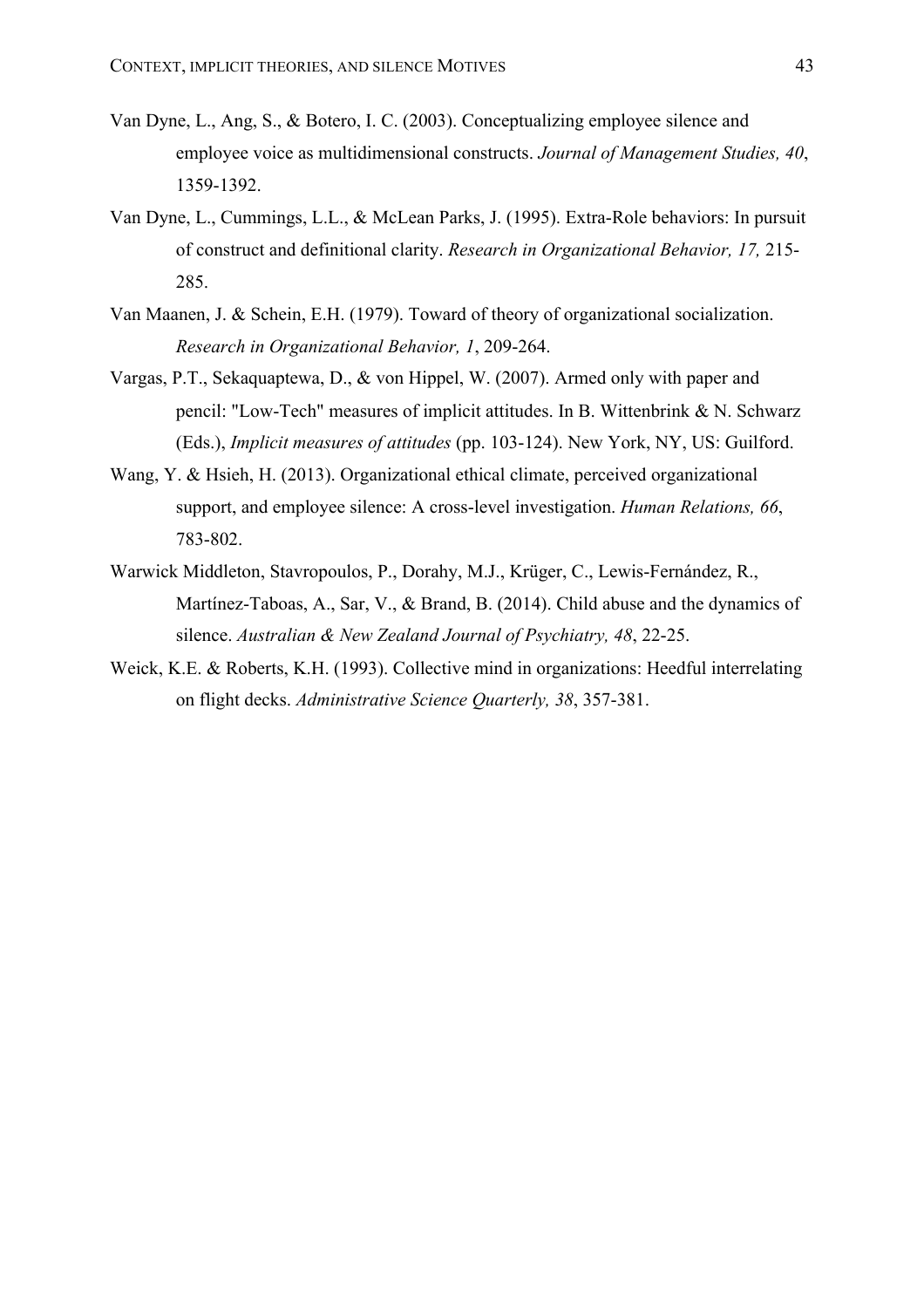

*Figure 1*. Theoretical model of factors affecting the link between individual and shared implicit voice theories (IVTs) and employee silence. Dotted lines signify model assumptions, solid lines signify relationships examined in the current study. Direct effects of voice climate and team manager openness on silence are omitted for reasons of clarity. Individual-level relationships between IVTs and employee silence are reported in tables 2 and 3 but were not central to the current study.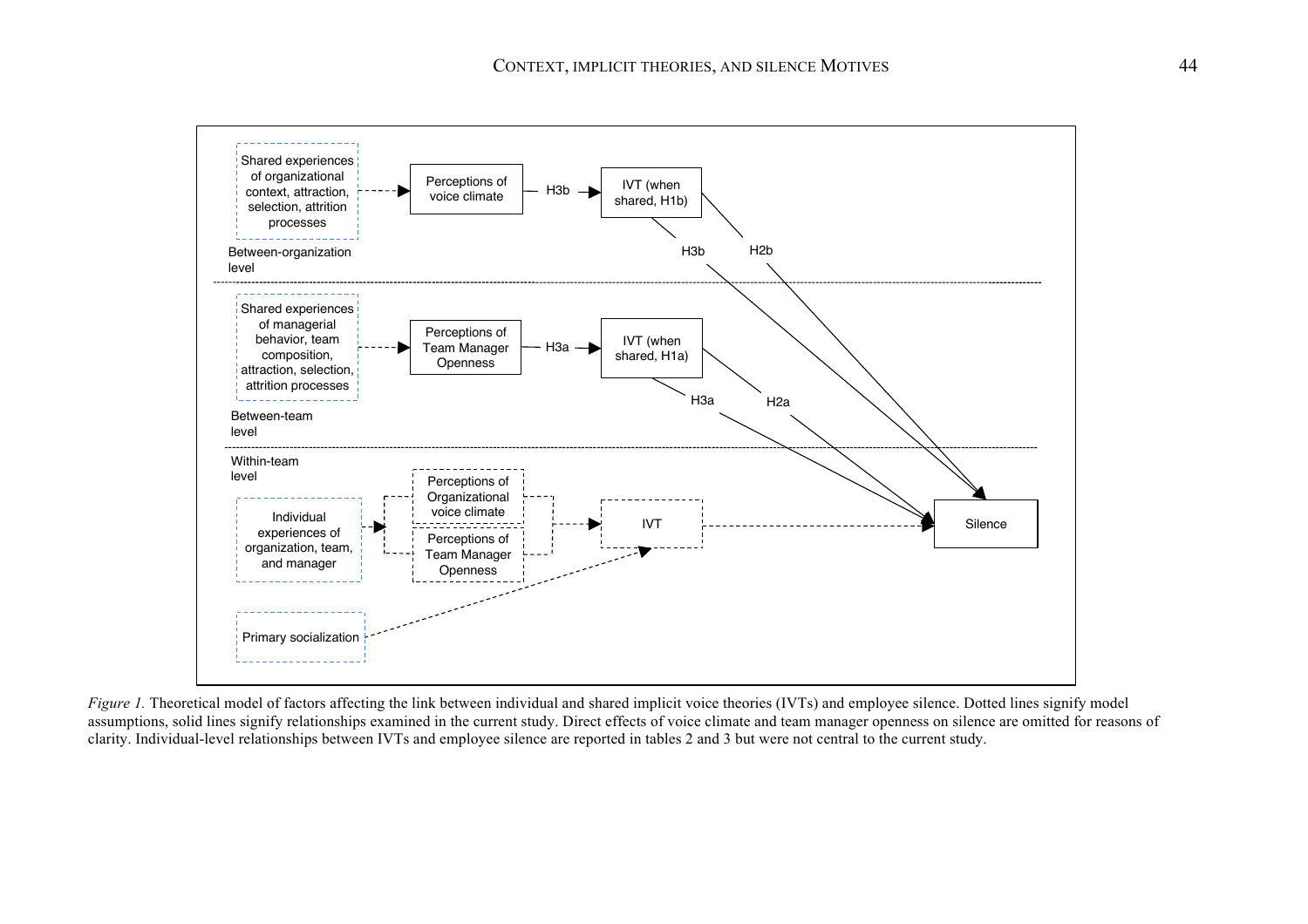| <b>Implicit Voice Theory</b>      | <b>Brief description</b>                                                                                                                                                 | Selected items from Detert & Edmondson (2011) that were used to asses this IVT in our study                                                                        |  |  |  |  |  |
|-----------------------------------|--------------------------------------------------------------------------------------------------------------------------------------------------------------------------|--------------------------------------------------------------------------------------------------------------------------------------------------------------------|--|--|--|--|--|
| Presumed Target<br>Identification | belief that one should not raise an                                                                                                                                      | Someone who helps create a process or routine is likely to be offended when others suggest changes.                                                                |  |  |  |  |  |
|                                   | issue without proof or having clear<br>solutions                                                                                                                         | Speaking up to suggest a better way of doing something is likely to offend the person(s) currently in<br>charge of the process or product you're speaking about.   |  |  |  |  |  |
| Need Solid Data or                | belief that managers feel ownership                                                                                                                                      | Presenting underdeveloped, under-researched ideas to your group is never a good idea.                                                                              |  |  |  |  |  |
| Solutions (to Speak<br>Up)        | of current practices and thus see<br>challenging comments about<br>products, processes, or strategy as<br>threatening or offending                                       | To look good when speaking up with an idea or suggestion you have to be able to answer every<br>question you get asked.                                            |  |  |  |  |  |
| Don't Bypass the Boss             | belief that challenging or exposing                                                                                                                                      | Questions that you're not sure if your boss can answer should not be asked in front of your boss's boss.                                                           |  |  |  |  |  |
| Upward                            | one's boss in front of his/her<br>superiors will be seen as disloyal<br>and is thus unacceptable                                                                         | When you speak up about problems or areas for improvement to your boss in front of people who are<br>even higher in the organization, you make your boss look bad. |  |  |  |  |  |
| Don't Embarrass the               | belief that managers prefer to speak<br>about critical issues in private first<br>and that hearing bad news, or being<br>challenged, in front of others is not<br>wanted | You should always pass your ideas by the boss in private first, before you speak up publicly at work.                                                              |  |  |  |  |  |
| Boss in Public                    |                                                                                                                                                                          | It is important to give your boss time to prepare to discuss a problem or suggestion you have prior to<br>bringing it up in front of a group.                      |  |  |  |  |  |
| Negative Career                   | belief that challenging the status                                                                                                                                       | Pointing out problems, errors, or inefficiencies might very well result in lowered job evaluations.                                                                |  |  |  |  |  |
| Consequences of Voice             | quo is followed by negative career<br>repercussions caused by<br>managerial retaliation                                                                                  | If you want advancement opportunities in today's world, you have to be careful about pointing out<br>needs for improvement to those in charge.                     |  |  |  |  |  |

Table 1*. Implicit Voice Theories (IVTs). Description and sample items.*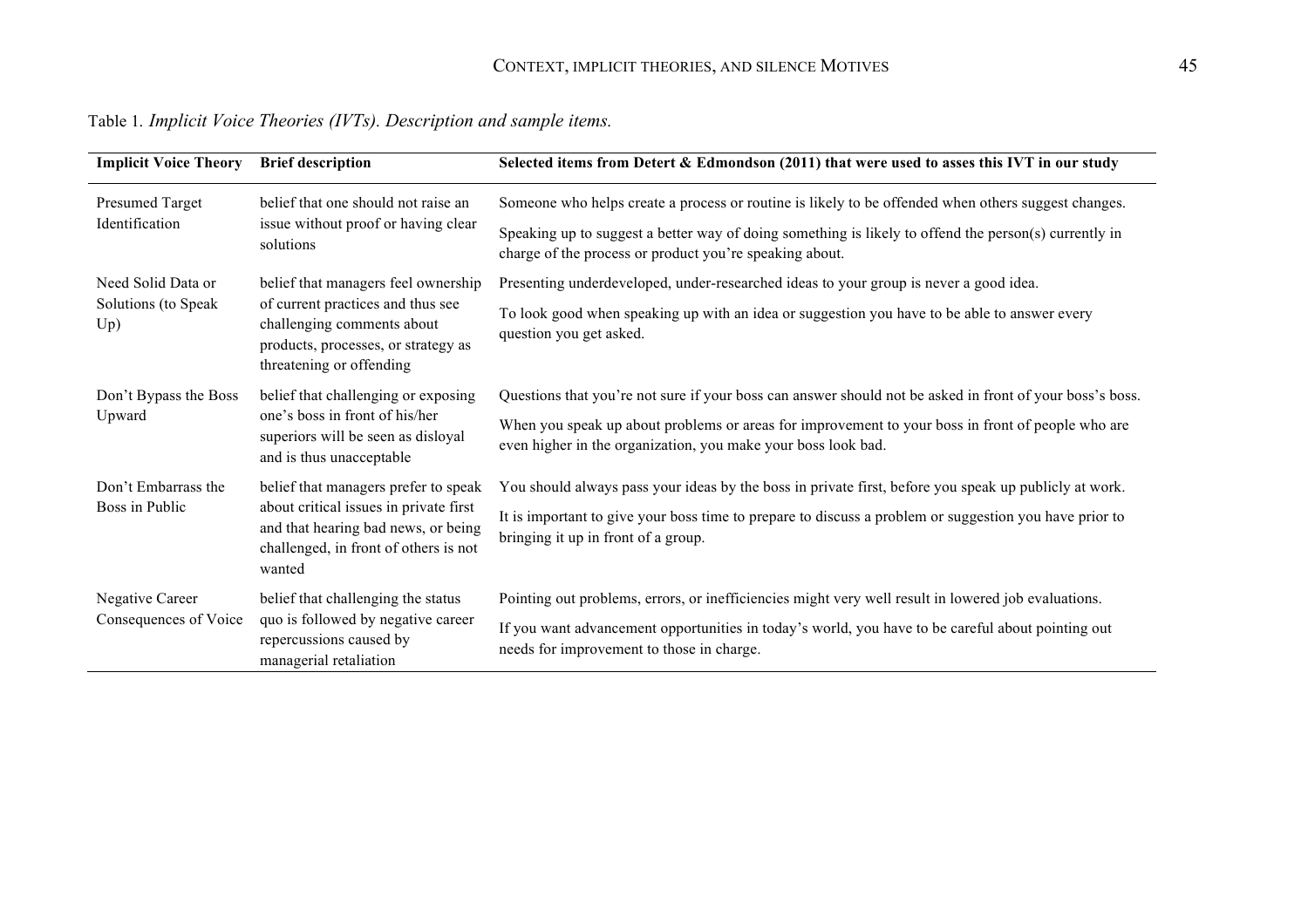|    | Within-team level (i.e., individual<br>employee $level$ <sup>1</sup> | Mean    | SD                        | <b>ICC1</b> | ICC2 |           | $\overline{c}$ | $\mathfrak{Z}$ | $\overline{4}$ | 5        | 6        | $\overline{7}$ | $\boldsymbol{\delta}$ |
|----|----------------------------------------------------------------------|---------|---------------------------|-------------|------|-----------|----------------|----------------|----------------|----------|----------|----------------|-----------------------|
|    | Gender <sup>4</sup>                                                  | 1.56    | 0.52                      |             |      |           |                |                |                |          |          |                |                       |
| 2  | Tenure (Organization)                                                | 8.59    | 8.00                      |             |      | .02       |                |                |                |          |          |                |                       |
| 3  | Tenure (Team)                                                        | 4.88    | 5.04                      |             |      | $-.04$    | $.55***$       |                |                |          |          |                |                       |
| 4  | Organization. Voice Climate                                          | 0.00    | 1.10                      |             |      | $-.02$    | $-.05$         | $-.07\dagger$  | .90            |          |          |                |                       |
| 5  | <b>Team Manager Openness</b>                                         | 0.00    | 0.80                      |             |      | .01       | .03            | .01            | $.50***$       | .80      |          |                |                       |
| 6  | <b>Implicit Voice Theories</b>                                       | 0.00    | 0.70                      |             |      | $-.02$    | $-.02$         | .00            | $-.23***$      | $-19***$ | .76      |                |                       |
| 7  | Acquiescent Silence                                                  | 2.56    | 1.35                      |             |      | $.08*$    | $.11**$        | .05            | $-.39***$      | $-42***$ | $.23***$ | .74            |                       |
| 8  | Quiescent Silence                                                    | 2.51    | 1.32                      |             |      | .03       | $-.01$         | .03            | $-.30***$      | $-32***$ | $.30***$ | $.66***$       | .71                   |
|    | Between-team level <sup>2</sup>                                      | Mean    | $\ensuremath{\mathit SD}$ |             |      |           | $\overline{c}$ | 3              | $\overline{4}$ | 5        |          |                |                       |
|    | Team Size                                                            | 8.73    | 6.54                      |             |      |           |                |                |                |          |          |                |                       |
| 2  | <b>Team Manager Openness</b>                                         | 5.31    | 0.86                      | $0.39***$   | 0.77 | $-.33***$ |                |                |                |          |          |                |                       |
| 3  | <b>Implicit Voice Theories</b>                                       | 4.21    | 0.58                      | $0.23***$   | 0.61 | .07       | $-40***$       |                |                |          |          |                |                       |
| 4  | <b>Acquiescent Silence</b>                                           | 2.60    | 0.91                      | $0.25***$   | 0.65 | $.23**$   | $-.78***$      | $.52***$       |                |          |          |                |                       |
| 5  | Quiescent Silence                                                    | 2.55    | 0.84                      | $0.17***$   | 0.53 | .00       | $-.53***$      | $.55***$       | $.69***$       |          |          |                |                       |
|    | Between-organizational level <sup>3</sup>                            | Mean    | $\boldsymbol{SD}$         |             |      |           | 2              | 3              | $\overline{4}$ | 5        |          |                |                       |
|    | Organization Size                                                    | 1089.98 | 2405.75                   |             |      |           |                |                |                |          |          |                |                       |
| 2  | Organization. Voice Climate                                          | 4.96    | 0.86                      | $0.24***$   | 0.76 | .03       |                |                |                |          |          |                |                       |
| 3  | <b>Implicit Voice Theories</b>                                       | 4.36    | 0.59                      | $0.20***$   | 0.72 | $-.09$    | $-19$          |                |                |          |          |                |                       |
| 4  | Acquiescent Silence                                                  | 2.75    | 0.88                      | $0.19***$   | 0.71 | $-.04$    | $-.64***$      | $.50***$       |                |          |          |                |                       |
| 5. | Quiescent Silence                                                    | 2.78    | 0.89                      | $0.16***$   | 0.67 | .07       | $-43***$       | $.68***$       | $.72***$       |          |          |                |                       |

Table 2. *Descriptive statistics and correlations between study variables*

*Note*. Within-team level *N* = 696, between team level *N* = 129, between-organization level *N* = 67; Omega total for individual-level scale variables are shown in the diagonal.<br><sup>1</sup>Employee ratings team-mean centered. <sup></sup>  $\uparrow p < .10.$  \*  $p < .05.$  \*\*  $p < .01.$  \*\*\*  $p < .001$ .